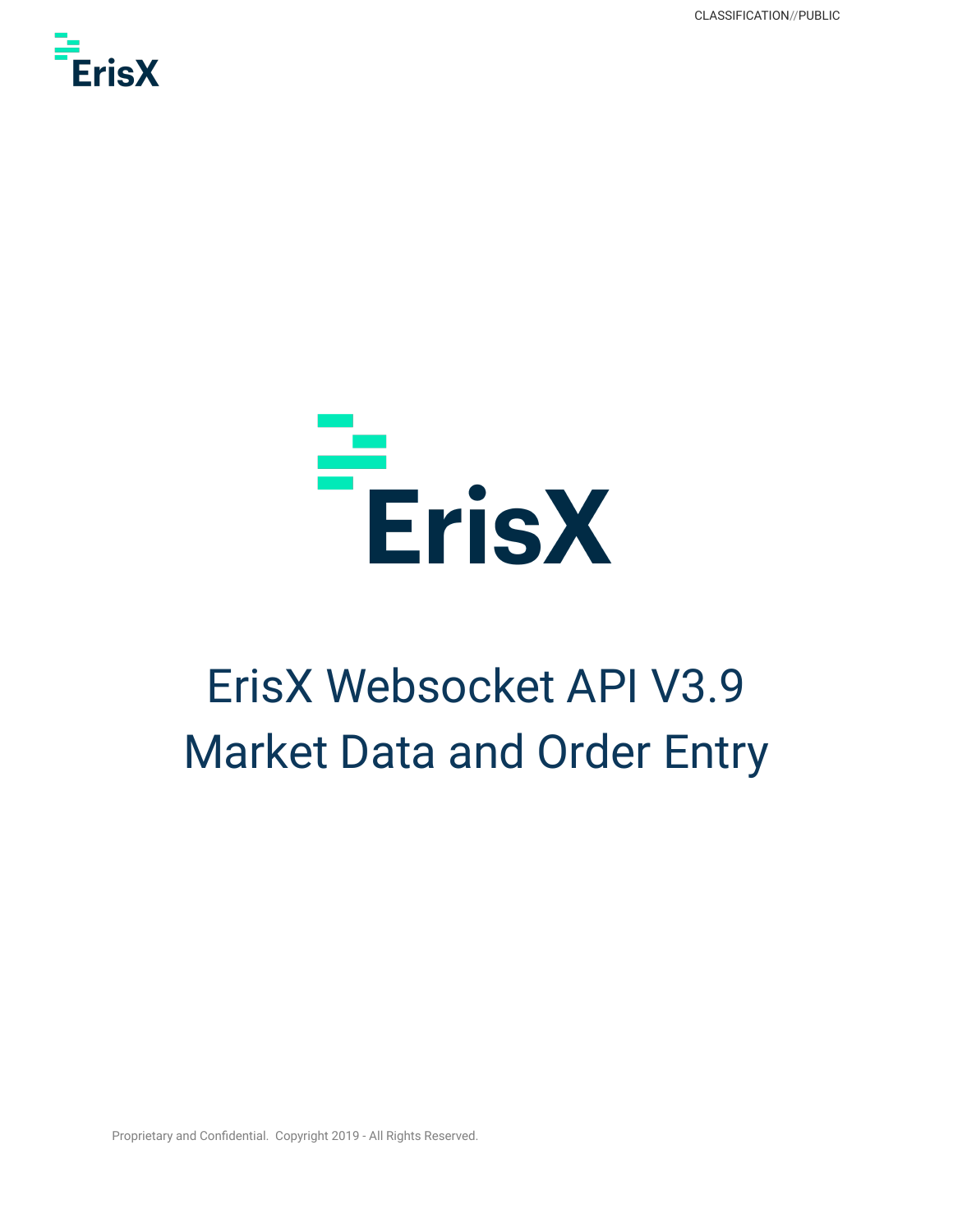

Please contact ErisX sales or **[technical.onboarding@erisx.com](mailto:technical.onboarding@erisx.com)** for more information.

| Contents                                  |    |
|-------------------------------------------|----|
| <b>Change History</b>                     | 5  |
| <b>General</b>                            | 7  |
| <b>WebSocket API Public Endpoints</b>     | 7  |
| <b>WebSocket API Private Endpoints</b>    | 7  |
| <b>Trade WebSocket</b>                    | 7  |
| Algo Machine WebSocket                    | 7  |
| <b>API Credentials</b>                    | 7  |
| API Key permissions                       | 8  |
| Authentication                            | 8  |
| <b>Unsolicited Messages</b>               | 10 |
| Connectivity                              | 10 |
| <b>Trading Status</b>                     | 10 |
| <b>Connection Time-out</b>                | 11 |
| <b>Rate Limiting</b>                      | 12 |
| <b>Table's Legend</b>                     | 12 |
| <b>Real-time Market Data Service</b>      | 13 |
| <b>Subscription Requests</b>              | 13 |
| <b>Market Status Messages</b>             | 13 |
| <b>Security List Messages</b>             | 13 |
| <b>Request Status</b>                     | 16 |
| <b>Security Status</b>                    | 16 |
| <b>Market Data Subscriptions Types</b>    | 18 |
| <b>Response Types</b>                     | 18 |
| <b>Response Fields</b>                    | 20 |
| Handling 'id' for full order book updates | 21 |
| <b>Example Messages</b>                   | 21 |
| MarketDataSubscribe                       | 21 |
| MarketDataSubscribe - Trades Only         | 24 |
| <b>Market Data Unsubscribe</b>            | 25 |
| TopOfBookMarketDataSubscribe              | 25 |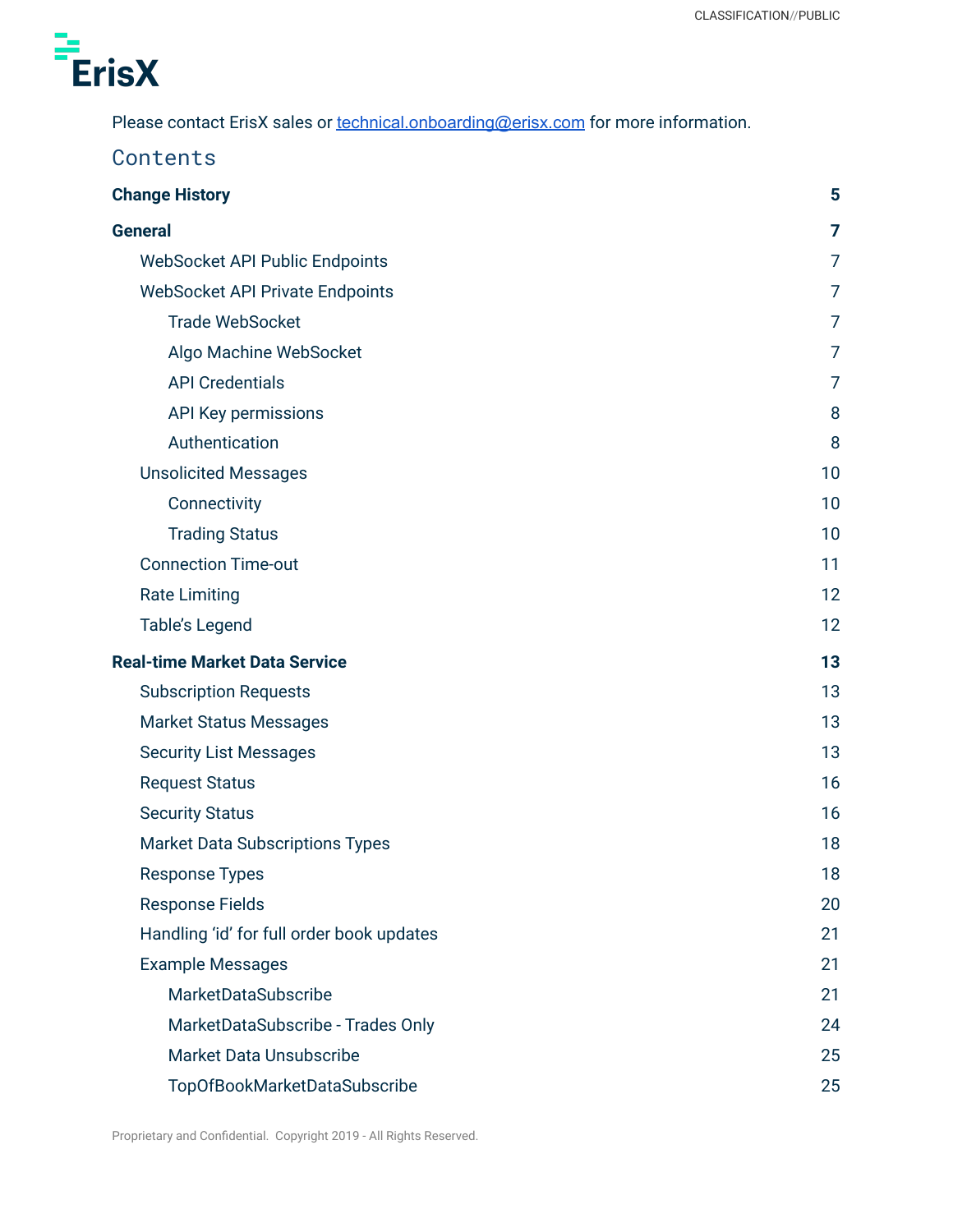

| TopOfBookMarketDataUnsubscribe                                         | 26 |
|------------------------------------------------------------------------|----|
| <b>Order Entry Service</b>                                             | 28 |
| Correlation                                                            | 28 |
| PartyID                                                                | 28 |
| <b>ClOrderID</b>                                                       | 28 |
| <b>Supported Order Types</b>                                           | 28 |
| Time in Force                                                          | 29 |
| Minimum Permitted Order Entry Size                                     | 29 |
| Timestamping / TransactTime                                            | 29 |
| Post-Only Order                                                        | 29 |
| Example 1: Cancelled                                                   | 30 |
| Example 2: Accept                                                      | 30 |
| <b>Price Banding</b>                                                   | 30 |
| <b>Futures Specific Functionality</b>                                  | 30 |
| <b>Regulatory Tags</b>                                                 | 30 |
| Trades which are cleared through a Futures Commission Merchant (FCM)   | 31 |
| New Order Fields                                                       | 31 |
| <b>Order Modification</b>                                              | 32 |
| <b>Order Cancellation</b>                                              | 33 |
| <b>Cancel All Orders</b>                                               | 34 |
| Overfill protection (New)                                              | 34 |
| <b>Execution Report Fields</b>                                         | 35 |
| Order History (Mass Order Status Request)                              | 37 |
| <b>Collateral Inquiry Ack Fields</b>                                   | 37 |
| <b>Collateral Report Fields</b>                                        | 38 |
| <b>Example Messages</b>                                                | 39 |
| PartyListRequest                                                       | 39 |
| NewLimitOrderSingle or NewStopLimitOrderSingle or NewMarketOrderSingle | 39 |
| ReplaceLimitOrderSingleRequest or ReplaceStopLimitOrderSingleRequest   | 43 |
| CancelLimitOrderSingleRequest or CancelStopLimitOrderSingleRequest     | 47 |
| <b>OrderMassStatusRequest</b>                                          | 48 |
| CollateralInquiryAck                                                   | 51 |
| CollateralInquiryAck                                                   | 53 |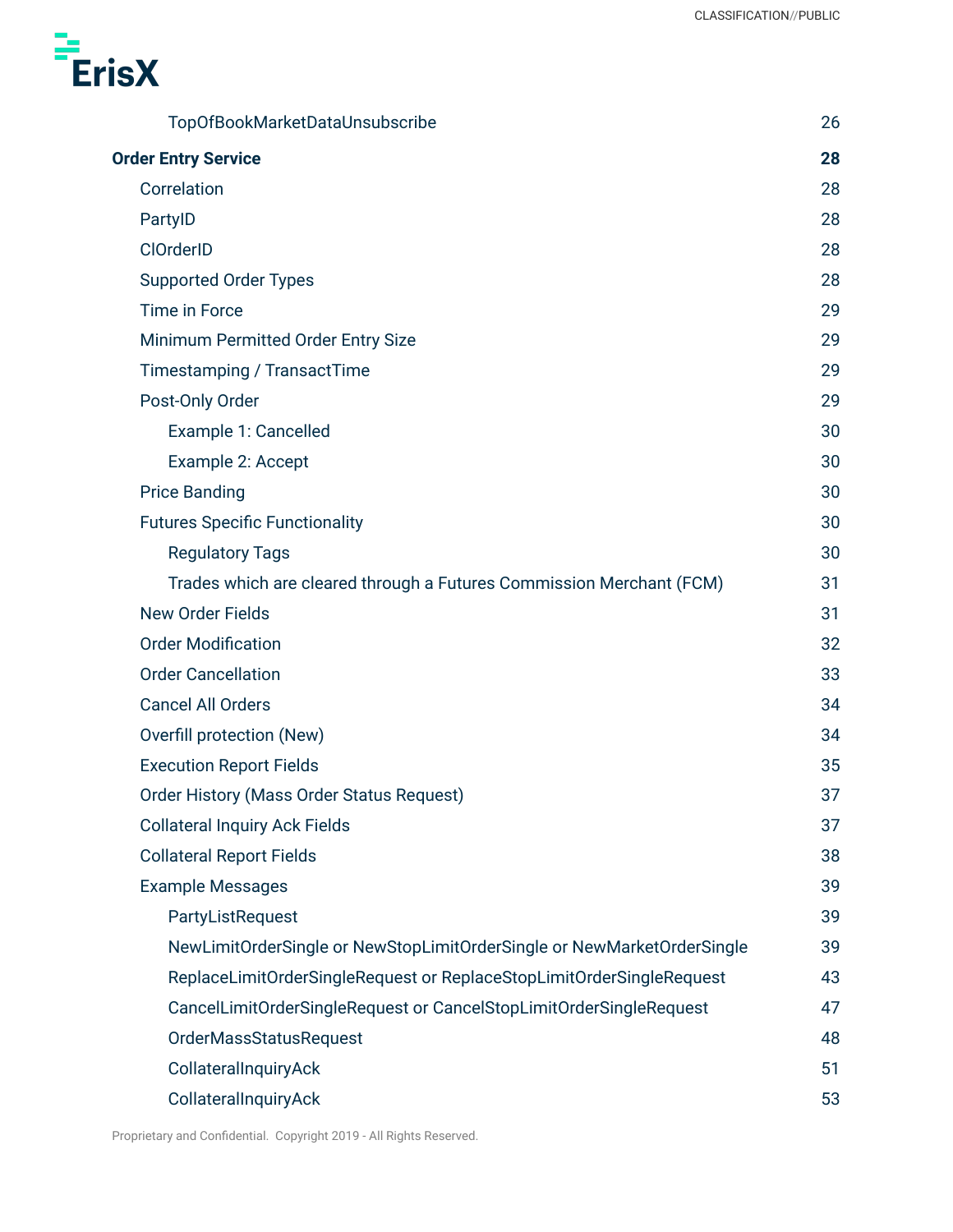

| <b>The Algo Machine Service</b>         | 55 |
|-----------------------------------------|----|
| Message Types                           | 55 |
| Pegged Order                            | 55 |
| New Peg Instruction                     | 55 |
| Peg Instruction Response                | 56 |
| <b>Cancel Peg Instruction</b>           | 57 |
| Order on Fill                           | 58 |
| New Order on Fill Instruction           | 58 |
| Order on Fill Instruction Response      | 59 |
| <b>Cancel Order on Fill Instruction</b> | 60 |
| <b>Algo Instructions Status</b>         | 61 |
| PegInstructionStatusRequest             | 61 |
| <b>OofInstructionStatusRequest</b>      | 61 |
| AlgoInstructionStatus                   | 62 |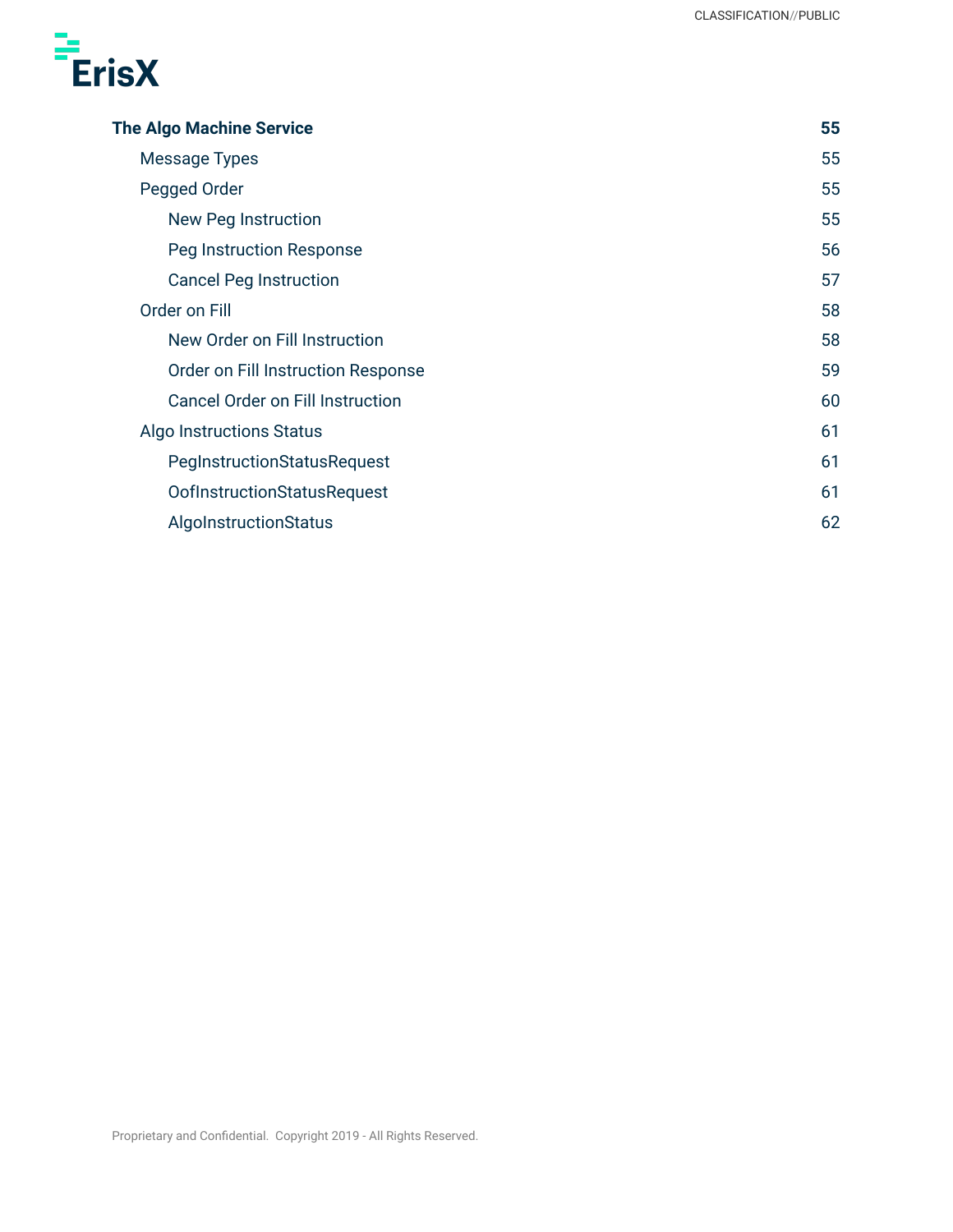

## <span id="page-4-0"></span>1 Change History

| <b>Date</b> | <b>Message(s) or Section</b>                                                                                       | <b>Description</b>                                                                                                                                                                                                                   |
|-------------|--------------------------------------------------------------------------------------------------------------------|--------------------------------------------------------------------------------------------------------------------------------------------------------------------------------------------------------------------------------------|
| 20190816    |                                                                                                                    | Version 1.0                                                                                                                                                                                                                          |
| 20190930    | <b>Authentication</b>                                                                                              | A number of changes to better describe the<br>authentication method.                                                                                                                                                                 |
| 20191016    | MarketDataSubscribe Trade Only                                                                                     | Trade Only flag format is boolean not string.                                                                                                                                                                                        |
| 20191020    | ReplaceLimitOrderSingleRequest and<br>ReplaceStopLimitOrderSingleRequest                                           | Change handlinst parameter from<br>AutomatedExecutionOrderPublic to<br>AutomatedExecutionOrderPrivate                                                                                                                                |
| 20191021    | MarkeDataSubscribe Trade Only                                                                                      | Upon connection a response will be included with the<br>last trade information.                                                                                                                                                      |
| 20191203    |                                                                                                                    | Version 3.0                                                                                                                                                                                                                          |
|             | <b>Futures Specific Functionality</b>                                                                              | Updated to Include details for Futures                                                                                                                                                                                               |
| 20200316    |                                                                                                                    | Version 3.1                                                                                                                                                                                                                          |
|             | API credentials, Authentication, Post-Only                                                                         | Added new API permissions layout for Authentication<br>Removed python2 example<br>Added new Post-Only order type                                                                                                                     |
| 20200519    |                                                                                                                    | Version 3.2                                                                                                                                                                                                                          |
|             | <b>Security Status</b>                                                                                             | Added new SecurityStatus message workflow                                                                                                                                                                                            |
|             | <b>Market Data Response fields</b>                                                                                 | Add new endFlag and numberOfOrders fields                                                                                                                                                                                            |
| 20200617    |                                                                                                                    | Version 3.3                                                                                                                                                                                                                          |
|             | <b>Cancel All Orders</b>                                                                                           | Add support for new message type to cancel all<br>working orders for a partylD                                                                                                                                                       |
|             | <b>Order Cancellation and Order Modification</b>                                                                   | Separate the order modification and order cancellation<br>section into two separate sections                                                                                                                                         |
| 20200721    |                                                                                                                    | Version 3.4                                                                                                                                                                                                                          |
|             | <b>Security List</b>                                                                                               | Add productCode, securityGroup, cap and floor<br>Add securityGroup field in SecurityList request                                                                                                                                     |
|             | <b>Execution Reports</b>                                                                                           | Add AvailableBalanceData component with<br>AvailableBalance and AvailableBalanceCurrency                                                                                                                                             |
|             | <b>Order History</b>                                                                                               | Add AvailableBalanceData component with<br>AvailableBalance and AvailableBalanceCurrency. VIEW<br><b>DISCLAIMER</b>                                                                                                                  |
| 20200817    | <b>Execution Report</b>                                                                                            | Corrections: LastPx is lastPrice, AvgPx is avgPrice,<br>senderLocationId is targetLocationId and senderSubId is<br>targetSubld.<br>Added minQty, belowMin, lastRptRequested, maxShow,<br>sendingTime<br>Deleted expireTime, stopSide |
| 20200924    |                                                                                                                    | Version 3.5                                                                                                                                                                                                                          |
|             | <b>Security Status</b><br>MarketDataIncrementalRefresh<br>MarketDataIncrementalRefreshTrade                        | Added marketDataID field                                                                                                                                                                                                             |
| 20201009    | MarketDataIncrementalRefresh<br>MarketDataIncrementalRefreshTrade                                                  | Moved marketDataID field to the body of the message                                                                                                                                                                                  |
| 20201023    | <b>WebSocket Public API Endpoint URL</b><br>Websocket Algo Machine API Endpoint<br>Url<br>The Algo Machine Service | Added testing and production endpoints for public<br>websocket<br>Added testing and production endpoints for algo<br>machine websocket                                                                                               |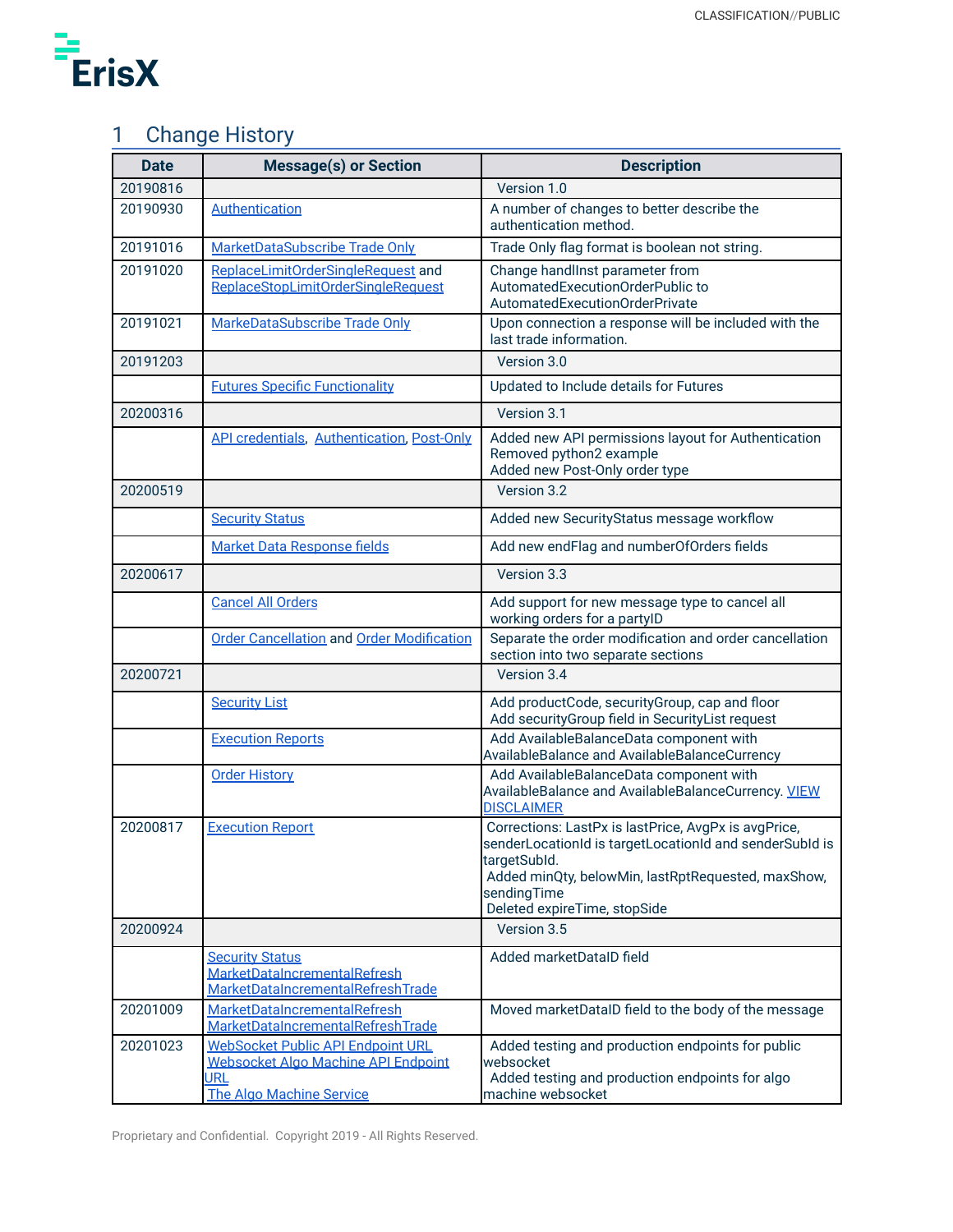

|          | <b>ExecutionReports</b>                                                                                             | Added new Algo Machine service<br>Added new optional field algoType to ExecutionReports                                                                                                                                                        |
|----------|---------------------------------------------------------------------------------------------------------------------|------------------------------------------------------------------------------------------------------------------------------------------------------------------------------------------------------------------------------------------------|
| 20201116 |                                                                                                                     | Version 3.6                                                                                                                                                                                                                                    |
|          | <b>Security Status</b>                                                                                              | Added haltReason field                                                                                                                                                                                                                         |
| 20210115 | <b>Pegged Order</b><br><b>Order on Fill</b>                                                                         | Add details for Cancel Instructions                                                                                                                                                                                                            |
| 20210205 | <b>Order on Fill</b>                                                                                                | Add Order on Fill Loop enhancement                                                                                                                                                                                                             |
| 20210503 | <b>Price Banding</b>                                                                                                | Add Price banding description                                                                                                                                                                                                                  |
| 20210902 |                                                                                                                     | Version 3.7                                                                                                                                                                                                                                    |
|          | <b>Collateral Inquiry Ack</b><br><b>Collateral Report</b>                                                           | Added new messages to report on account balance<br>information: Collateral Inquiry Ack and Collateral Report                                                                                                                                   |
|          | <b>New Order fields</b><br><b>New Order Single and Execution Report</b><br>examples<br><b>Supported Order Types</b> | Added support for Market Orders                                                                                                                                                                                                                |
| 20211018 |                                                                                                                     | Version 3.8                                                                                                                                                                                                                                    |
|          | Market Data, Order Entry and The Algo<br><b>Machine Service</b>                                                     | Added requestId field in request and response<br>message.<br>Correlation field is deprecated and will be removed in<br>future versions (Timeline to follow). To link requests and<br>responses please use the requestId or the clOrdID fields. |
| 20211028 | <b>TopOfBookMarketData</b>                                                                                          | Added transactTime field                                                                                                                                                                                                                       |
| 20211018 |                                                                                                                     | Version 3.9                                                                                                                                                                                                                                    |
|          | <b>Unsolicited Messages</b>                                                                                         | Add Connectivity and Trading Status messages                                                                                                                                                                                                   |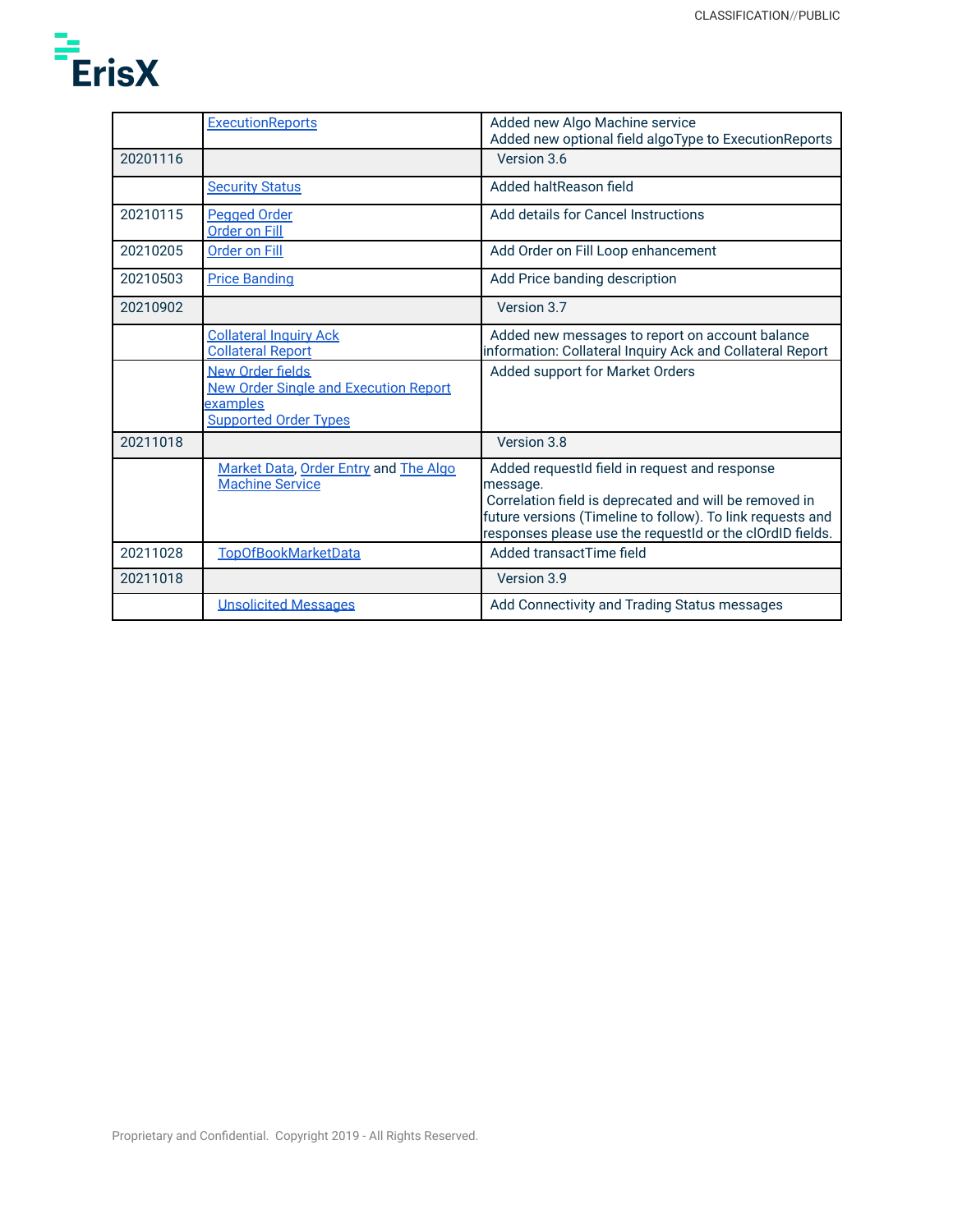

## <span id="page-6-0"></span>2 General

This API service enables Clearing Members to subscribe to real-time market data, enter and manage orders through a WebSocket connection. All requests and responses are application/json content type.

All Order Entry messages are private and every request needs to be signed using the authentication method described.

## <span id="page-6-1"></span>2.1 WebSocket API Public Endpoints

Only the [Real-Time](#page-12-0) Market Data Service will be available in the public websocket. These endpoints do not require authentication.

- **● Testing - wss://publicmd-api.newrelease.erisx.com**
- **● Production - wss://publicmd-api.erisx.com/**

## <span id="page-6-2"></span>2.2 WebSocket API Private Endpoints

All endpoints listed in this section require authentication at the beginning of the session. See API [Credentials](#page-6-5) and [Authentication](#page-7-1) sections below for further details on how to successfully authenticate.

#### <span id="page-6-3"></span>**2.2.1 Trade WebSocket**

The Real-Time Market Data and Order Entry Services are available in the Trade websocket.

- **● Testing - wss://trade-api.newrelease.erisx.com/**
- **● Production - wss://trade-api.erisx.com/**

#### <span id="page-6-4"></span>**2.2.2 Algo Machine WebSocket**

The Algo Machine Service is available in the Algo websocket.

- **● Testing - wss://algo-api.newrelease.erisx.com/**
- **● Production - wss://algo-api.erisx.com/**

#### <span id="page-6-5"></span>**2.2.3 API Credentials**

In order to sign your API requests, you will need to create a set of API Credentials.

From the Eris member Portal, navigate to the dropdown next to your username in the top right of

 $\mathbf{\hat{Q}}_{o}^{o}$  API Settings the page and select . After clicking **Create New API Key** you will be asked to select the permissions you want to enable.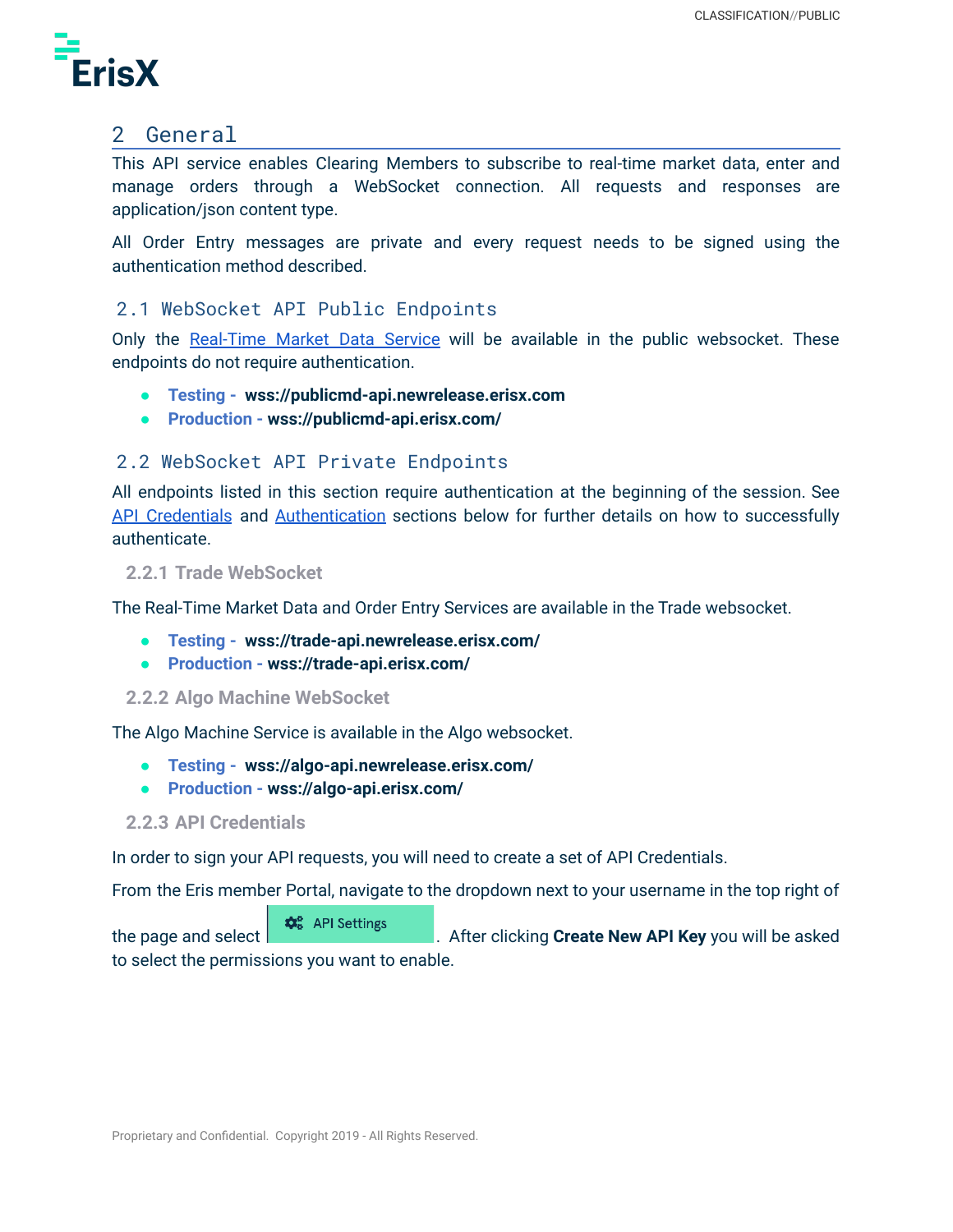

|                     | ∙                                                             | $\pmb{\times}$ |
|---------------------|---------------------------------------------------------------|----------------|
|                     | Please enter a label and select the permissions for this key. |                |
| Label               |                                                               |                |
| Permissions         |                                                               |                |
| Market Data         |                                                               |                |
| Clearing (ReadOnly) |                                                               |                |
| <b>Trading</b>      |                                                               |                |
| Funding             |                                                               |                |
| Submit Block Trade  |                                                               |                |
|                     |                                                               |                |
|                     | <b>Generate Key</b>                                           |                |
|                     |                                                               |                |

#### <span id="page-7-0"></span>API Key permissions

- **Market Data:** An API key can query historical data or subscribe to real time data.
- **Trading:** Allows an API key to enter, modify and cancel orders.
- **Clearing (ReadOnly):** Allows an API key to query information about their clearing accounts (Documented Separately).
- **Funding:** Allows an API key to initiate withdrawal requests (Documented Separately).
- **Submit Block Trade:** Allows an API key to submit Block Trades (Documented Separately).

When ready click **Generate Key** and you will be presented with two pieces of information that must be kept safe as they will be needed for authentication of calls to the end points and will not be shown again:

- **● API key**
- **● Secret**

#### <span id="page-7-1"></span>**2.2.4 Authentication**

A JSON web token should be generated using the HS256 algorithm on the API key, secret and timestamp as described in the examples below. This token will be used in the authentication request message.

- **Timestamp:** The authentication token requires a Unix Epoch timestamp.
- **Token Age:** Each token will only be valid for 60 seconds after the timestamp.
- **Header:** The authentication token must include the header information describing the algorithm and token type. This header is automatically created in most jwt libraries. The following link Example: {"typ":"JWT", "alg":"HS256"}

#### Notes: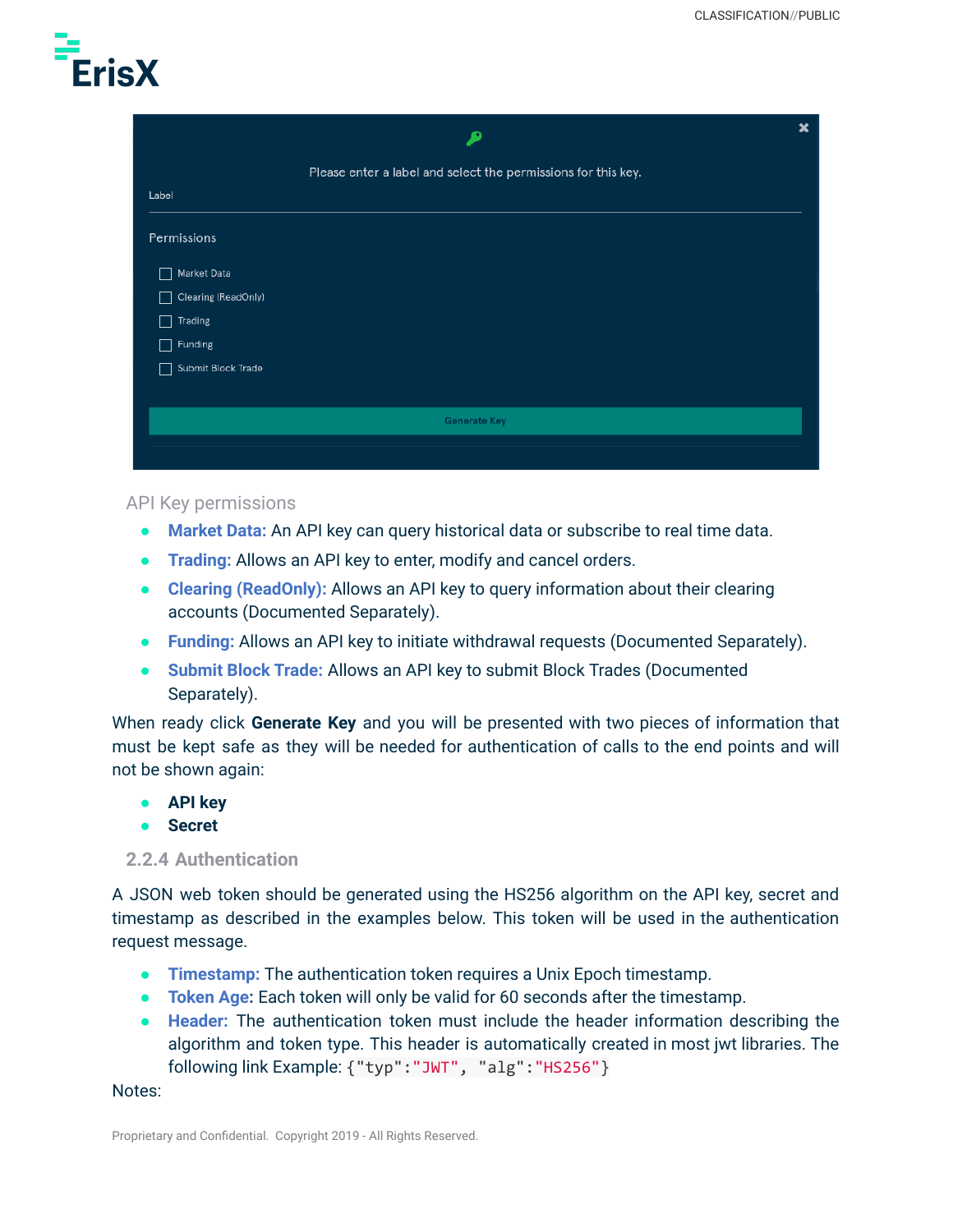

- In python use the **pyjwt** package to generate the token ([https://pyjwt.readthedocs.io/en/latest/\)](https://pyjwt.readthedocs.io/en/latest/).
- In python 3 you will need to use the **decode('utf-8')** function to convert the token from a bytes like object to a string.

#### Javascript Example:

```
var jwt = require('jsonwebtoken');
var apiKey = '9106676d85f1163f.d1ba2efac8bc1e0a';
var secret = '31b6b61606588580';
var payload = \{iat: Date.now(),
sub: apiKey
};
var token = jwt.sign(payload, secret, { algorithm: 'HS256'});
```
Python 3 Example:

```
import jwt
import time
def gen_token(secret, api_key):
   unix timestamp = int(round(time.time())payload_dict = {'sub': api_key, 'iat': unix_timestamp}
   return jwt.encode(payload_dict, secret, algorithm='HS256').decode('utf-8')
my_secret = '31b6b61606588580'
my_api_key = '9106676d85f1163f.d1ba2efac8bc1e0a'
token = gen_token(my_secret, my_api_key)
```
Upon creation of the connection to the websocket, an authentication request is required in order to enable the authorization to make any further requests or subscriptions for Market Data.

Only one active session per set of API credentials is allowed. If a second session authenticates with the same API credentials as an already existing session, the new session will take over the existing session and the initial session will receive a Logout message and will then be disconnected.

Example Logout message due to a second session authenticating with a set of API credentials already in use by another session:

```
{"correlation":"test123","type":"Logout","text":"Another session has connected with this
apiKey. Closing session.","encodedTextLen":0,"encodedText":null}
```
After successfully creating the connection, the following message should be sent to authenticate it:

| Field       | Rea | <b>Value</b>                                                                                                                                                                        |
|-------------|-----|-------------------------------------------------------------------------------------------------------------------------------------------------------------------------------------|
| correlation |     | The provided correlation string will be returned on the response. Use this to map<br>requests to responses. The response type will be different from the submitted<br>request type. |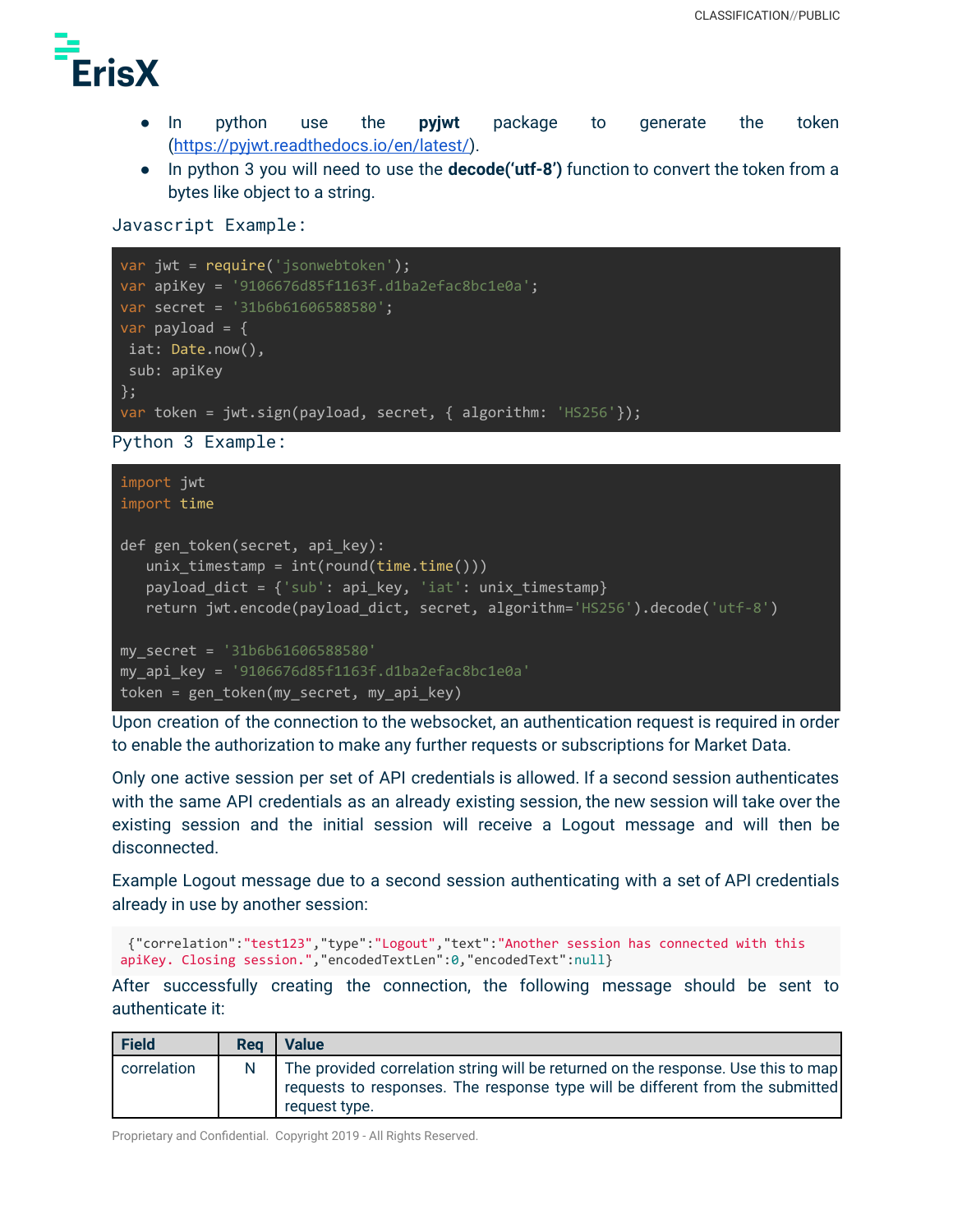

|           |   | Only alphanumeric (az,AZ,09) values are allowed with a max of 50. *THIS<br>FIELD IS DEPRECATED AND WILL STOP BEING SUPPORTED IN FUTURE<br><b>VERSIONS. PLEASE USE requestId INSTEAD.</b>                                                                                                        |
|-----------|---|-------------------------------------------------------------------------------------------------------------------------------------------------------------------------------------------------------------------------------------------------------------------------------------------------|
| requestid |   | *USE THIS FIELD INSTEAD OF correlation. The provided request id string will be<br>returned on the response. Use this to map requests to responses. The response<br>type will be different from the submitted request type.<br>Only alphanumeric (az,AZ,09) values are allowed with a max of 40. |
| type      |   | AuthenticationRequest                                                                                                                                                                                                                                                                           |
| token     | C | Jwt token generated using the method described above                                                                                                                                                                                                                                            |
|           |   |                                                                                                                                                                                                                                                                                                 |

#### Example request:

```
{"requestId":"test123","type":"AuthenticationRequest","token":"jwt-generated-token"}
```
#### Example response:

```
{"requestId":"md","type":"AuthenticationResult","success":true,"message":"Authentication
successful"}
```
#### <span id="page-9-0"></span>2.3 Unsolicited Messages

The WebAPI server will send the following unsolicited messages:

#### <span id="page-9-1"></span>**2.3.1 Connectivity**

It indicates connectivity status. It will be sent whenever there is an event that changes the connectivity status.

| <b>Field</b>     | Reg | <b>Value</b>                                                                      |
|------------------|-----|-----------------------------------------------------------------------------------|
| type             |     | Message type: CONNECTIVITY                                                        |
| connection       | v   | of connection to which the message refers: TRADING,<br>Iype<br><b>MARKET_DATA</b> |
| connectionStatus | Υ   | Indicates the connectivity status: ONLINE, OFFLINE                                |
| requestId        | v   | unsolicited                                                                       |
| correlation      | N   | unsolicited. This value is deprecated and will be removed in future<br>versions   |

```
{
    "type": "CONNECTIVITY",
   "connection": "MARKET_DATA",
    "connectionStatus": "OFFLINE",
   "requestId": "unsolicited",
   "correlation": "unsolicited"
}
```
### <span id="page-9-2"></span>**2.3.2 Trading Status**

#### It indicates state transitions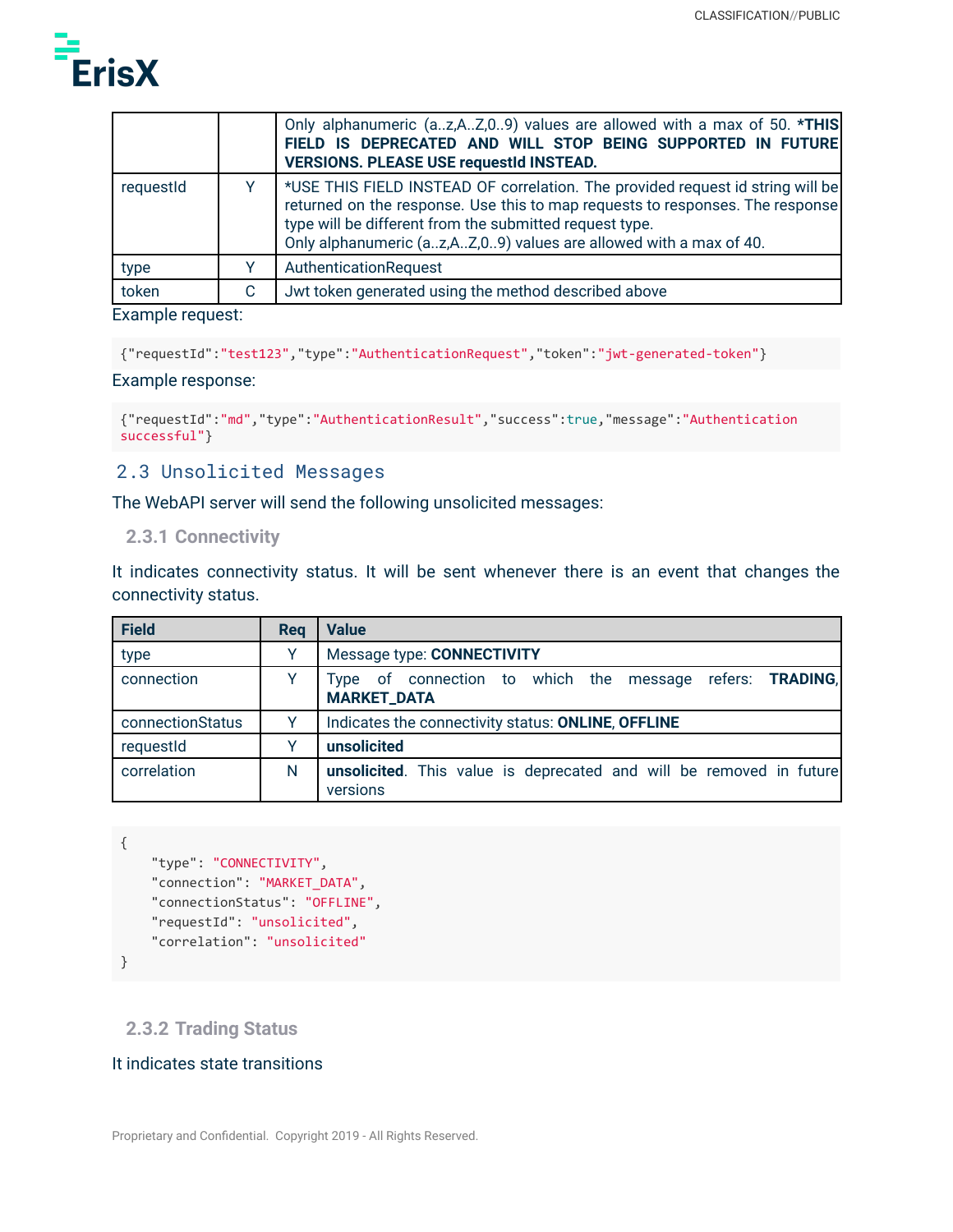

| <b>Field</b>                        | Req | <b>Value</b>                                                                                                                                                                                               |
|-------------------------------------|-----|------------------------------------------------------------------------------------------------------------------------------------------------------------------------------------------------------------|
| type                                | Ÿ   | Message type: TRADING_STATUS                                                                                                                                                                               |
| connection                          | Y   | <b>TRADING,</b><br>Type of connection to which the<br>refers:<br>message<br><b>MARKET_DATA</b>                                                                                                             |
| tradingSessionStat<br>usCode        | Y   | 1=HALTED,<br>$2=OPEN$<br>3=CLOSED,<br>4=PRE_OPEN,<br>5=PRE_CLOSE,<br>6=REQUEST_REJECTED,<br>101=SYSTEM_READY,<br>102=OPEN_TRADING,<br>103=CLOSE_TRADING,<br>104=PRE_OPEN_TRADING,<br>105=SYSTEM_DISCONNECT |
| tradingSessionStat<br>usDescription | Y   | <b>HALTED,</b><br>OPEN,<br>CLOSED,<br>PRE_OPEN,<br>PRE_CLOSE,<br>REQUEST_REJECTED,<br>SYSTEM_READY,<br>OPEN_TRADING,<br>CLOSE_TRADING,<br>PRE_OPEN_TRADING,<br>SYSTEM_DISCONNECT                           |
| requestId                           | Y   | unsolicited                                                                                                                                                                                                |
| correlation                         | N   | <b>unsolicited</b> . This value is deprecated and will be removed in future<br>versions                                                                                                                    |

```
{
    "type": "TRADING_STATUS",
    "tradingSessionStatusCode": 101,
    "tradingSessionStatusDescription": "SYSTEM_READY",
    "connection": "MARKET_DATA",
    "requestId": "unsolicited",
    "correlation": "unsolicited"
}
```
#### <span id="page-10-0"></span>2.4 Connection Time-out

The websocket session will be disconnected after 66 minutes of idle connection. In order to determine if the websocket server is up or to keep idle websocket connections alive the standard websocket "Ping/Pong" control messages may be used as a heartbeat mechanism.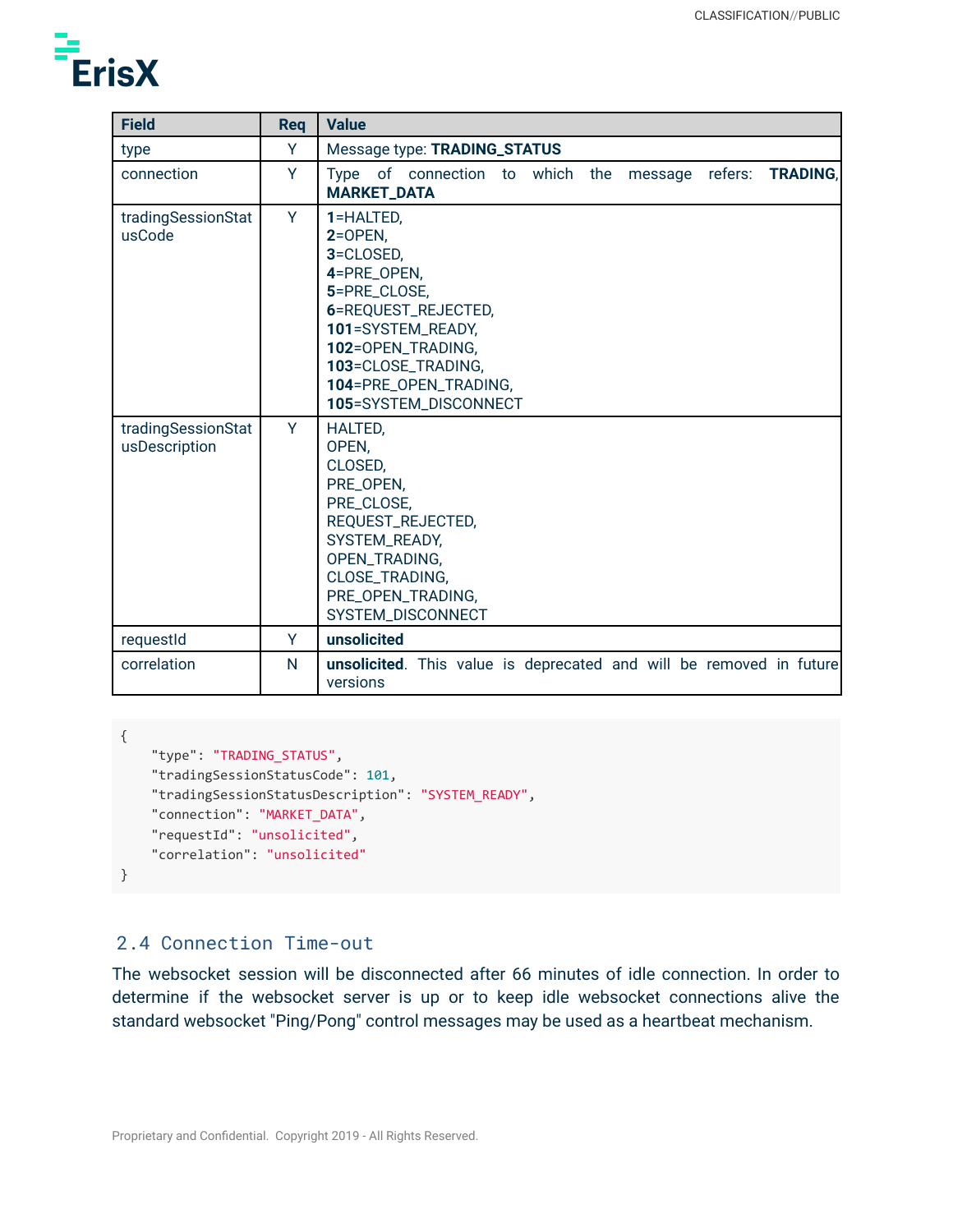

## <span id="page-11-0"></span>2.5 Rate Limiting

Once the connection is established, it will be subject to a messaging rate limit. The limit is based on token usage. The maximum number of tokens that can be used per second is 40. Every second the number of available tokens refills by an amount of 10 tokens. Different request types have different token usage, see table below for more information.

If the limit is exceeded the user will get a response back informing them that the limit has been exceeded and the request has been ignored. Requests will be accepted again after the user has enough available tokens to make the appropriate request.

| <b>Request Type</b>            | <b>Tokens</b> | <b>Request Type</b>                | Tokens |
|--------------------------------|---------------|------------------------------------|--------|
| AuthenticationRequest          |               | NewLimitOrderSingle                |        |
| SecurityList                   | 20            | NewStopLimitOrderSingle            |        |
| MarketDataSubscribe            |               | CancelLimitOrderSingleRequest      |        |
| <b>MarketDataStatus</b>        |               | CancelStopLimitOrderSingleRequest  |        |
| MarketDataUnsubscribe          |               | ReplaceLimitOrderSingleRequest     |        |
| TopOfBookMarketDataSubscribe   |               | ReplaceStopLimitOrderSingleRequest |        |
| TopOfBookMarketDataUnsubscribe |               | OrderMassStatusRequest             | 20     |
| NewLimitOrderSingle            |               | PartyListRequest                   | 20     |

#### **Example response**:

{"requestId":"15675211888790","type":"ERROR\_MESSAGE","error":"Your request used 10 tokens, which exceeded the remaining amount of your allocated tokens per second, and was ignored. Please try again later.","details":"correlation=15675211888790"}

## <span id="page-11-1"></span>2.6 Table's Legend

| Req | <b>Explanation</b>                                                    |
|-----|-----------------------------------------------------------------------|
|     | Field is always required.                                             |
| N   | Field is not required.                                                |
|     | Field is optional.                                                    |
|     | Field is conditional upon the message type and/or other field values. |
|     | Field is required only for Futures.                                   |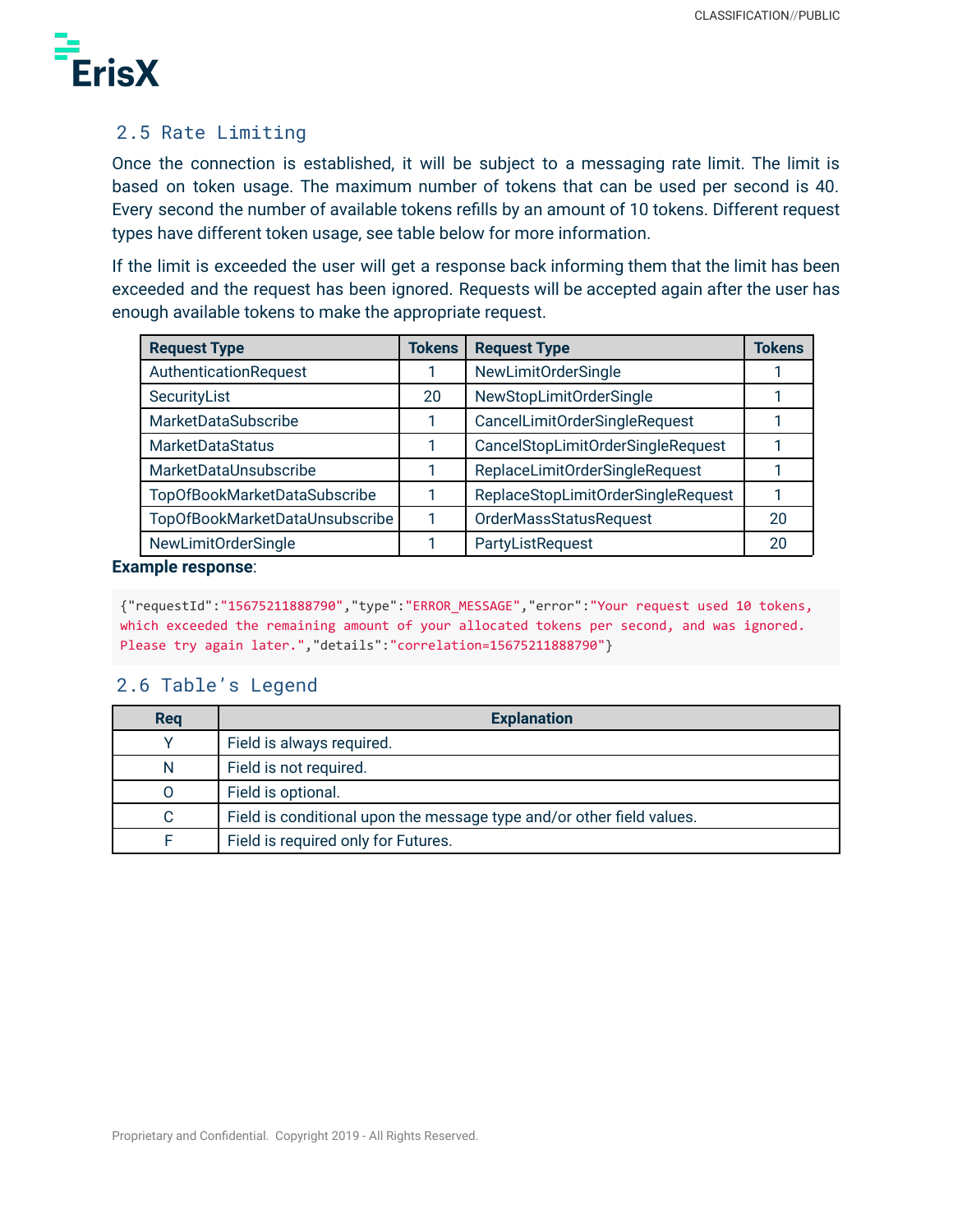

## <span id="page-12-0"></span>3 Real-time Market Data Service

This section describes a set of messages that allow a clearing member to subscribe to real-time market data.

## <span id="page-12-1"></span>3.1 Subscription Requests

Each subscription request must contain a correlation value, subscription type and symbol.

| <b>Field</b> | <b>Reg</b> | <b>Value</b>                                                                                                                                                                                                                                                                                                                                                                    |
|--------------|------------|---------------------------------------------------------------------------------------------------------------------------------------------------------------------------------------------------------------------------------------------------------------------------------------------------------------------------------------------------------------------------------|
| correlation  | N          | The provided correlation string will be returned on the response. Use this to map<br>requests to responses. The response type will be different from the submitted<br>request type.<br>Only alphanumeric (az,AZ,09) values are allowed with a max of 50. *THIS<br>FIELD IS DEPRECATED AND WILL STOP BEING SUPPORTED IN FUTURE<br><b>VERSIONS. PLEASE USE requestId INSTEAD.</b> |
| requestId    | Y          | *USE THIS FIELD INSTEAD OF correlation. The provided request id string will be<br>returned on the response. Use this to map requests to responses. The response<br>type will be different from the submitted request type.<br>Only alphanumeric (az,AZ,09) values are allowed with a max of 40.                                                                                 |
| type         | Y          | The data subscription type                                                                                                                                                                                                                                                                                                                                                      |
| symbol       | C          | Product code <i>i.e.</i> BTC/USD                                                                                                                                                                                                                                                                                                                                                |

Example:

```
"correlation": "123456789abcdefg", "type": "MarketDataSubscribe", "symbol": "BTC/USD"
```
## <span id="page-12-2"></span>3.2 Market Status Messages

A JSON message should be submitted over the websocket client with **"type": "MarketStatus"** in order to get a response with information on the Market Status.

Request:

```
{
    "requestId": "abc123",
    "type": "MarketStatus",
}
```
Response:

```
{
   "requestId":"abc123",
   "type":"STATUS",
   "message":"Exchange is open"
}
```
## <span id="page-12-3"></span>3.3 Security List Messages

A JSON message should be submitted over the websocket client with **"type":"SecurityList"** in order to get all available symbols. The symbol list is updated periodically.

The Security List request message can include an optional field "**securityGroup**" to better filter the list of available symbols that will be sent in the Security List.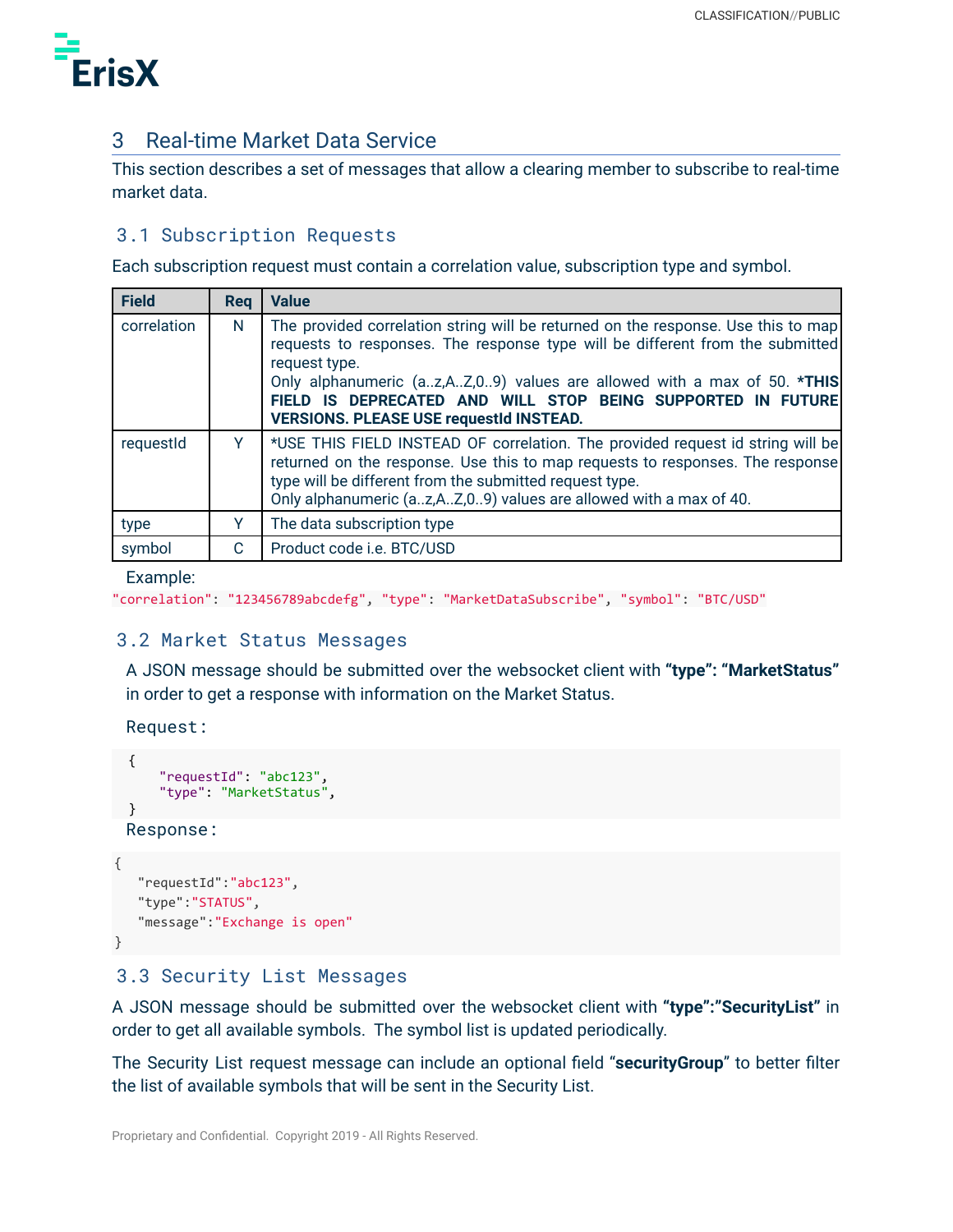

| <b>Field</b>  | Rea | Value                                                                                                                                                                                                                                                           |
|---------------|-----|-----------------------------------------------------------------------------------------------------------------------------------------------------------------------------------------------------------------------------------------------------------------|
| securityGroup | N   | <b>ALL:</b> ErisX will return all active instruments<br>Other value, ErisX will return all active instruments where securityGroup<br>matches the requested value<br>If security Group is not specified, ErisX will only return a default subset of<br>contracts |

## *Security List Response*

| <b>Field</b>          | Req          | <b>Value</b>                                                                                                                                                                                                                                                                                        |
|-----------------------|--------------|-----------------------------------------------------------------------------------------------------------------------------------------------------------------------------------------------------------------------------------------------------------------------------------------------------|
| correlation           | N            | Value provided by the clearing member request for the subscription.<br>*THIS FIELD IS DEPRECATED AND WILL STOP BEING SUPPORTED IN<br>FUTURE VERSIONS. PLEASE USE requestId INSTEAD.                                                                                                                 |
| requestId             | Y            | *USE THIS FIELD INSTEAD OF correlation. The provided request id string<br>will be returned on the response. Use this to map requests to responses.<br>The response type will be different from the submitted request type.<br>Only alphanumeric (az, A Z, 0 9) values are allowed with a max of 40. |
| symbol                | Y            | Instrument (E.g. BTC/USD)                                                                                                                                                                                                                                                                           |
| symbolSfx             | $\Omega$     | Instrument suffix                                                                                                                                                                                                                                                                                   |
| product               | $\mathsf{O}$ | <b>Product Type</b>                                                                                                                                                                                                                                                                                 |
| cfiCode               | $\mathsf{O}$ | <b>FCXXSX</b> for futures                                                                                                                                                                                                                                                                           |
| securityType          | $\Omega$     | $FUT = Futures$                                                                                                                                                                                                                                                                                     |
| contractMultiplier    | 0            | The quantity of underlying units per 1 futures contract                                                                                                                                                                                                                                             |
| maturityMonthYear     | O            | Specifies the month and year of maturity (YYYYMM)                                                                                                                                                                                                                                                   |
| maturityDate          | 0            | Specifies date of maturity (YYYYMMDD)                                                                                                                                                                                                                                                               |
| lastEligibleTradeDate | $\mathsf{O}$ | Specifies last available trade date                                                                                                                                                                                                                                                                 |
| activation            | $\mathsf{O}$ | Specifies date when the contract becomes active                                                                                                                                                                                                                                                     |
| securityExchange      | $\mathsf{O}$ | Market used to help identify a security = ERSX                                                                                                                                                                                                                                                      |
| minPriceIncrement     | Y            | Minimum price change for a given symbol                                                                                                                                                                                                                                                             |
| securityDesc          | Y            | Security description                                                                                                                                                                                                                                                                                |
| minTradeVol           | Y            | The minimum order quantity that can be submitted for an order                                                                                                                                                                                                                                       |
| maxTradeVol           | Y            | The maximum order quantity that can be submitted for an order                                                                                                                                                                                                                                       |
| roundLot              | Y            | Trading lot size of security (minimum fill size)                                                                                                                                                                                                                                                    |
| currency              | Y            | This will be the Base currency                                                                                                                                                                                                                                                                      |
| securityGroup         | 0            | An exchange specific name assigned to a group of related securities<br>which may be concurrently affected by market events and actions                                                                                                                                                              |
| productCode           | $\mathsf{O}$ | Groups asset based on a common contract specification                                                                                                                                                                                                                                               |
| cap                   | 0            | Upper Price Boundary of a contract                                                                                                                                                                                                                                                                  |
| floor                 | $\mathsf{O}$ | Lower Price Boundary of a contract                                                                                                                                                                                                                                                                  |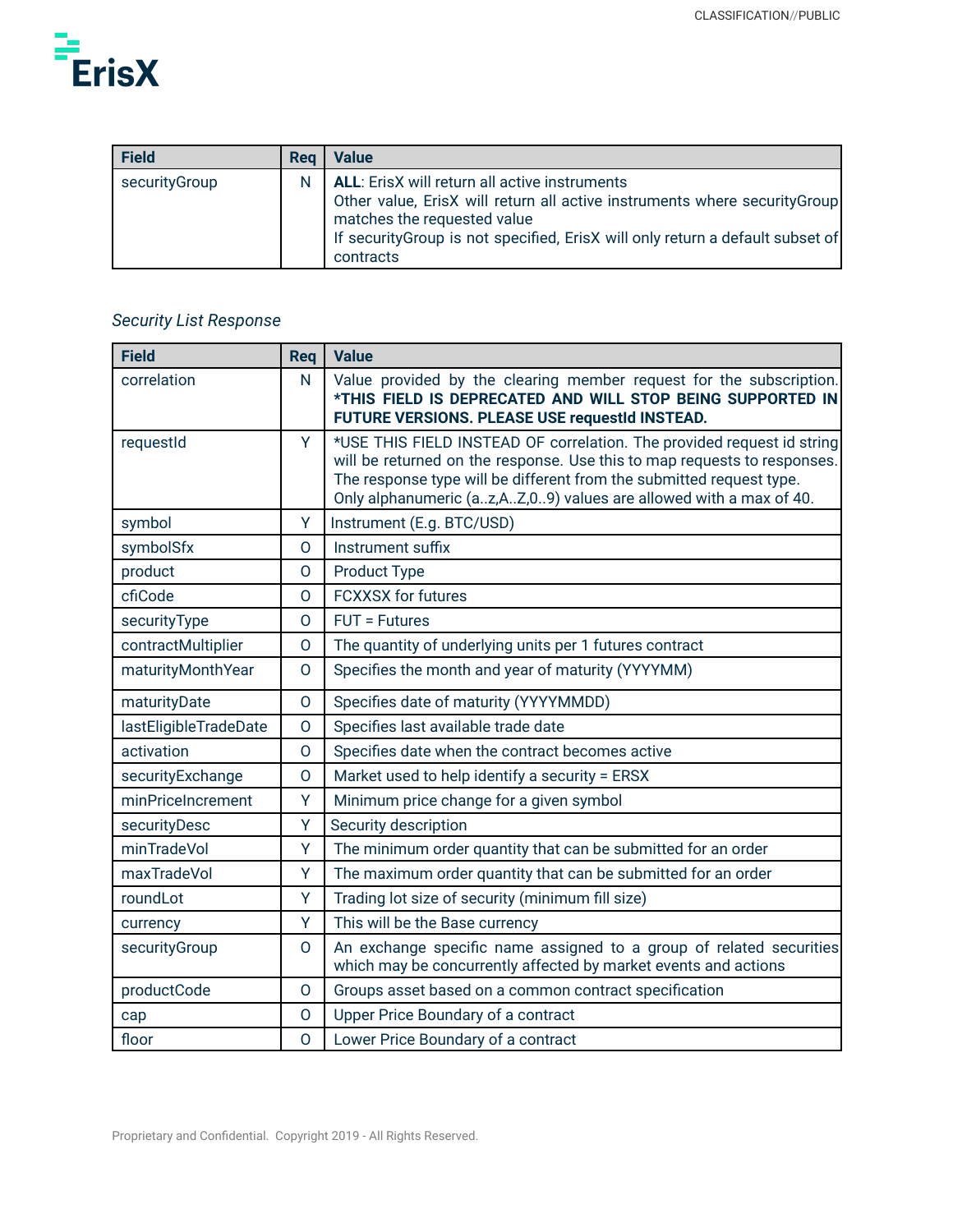ErisX

{

Request:

```
{
    "requestId": "abc123",
    "type": "SecurityList",
    "securityGroup": "ALL"
}
Response:
```

```
"requestId": "12345abc",
"securities": [
 {
  "currency": "LTC",
  "symbol": "LTC/USD",
  "symbolSfx": null,
  "securityDesc": "LTC/USD",
  "minTradeVol": 0.1,
  "maxTradeVol": 999999,
  "roundLot": 0.0001,
  "minPriceIncrement": 0.05,
  "product": "COMMODITY",
  "cfiCode": null,
  "securityType": null,
  "maturityMonthYear": null,
  "contractMultiplier": null,
  "securityExchange": null,
  "activation": null,
  "lastEligableTradeDate": null,
  "maturityDate": null,
  "lastTradeTime": null,
  "expiryTime": null,
  "productCode": null,
  "securityGroup": null,
  "cap": null,
  "floor": null
},
{
  "currency": "BTC",
  "symbol": "BTCV0",
  "symbolSfx": null,
  "securityDesc": "BTCV0",
  "minTradeVol": 1,
  "maxTradeVol": 100000,
  "roundLot": 1,
  "minPriceIncrement": 1,
  "product": "COMMODITY",
  "cfiCode": "FCXXSX",
  "securityType": "FUT",
```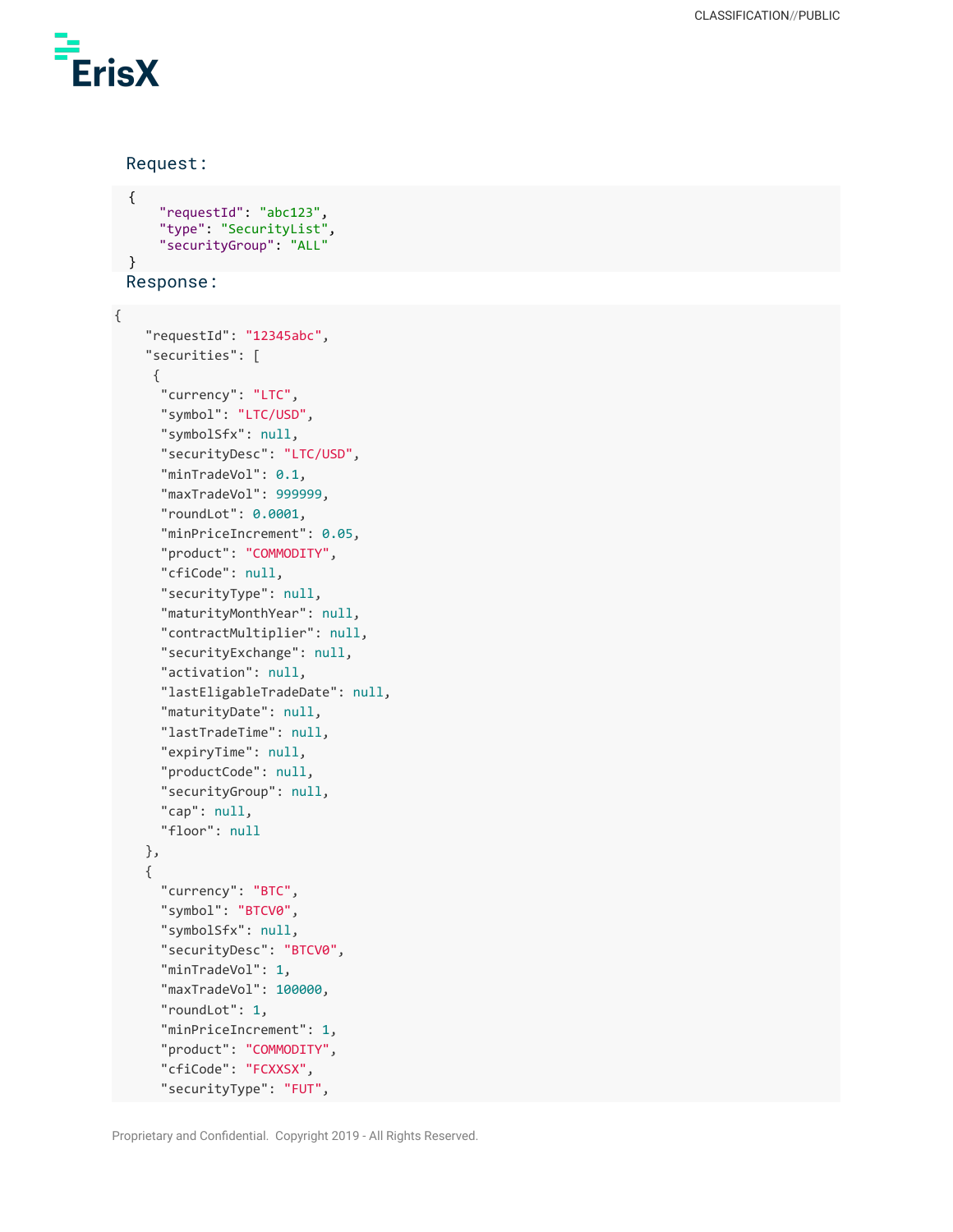

```
"maturityMonthYear": "202010",
  "contractMultiplier": 0.1,
  "securityExchange": "ERISX",
  "activation": "20200731",
  "lastEligableTradeDate": "20201030",
  "maturityDate": "20201030",
  "lastTradeTime": "15:00:00Z",
  "expiryTime": "15:00:00Z",
  "productCode": null,
  "securityGroup": null,
  "cap": null,
  "floor": null
},...]
```
#### <span id="page-15-0"></span>3.4 Request Status

A subscription request will be responded to with a status message indicating whether or not the request was successful.

Example:

}

```
{
  "requestId": "abc123",
  "type": "STATUS",
  "message": "Subscribed to market data for BTC/USD."
}
```
#### <span id="page-15-1"></span>3.5 Security Status

Following the response to a successful Market Data Subscription Request a message with **"type": "SecurityStatus"** will also be sent to the client application. This message describes the current trading status of the given symbol.

A Security Status message will also be sent whenever there is a change to the securityTradingStatus for a given symbol.

Values for securityTradingStatus:

| <b>Values</b>                            |
|------------------------------------------|
| NOT_AVAILABLE_FOR_TRADING_END_OF_SESSION |
| READY_TO_TRADE_START_OF_SESSION          |
| <b>TRADING_HALT</b>                      |
| <b>PRE_OPEN</b>                          |

#### *Security Status Response*

| <b>Field</b> | <b>Reg</b> Value                                                                                                                                |
|--------------|-------------------------------------------------------------------------------------------------------------------------------------------------|
| correlation  | O   Alphanumeric string. *THIS FIELD IS DEPRECATED AND WILL STOP<br>BEING SUPPORTED IN FUTURE VERSIONS. PLEASE USE requestId<br><b>INSTEAD.</b> |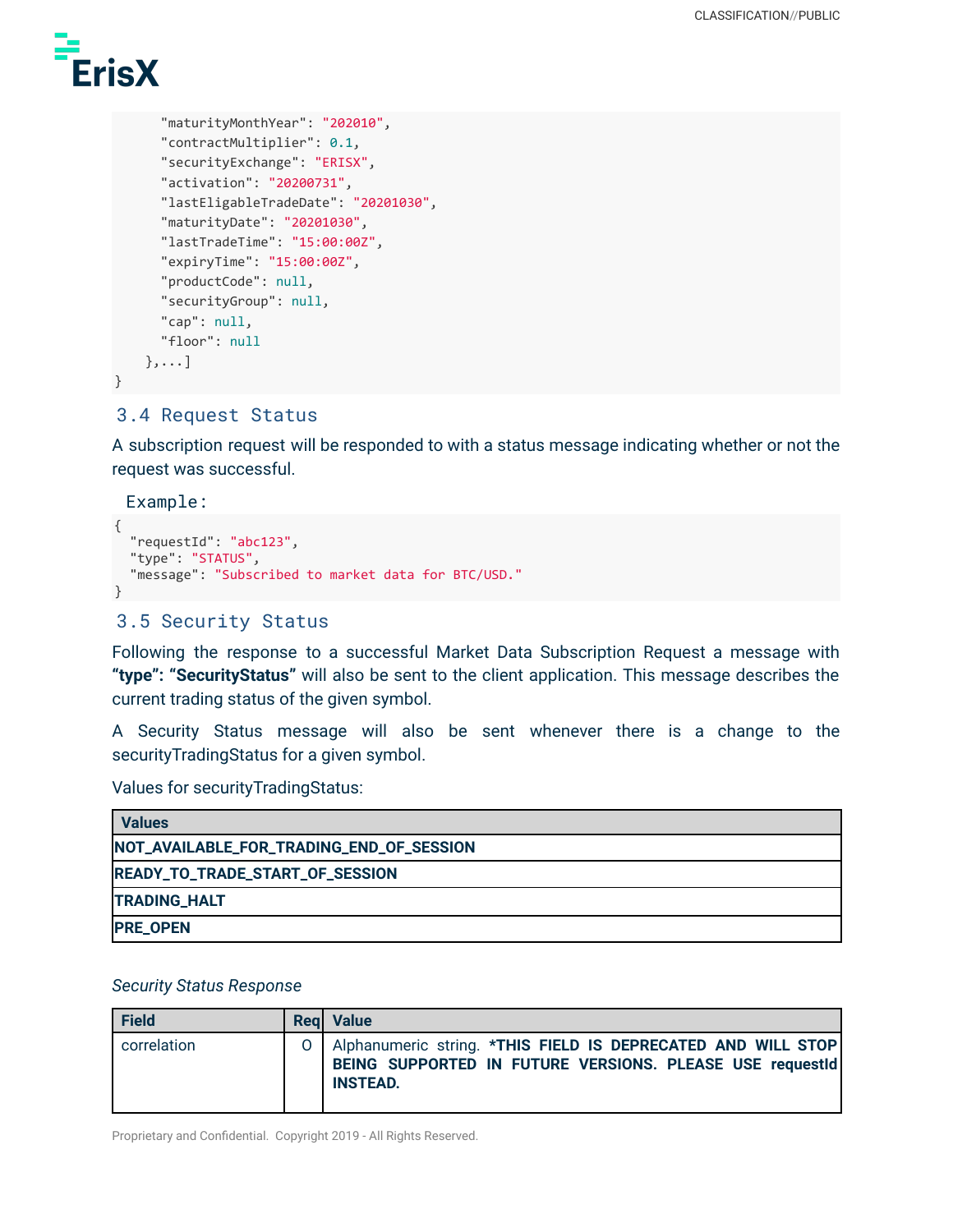

| requestId             | 0 | *USE THIS FIELD INSTEAD OF correlation. The provided request id string<br>will be returned on the response. Use this to map requests to responses.<br>The response type will be different from the submitted request type.<br>Only alphanumeric (az,AZ,09) values are allowed with a max of 40.                             |
|-----------------------|---|-----------------------------------------------------------------------------------------------------------------------------------------------------------------------------------------------------------------------------------------------------------------------------------------------------------------------------|
| type                  | Y | <b>SecurityStatus</b>                                                                                                                                                                                                                                                                                                       |
| security              | Y | Contract specification as described in Security List                                                                                                                                                                                                                                                                        |
| securityTradingStatus | Y | <b>Current Contract Trading Status:</b><br>READY_TO_TRADE_START_OF_SESSION,<br>NOT_AVAILABLE_FOR_TRADING_END_OF_SESSION, TRADING_HALT,<br><b>PRE_OPEN</b>                                                                                                                                                                   |
| sessionEnd            | Y | Status which indicates that a trading session has ended and statistics for<br>the trading session should be reset                                                                                                                                                                                                           |
| sendingTime           | Y | Time at which the message was published from ErisX                                                                                                                                                                                                                                                                          |
| transactTime          | Y | Time at which the trading engine performed an action                                                                                                                                                                                                                                                                        |
| marketDataID          | N | Sequence number which uniquely identifies all unsolicited market data<br>messages within a trade date, for example<br>MarketDataIncrementalRefresh, MarketDataIncrementalRefreshTrade<br>and Security Status. Messages containing the same Global Market Data<br>ID within a Trade Date should be considered as duplicates. |
| haltReason            | N | Denotes the reason for the Trading Halt. Present when<br>securityTradingStatus = TRADING_HALT                                                                                                                                                                                                                               |

#### Example:

```
{
```

```
"requestId": "15978405223302",
"type": "SecurityStatus",
"security": {
  "currency": "ETH",
  "symbol": "ETBTQ0",
  "symbolSfx": null,
  "securityDesc": "ETBTQ0",
  "minTradeVol": 1,
  "maxTradeVol": 10000,
  "roundLot": 1,
  "minPriceIncrement": 0.00001,
  "product": "COMMODITY",
  "cfiCode": "FCXXSX",
  "securityType": "FUT",
  "maturityMonthYear": "202008",
  "contractMultiplier": 1,
  "securityExchange": "ERISX",
  "activation": "20200520",
  "lastEligableTradeDate": "20200828",
  "maturityDate": "20200828",
  "lastTradeTime": "15:00:00Z",
  "expiryTime": "15:00:00Z",
  "productCode": null,
  "securityGroup": null,
  "cap": null,
```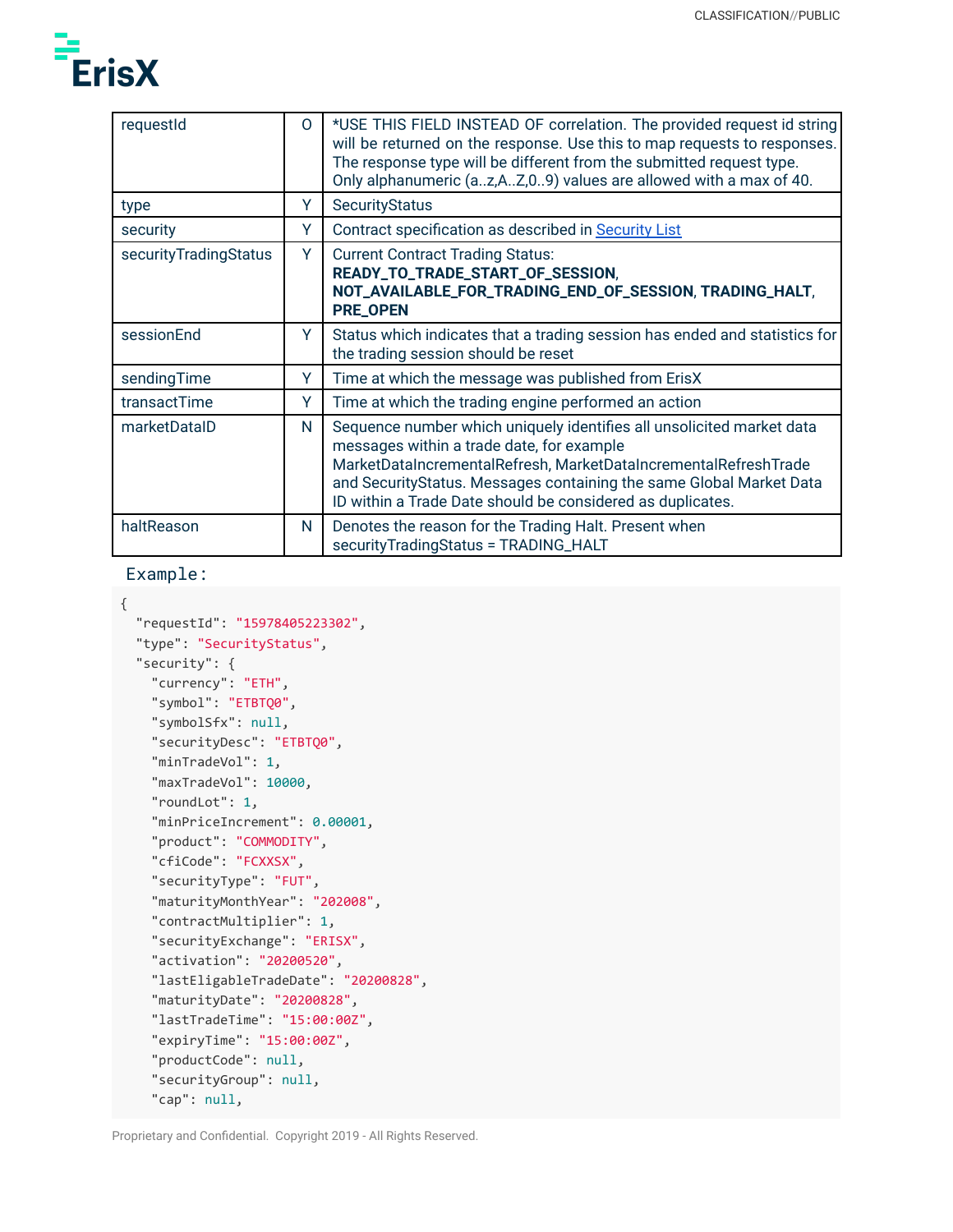# **ErisX**

```
"floor": null
 },
  "transactTime": "20200818-22:00:00.010000000",
  "securityTradingStatus": "READY_TO_TRADE_START_OF_SESSION",
  "sessionEnd": null,
  "sendingTime": "20200818-22:00:00.042",
 "marketDataID": 1234,
 "haltReason": "EQUIPMENT_CHANGEOVER",
}
```
## <span id="page-17-0"></span>3.6 Market Data Subscriptions Types

There are a number of different market data subscription types paired with unsubscribe types.

| <b>Type</b>                                | <b>Description</b>                                                                                                                                                                                                                                                                                          |
|--------------------------------------------|-------------------------------------------------------------------------------------------------------------------------------------------------------------------------------------------------------------------------------------------------------------------------------------------------------------|
| <b>MarketDataSubscribe</b>                 | This is a subscription to the full order book.<br>Upon a successful request a snapshot of the entire order book<br>is provided followed by incremental data and trade updates for<br>as long as the subscription is active.                                                                                 |
| MarketDataSubscribe with tradeOnly<br>flag | A similar subscription using the 'tradeOnly' flag will provide a<br>stream of updates for only trades within the given symbol.                                                                                                                                                                              |
| MarketDataUnsubscribe                      | This request is used to unsubscribe from a full order book<br>subscription or the 'tradeOnly' equivalent for a given symbol.                                                                                                                                                                                |
| TopOfBookMarketDataSubscribe               | This subscription allows the user to request an aggregated<br>order book with up to 20 levels of depth using the<br>topOfBookDepth field.<br>Upon a successful request a snapshot of the requested levels<br>is provided followed by incremental data updates for as long<br>as the subscription is active. |
| TopOfBookMarketDataUnsubscribe             | This request is used to unsubscribe from a Top Of Book<br>subscription for a given symbol.                                                                                                                                                                                                                  |

## <span id="page-17-1"></span>3.7 Response Types

The above subscriptions will be responded to with different response types.

The snapshot messages received after initial subscription requests will not have a response type. This message provides a complete set of order book data after a successful subscription is made.

*Note: Users are advised to clear out any previous known orderbook information for the given symbol prior to processing a snapshot message.*

| Type                              | <b>Description</b>                                                                                                                                           |
|-----------------------------------|--------------------------------------------------------------------------------------------------------------------------------------------------------------|
| MarketDataIncrementalRefresh      | A message containing a list of bids and or offer changes.<br>Each bid and offer will contain an updateAction to indicate<br>the type of change it represents |
| MarketDataIncrementalRefreshTrade | This message will contain one or many trade reports for<br>matched orders.                                                                                   |
| TopOfBookMarketData               | Updates in this message are aggregated by price and<br>indicate the number of orders and total volume available at                                           |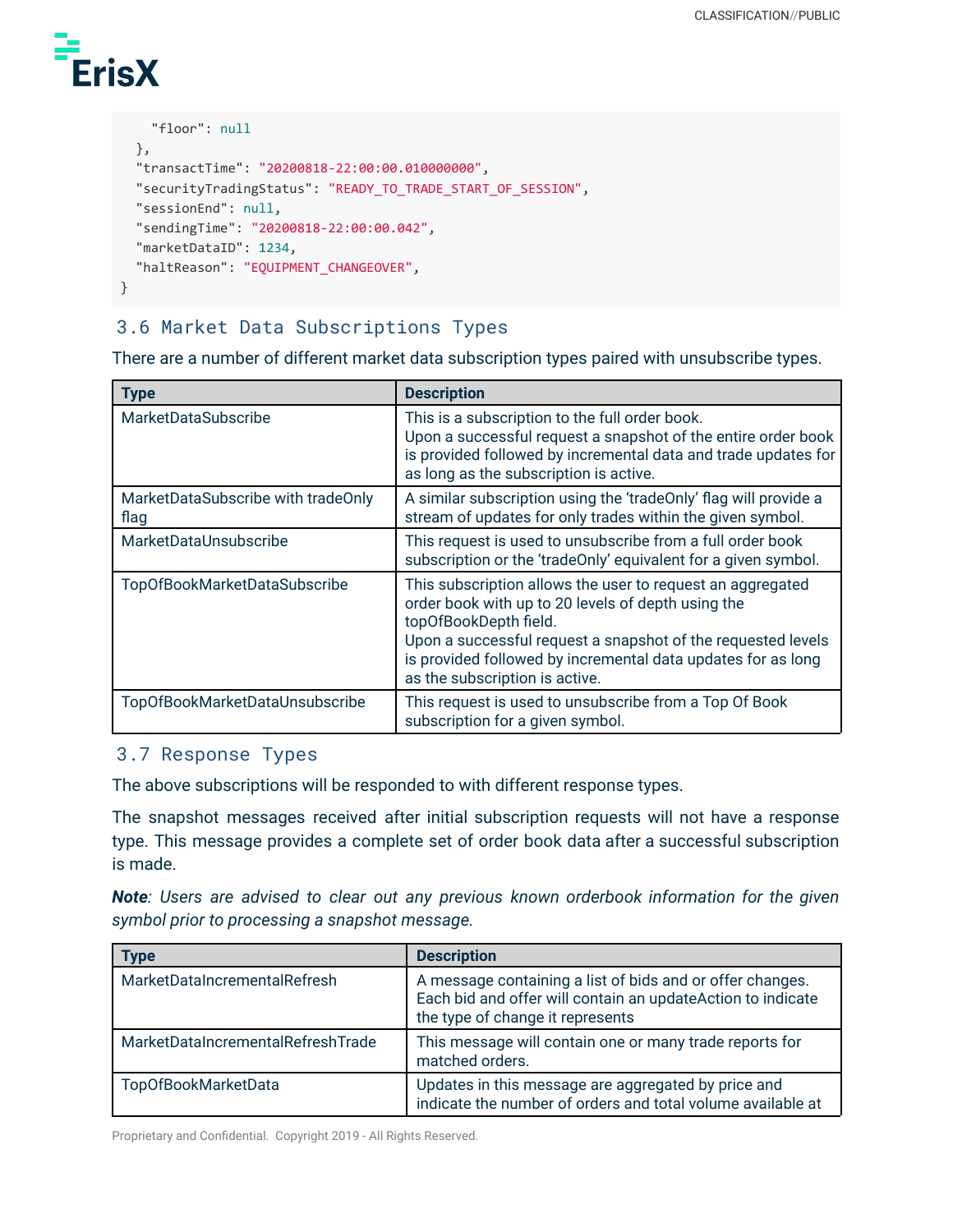

| that price.<br>Note: Users are advised to clear out any previous known |
|------------------------------------------------------------------------|
| orderbook information for the given symbol.                            |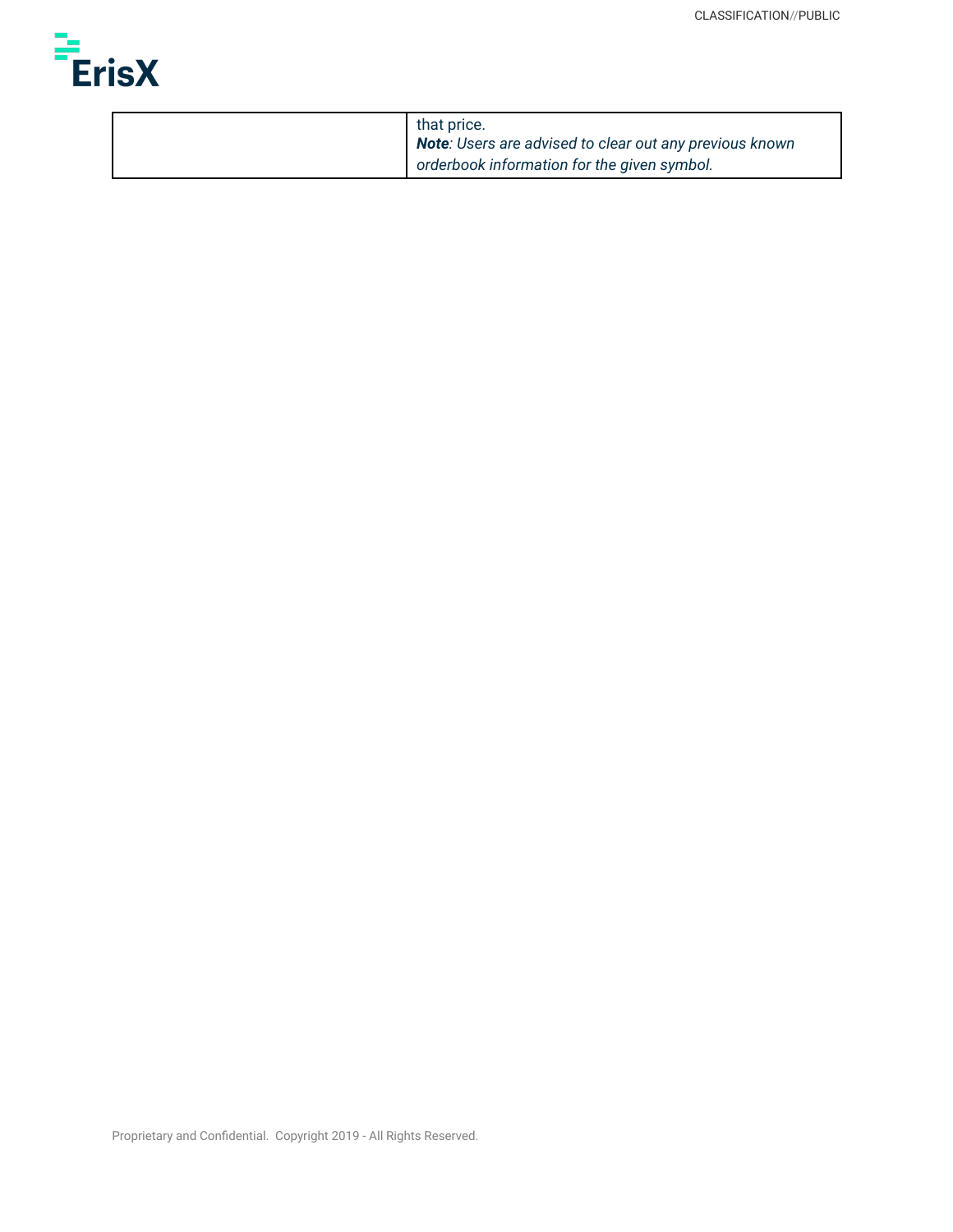

## <span id="page-19-0"></span>3.8 Response Fields

Within each response message there are a set of fields providing details of the update.

*Note: Not all fields are received for each message.*

| <b>Field</b>         | Req          | <b>Value</b>                                                                                                                                                                                                                                                                                                               |
|----------------------|--------------|----------------------------------------------------------------------------------------------------------------------------------------------------------------------------------------------------------------------------------------------------------------------------------------------------------------------------|
| correlation          | N            | Value provided by the clearing member request for the subscription. *THIS<br>FIELD IS DEPRECATED AND WILL STOP BEING SUPPORTED IN FUTURE<br><b>VERSIONS. PLEASE USE requestId INSTEAD.</b>                                                                                                                                 |
| requestId            | Y            | *USE THIS FIELD INSTEAD OF correlation. The provided request id string will<br>be returned on the response. Use this to map requests to responses. The<br>response type will be different from the submitted request type.<br>Only alphanumeric (az, A Z, 0 9) values are allowed with a max of 40.                        |
| symbol               | C            | Product code                                                                                                                                                                                                                                                                                                               |
| sendingTime          | C            | The time the message was sent from the match engine                                                                                                                                                                                                                                                                        |
| Bids[]               | С            | A list of buy orders in the current orderbook                                                                                                                                                                                                                                                                              |
| Offers[]             | $\mathsf{C}$ | A list of sell orders in the current orderbook                                                                                                                                                                                                                                                                             |
| Trades <sup>[]</sup> | $\mathsf{C}$ | A list of trade reports                                                                                                                                                                                                                                                                                                    |
| id                   | C            | The id is unique per symbol within a single session. See section below '<br>Handling 'id' full order book updates'.                                                                                                                                                                                                        |
| updateAction         | C            | The Market Data update action type. New or Delete                                                                                                                                                                                                                                                                          |
| price                | $\mathsf{C}$ | The price of a corresponding bid, offer or trade.                                                                                                                                                                                                                                                                          |
| amount               | $\mathsf{C}$ | The order quantity for a resting bid or offer                                                                                                                                                                                                                                                                              |
| currency             | $\mathsf C$  | The currency of the order value                                                                                                                                                                                                                                                                                            |
| tickerType           | C            | PAID: A buy order that aggresses or 'lifts' the offer price.<br>GIVEN: A sell order that aggresses or 'hits' a bid price.                                                                                                                                                                                                  |
| marketDataID         | $\mathbf C$  | Sequence number which uniquely identifies all unsolicited market data<br>messages within a trade date, for example MarketDataIncrementalRefresh,<br>MarketDataIncrementalRefreshTrade and SecurityStatus. Messages<br>containing the same Global Market Data ID within a Trade Date should be<br>considered as duplicates. |
| transactTime         | $\mathbf C$  | The time the execution happened on the exchange                                                                                                                                                                                                                                                                            |
| size                 | $\mathbf C$  | The quantity executed on the trade                                                                                                                                                                                                                                                                                         |
| count                | $\mathsf{C}$ | The number of orders represented in the TopOfBook update at a given price<br>level                                                                                                                                                                                                                                         |
| totalVolume          | $\mathbf C$  | The total order volume for a given price in a TopOfBook update                                                                                                                                                                                                                                                             |
| endFlag              | $\mathbf C$  | EndOfTrade. Indicates when no more trades for an event will be published.<br>EndofEvent. Will be sent on the final message of a sequence to indicate that<br>all prior messages were part of an atomic matching event.                                                                                                     |
| numberOfOrders       | $\mathbf C$  | In MarketDataIncrementalRefreshTrade indicates number of orders involved in<br>the matching event.                                                                                                                                                                                                                         |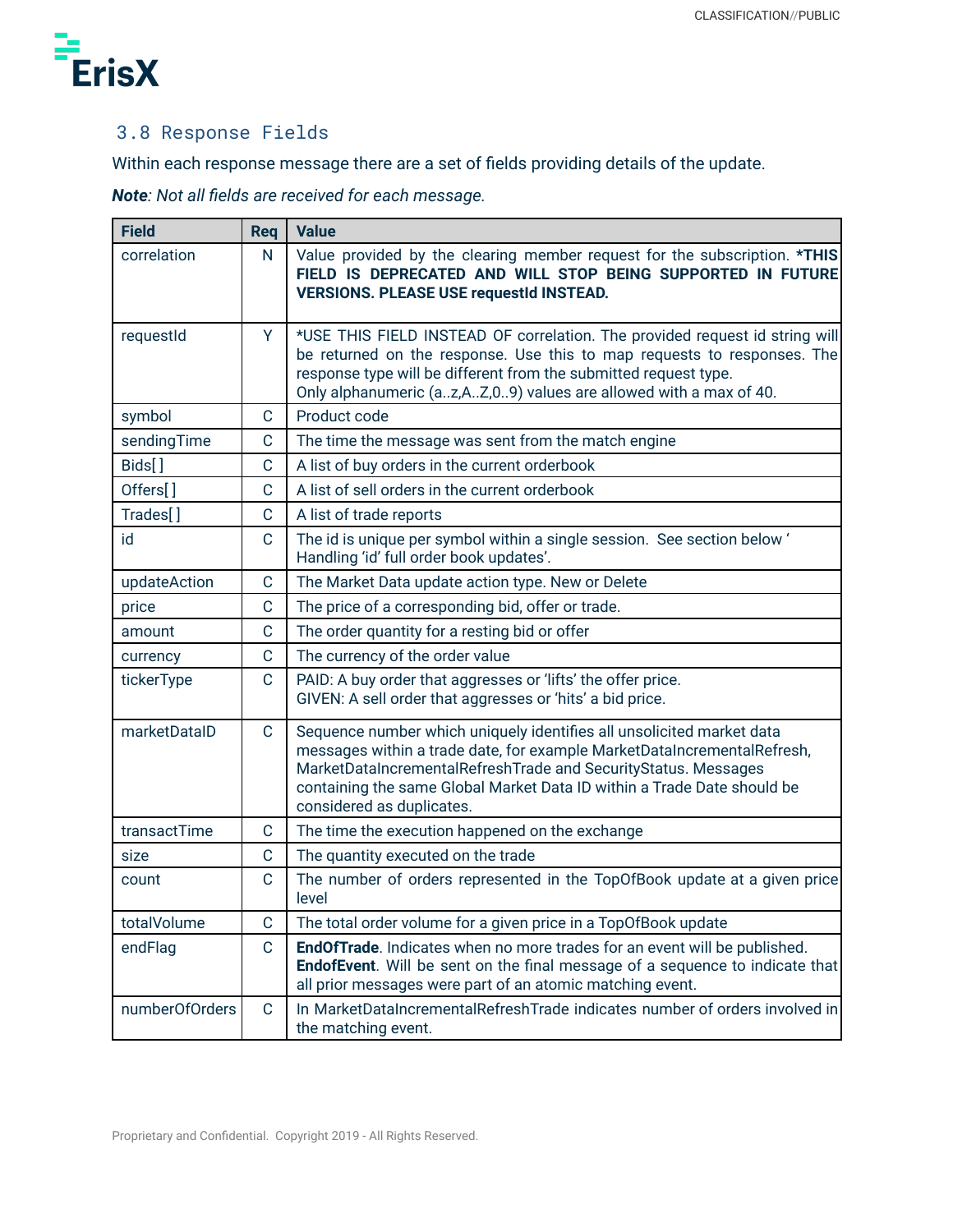

## <span id="page-20-0"></span>3.9 Handling 'id' for full order book updates

When using the full order book subscription "MarketDataSubscribe", the snapshot and continuous market data messages contain an id that identifies the price to remove or replace in a full book scenario.

The id is unique per instrument within a single session represented as a hexadecimal encoding of a long data type as a string.

Within the same symbol, only one (1) price can be outstanding for any id, and subsequent updates having the same id as an outstanding price replace it or delete it from the book. The action is specified in updateAction New or Delete.

The client session is responsible for monitoring the MDEntryID (278) tag to keep track of these updates.

#### <span id="page-20-1"></span>3.10 Example Messages

<span id="page-20-2"></span>**3.10.1MarketDataSubscribe**

A JSON message should be submitted over the websocket client with **"type": "MarketDataSubscribe"** in order to establish a full order book market data subscription.

```
Request:
```

```
{
    "requestId": "15753832469890",
    "type": "MarketDataSubscribe",
    "symbol": "BTC/USD"
}
```
Response - Snapshot: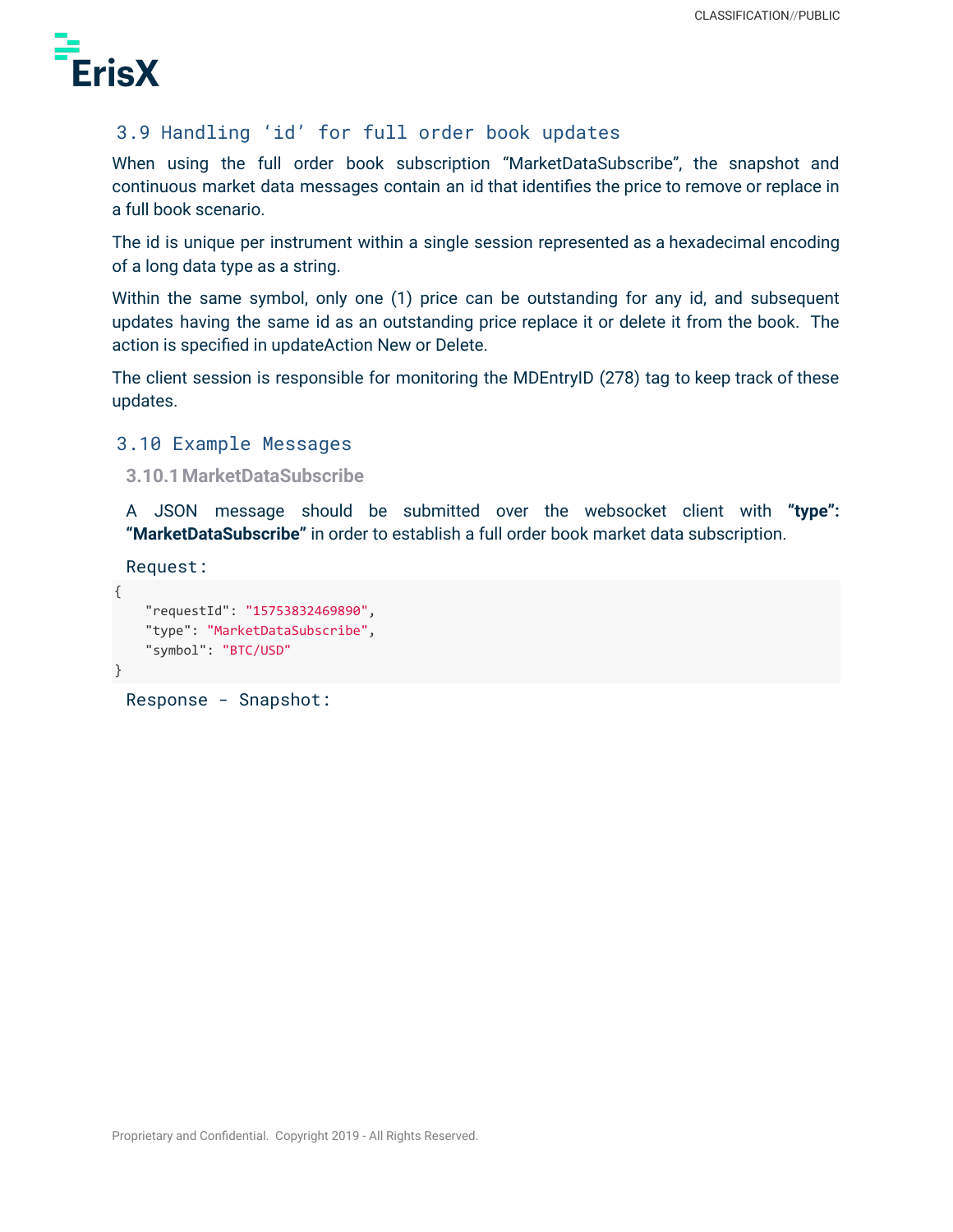# ErisX

{

```
"requestId": "15978405223302",
"type": "MarketDataIncrementalRefresh",
"symbol": "ETBTQ0",
"sendingTime": "20200819-04:26:36.406",
"marketDataID": 16265510900,
"bids": [
 {
   "id": "1000000563630",
    "updateAction": "NEW",
    "price": 0.03514,
   "amount": 5,
    "symbol": "ETBTQ0",
 },
  {
   "id": "100000056369d",
   "updateAction": "NEW",
   "price": 0.03513,
   "amount": 5,
    "symbol": "ETBTQ0",
 },
  {
   "id": "100000056369e",
   "updateAction": "NEW",
    "price": 0.03512,
   "amount": 5,
    "symbol": "ETBTQ0",
 },
 {
   "id": "10000005635f7",
   "updateAction": "NEW",
    "price": 0.03511,
   "amount": 5,
    "symbol": "ETBTQ0",
 },
 {
   "id": "10000005636ee",
   "updateAction": "NEW",
    "price": 0.0351,
   "amount": 5,
    "symbol": "ETBTQ0",
 }
],
"offers": [
  {
    "id": "100000056369f",
    "updateAction": "NEW",
    "price": 0.03519,
    "amount": 5,
   "symbol": "ETBTQ0",
```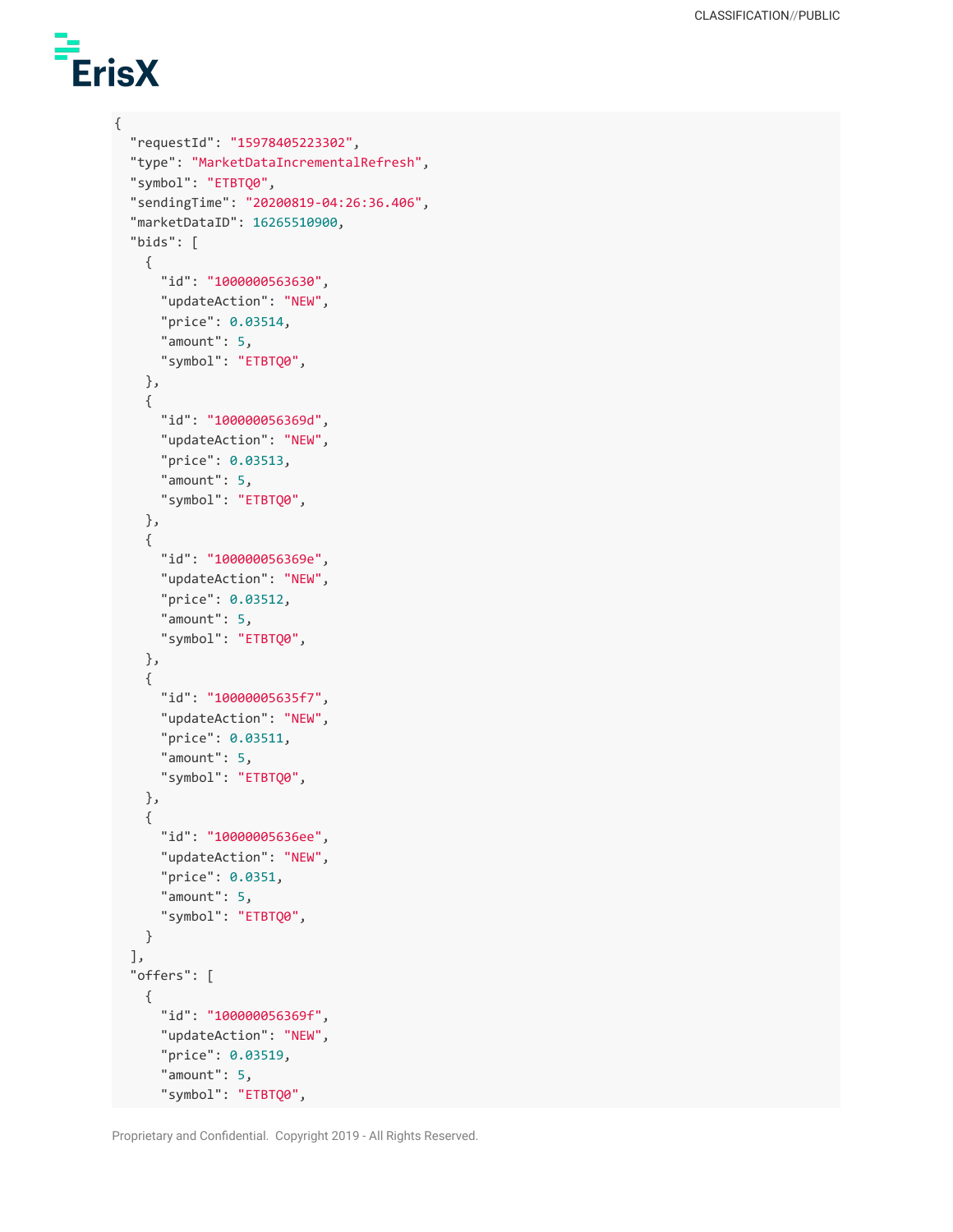## ErisX

```
},
    {
      "id": "10000005636a0",
      "updateAction": "NEW",
      "price": 0.0352,
      "amount": 5,
      "symbol": "ETBTQ0",
    },
    {
     "id": "1000000563666",
      "updateAction": "NEW",
      "price": 0.03521,
      "amount": 5,
      "symbol": "ETBTQ0",
    },
    {
     "id": "10000005636ef",
      "updateAction": "NEW",
      "price": 0.03522,
      "amount": 5,
      "symbol": "ETBTQ0",
   }
  ],
  "transactTime": "20200819-04:26:36.382668739",
  "endFlag": null
}
```
Response - Incremental updates

```
{
  "requestId": "269980392094877",
  "type": "MarketDataIncrementalRefresh",
  "symbol": "BTC/USD",
  "sendingTime": "20200925-15:55:28.165",
  "marketDataID": 16265510912,
  "bids": [
   {
     "id": "1000000000003",
     "updateAction": "NEW",
     "price": 800,
     "amount": 0.1,
     "symbol": "BTC/USD",
   }
  ],
  "offers": [],
  "transactTime": "20200925-15:55:28.093490622",
 "endFlag": "END_OF_EVENT"
}
 Response - Trade updates:
```
Proprietary and Confidential. Copyright 2019 - All Rights Reserved.

{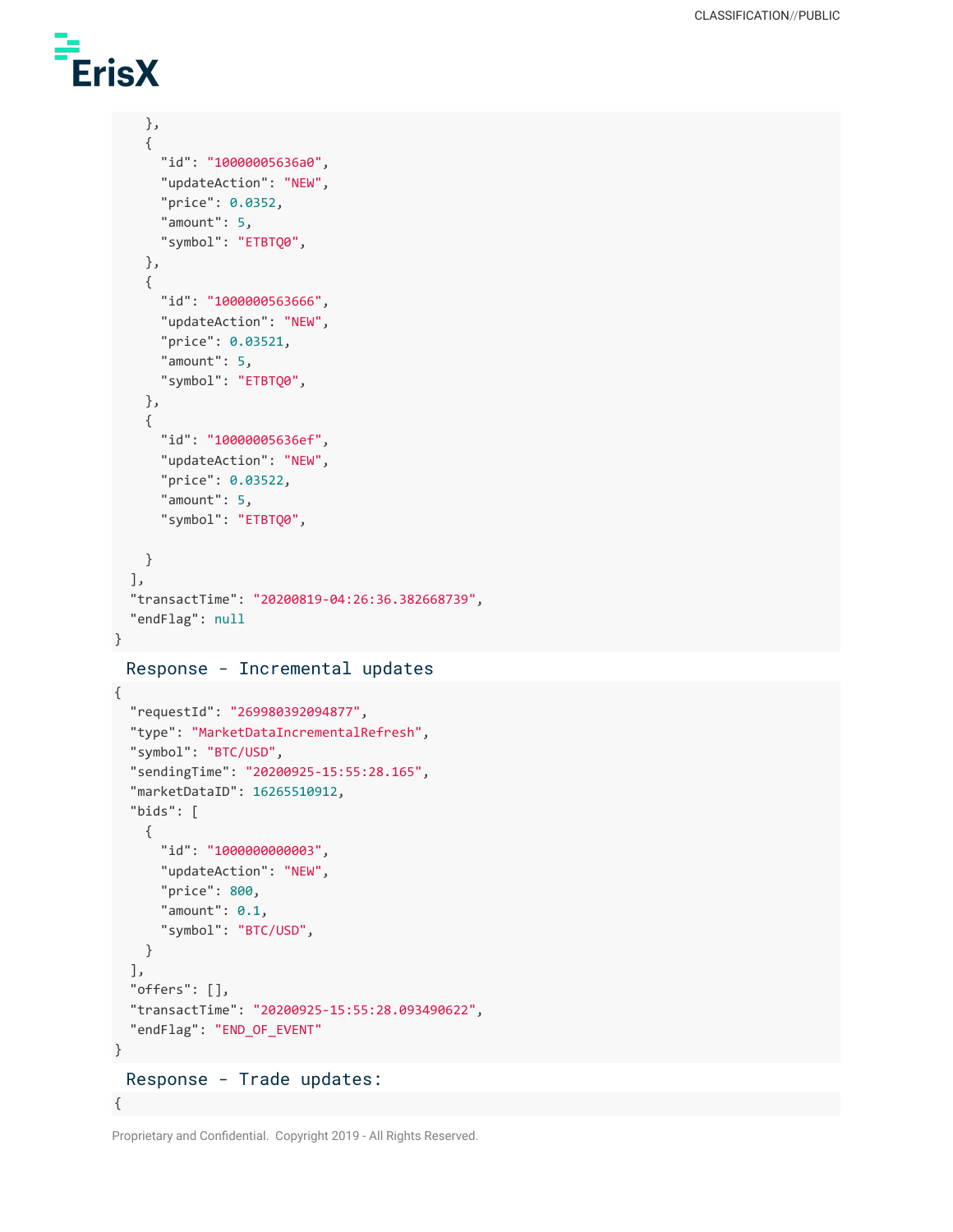

```
"requestId": "15978410832102",
  "type": "MarketDataIncrementalRefreshTrade",
  "symbol": "LTC/USD",
  "sendingTime": "20200819-12:44:50.896",
  "marketDataID": 16265510913,
  "trades": [
   {
     "updateAction": "NEW",
     "price": 64.2,
      "currency": "LTC",
      "tickerType": "PAID",
      "transactTime": "20200819-12:44:50.872994129",
      "size": 2.0,
     "symbol": "LTC/USD",
      "numberOfOrders": 1,
   }
 ],
  "endFlag": "END_OF_TRADE"
}
```
<span id="page-23-0"></span>**3.10.2MarketDataSubscribe - Trades Only**

A JSON message should be submitted with **"type": "MarketDataSubscribe"** and **"tradeOnly": "true:** in order to subscribe to just trade updates. The first response will include the information from the last trade that took place prior to establishing the subscription.

Request:

```
{
    "requestId": "15753904509040",
    "type": "MarketDataSubscribe",
    "tradeOnly": true,
    "symbol": "BTC/USD"
}
```
Response - Trade updates:

```
{
  "requestId": "15978410832102",
  "type": "MarketDataIncrementalRefreshTrade",
  "symbol": "LTC/USD",
  "sendingTime": "20200819-12:44:50.896",
  "marketDataID": 16265510914,
  "trades": [
   {
      "updateAction": "NEW",
      "price": 64.2,
      "currency": "LTC",
      "tickerType": "PAID",
      "transactTime": "20200819-12:44:50.872994129",
      "size": 2.0,
      "symbol": "LTC/USD",
      "numberOfOrders": 1,
```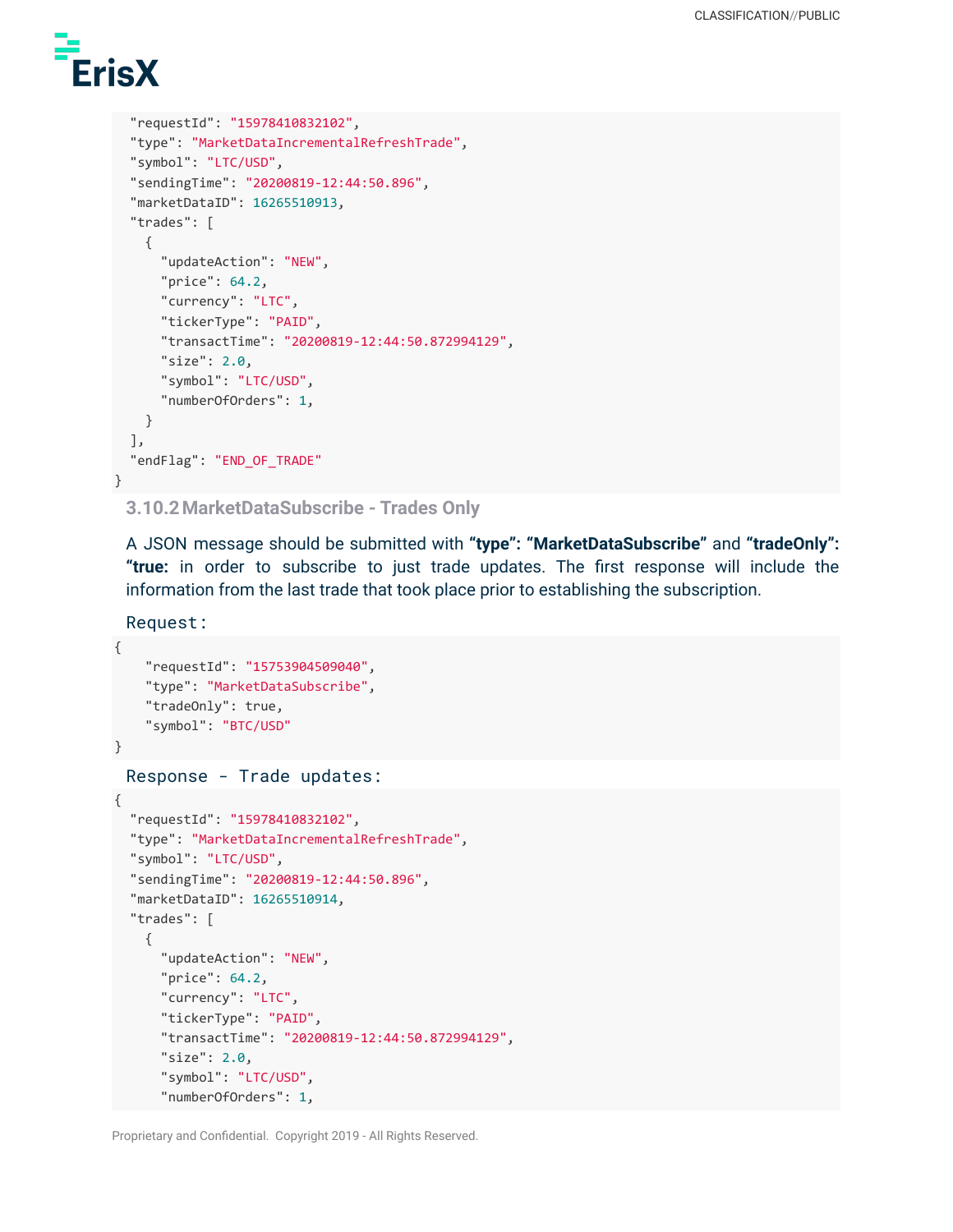

```
}
 ],
  "endFlag": "END_OF_TRADE"
}
```
#### <span id="page-24-0"></span>**3.10.3Market Data Unsubscribe**

A JSON message should be submitted over the websocket client with **"type": "MarketDataUnsubscribe"** in order to cancel an existing subscription.

Request:

```
{
  "requestId": "abc456",
  "type": "MarketDataUnsubscribe",
  "symbol": "BTC/USD"
}
```
Response:

```
{
 "requestId": "abc456",
  "type": "INFO_MESSAGE",
  "message": "Unsubscribed from market data for BTC/USD."
}
```
#### <span id="page-24-1"></span>**3.10.4TopOfBookMarketDataSubscribe**

A JSON message should be submitted over the websocket client with **"type": "TopOfBookMarketDataSubscribe"** in order to establish a simple market data subscription.

**"topOfBookDepth"** is a mandatory field, the user should specify the desired depth on the request, if it's not specified it will default to 0 and although the request will be successful no data will be streamed.

Request:

```
{
    "requestId": "abc123",
    "type": "TopOfBookMarketDataSubscribe",
    "symbol": "BTC/USD",
    "topOfBookDepth": 3
}
```
Response: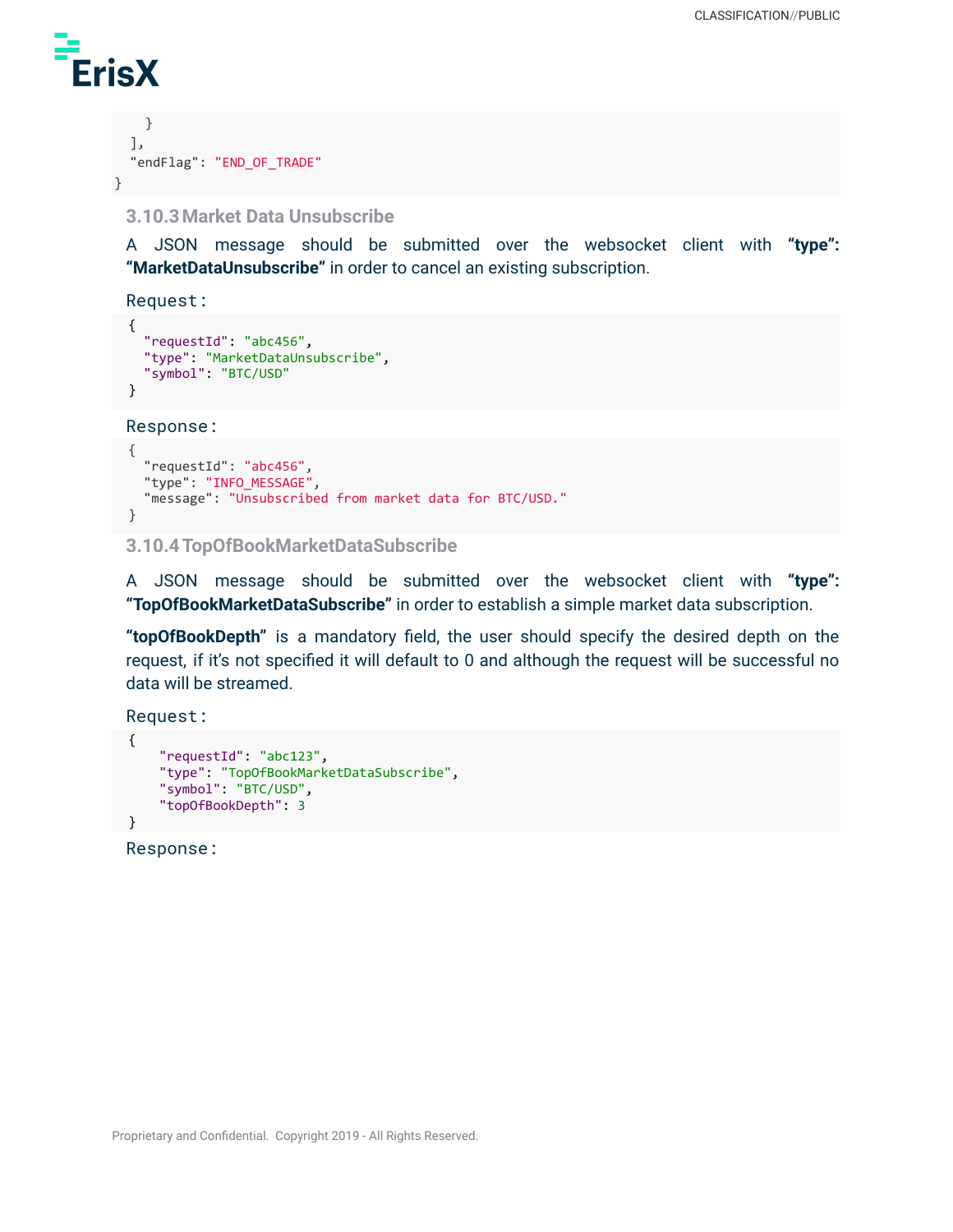# ErisX

```
{
  "requestId": "15978412650812",
  "type": "TopOfBookMarketData",
  "bids": [
   {
      "action": "NEW",
     "count": 1,
     "totalVolume": 1.0,
     "price": 413.2,
     "lastUpdate": "20200819-12:47:49.975",
      "transactTime": "20200819-12:47:49.975123456"
   },
   {
     "action": "UPDATE",
     "count": 2,
     "totalVolume": 2.00,
     "price": 412.9,
     "lastUpdate": "20200819-12:47:39.984",
      "transactTime": "20200819-12:47:39.984123456"
    }
  ],
  "offers": [
   {
     "action": "NO CHANGE",
     "count": 1,
     "totalVolume": 1.00,
     "price": 413.3,
     "lastUpdate": "20200819-12:47:40.166",
     "transactTime": "20200819-12:47:40.166123456"
   },
   {
     "action": "NO CHANGE",
     "count": 1,
     "totalVolume": 1.56,
     "price": 413.4,
     "lastUpdate": "20200819-12:47:20.196",
     "transactTime": "20200819-12:47:20.196123456"
   }
  ],
  "symbol": "ETH/USD"
}
```
<span id="page-25-0"></span>**3.10.5TopOfBookMarketDataUnsubscribe**

A JSON message should be submitted over the websocket client with **"type": "TopOfBookMarketDataUnsubscribe"** in order to cancel an existing subscription.

Request:

```
{
 "requestId": "abc456",
  "type": "TopOfBookMarketDataUnsubscribe",
  "symbol": "BTC/USD"}
```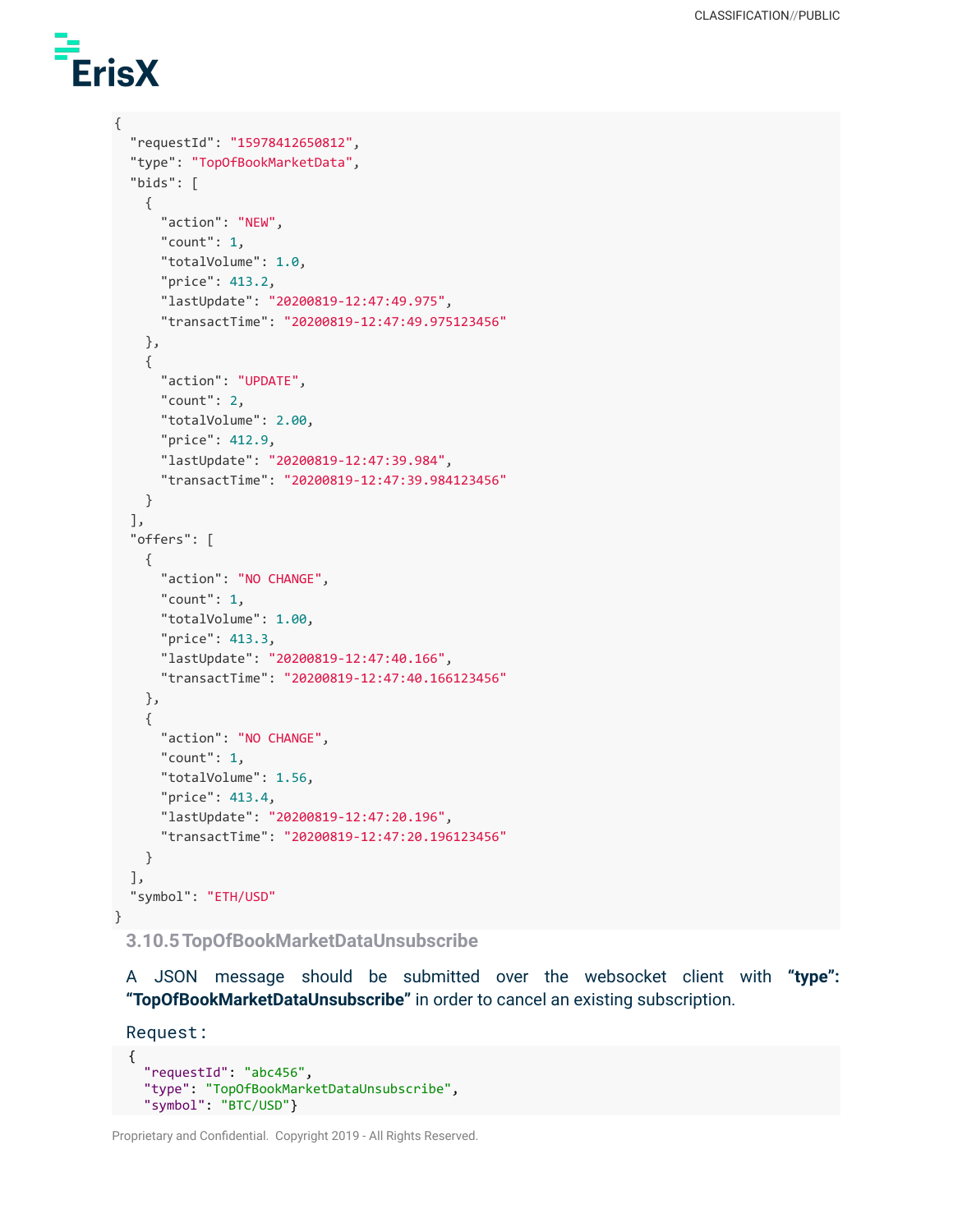

#### Response:

```
{
    "requestId": "abc456",
    "type": "INFO_MESSAGE",
    "message": "Unsubscribed from top of book market data for BTC/USD."
}
```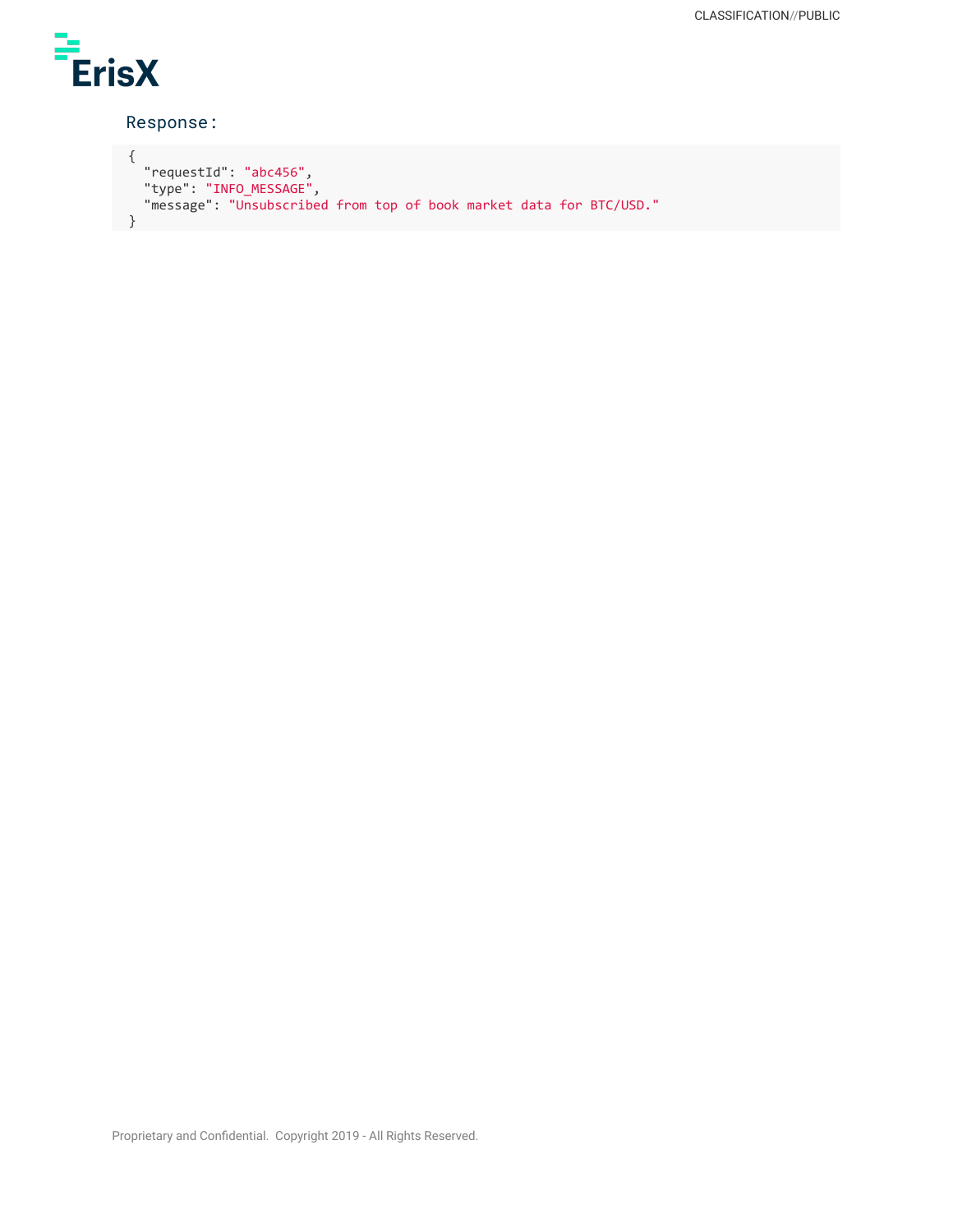

## <span id="page-27-0"></span>4 Order Entry Service

This section describes a set of messages that allow a clearing member to enter and manage orders though the websocket connection.

## <span id="page-27-1"></span>4.1 Correlation

Some subscription requests must contain a requestId value.

| <b>Field</b> | <b>Reg</b> | <b>Value</b>                                                                                                                                                                                                                                                                                            |
|--------------|------------|---------------------------------------------------------------------------------------------------------------------------------------------------------------------------------------------------------------------------------------------------------------------------------------------------------|
| correlation  | N          | The provided correlation string will be returned on the response. Use this to map<br>requests to responses.<br>Only alphanumeric (az,AZ,09) values are allowed with a max of 50. *THIS<br>FIELD IS DEPRECATED AND WILL STOP BEING SUPPORTED IN FUTURE<br><b>VERSIONS. PLEASE USE requestId INSTEAD.</b> |
| requestId    |            | *USE THIS FIELD INSTEAD OF correlation. The provided request id string will be<br>returned on the response. Use this to map requests to responses. The response<br>type will be different from the submitted request type.<br>Only alphanumeric (az,AZ,09) values are allowed with a max of 40.         |

## <span id="page-27-2"></span>4.2 PartyID

A partyID is required for all order related messages. An ErisX member may have multiple partyIDs depending on their account setup.

Users should submit a PartyListRequest with the following fields to receive a list of partIDs that they are enabled for.

| <b>Field</b> | <b>Value</b>        |
|--------------|---------------------|
| requestId    | Alphanumeric string |
| type         | PartyListRequest    |

## <span id="page-27-3"></span>4.3 ClOrderID

When submitting orders via ErisX Websocket API clearing members must include a PartyID in front of their own specified id value separated by a hyphen. The format of the Client Order ID (**clOrderID)** must follow the convention below and be unique for the trading session.

**clOrdID** = PartyID-[user specified value]

The length of clOrdID should not be more than 40 characters.

## <span id="page-27-4"></span>4.4 Supported Order Types

ErisX supports the following order types:

- **Limit** An order to buy or sell at a specific price or better.
- **Stop-Limit** An order that combines the features of a stop order and a limit order. The stop price acts as a trigger to enter a limit order into the market.
- **Market** An order to buy or sell a stated amount at the current best price.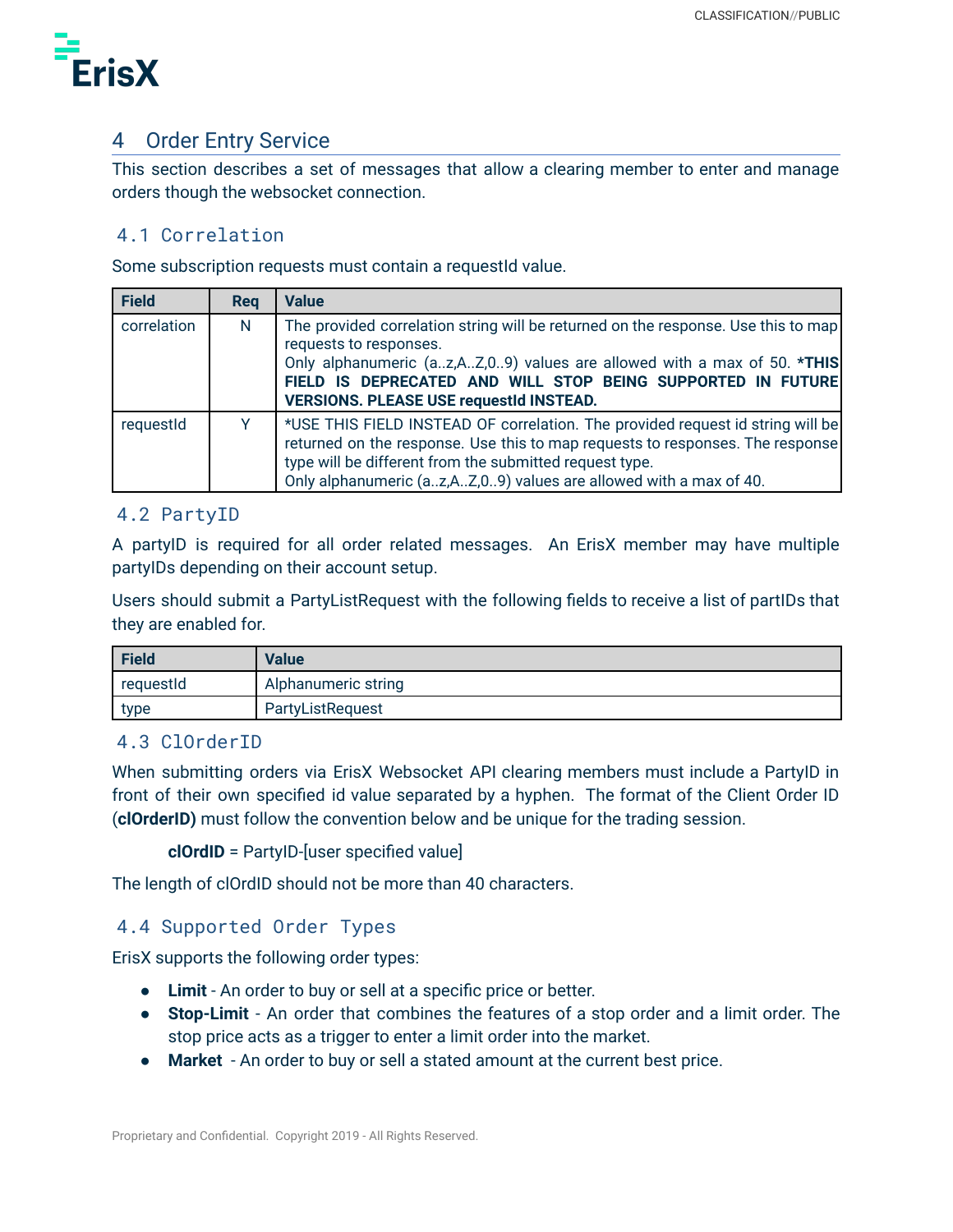

## <span id="page-28-0"></span>4.5 Time in Force

The supported time in force values are described in the following table.

| <b>Expiry Condition</b>   | <b>Description</b>                                                                                                                                                                                        |
|---------------------------|-----------------------------------------------------------------------------------------------------------------------------------------------------------------------------------------------------------|
| Day                       | Orders submitted with this expiry condition that have not been<br>executed will be expired by the system at the end of the ErisX<br>trading session in which they were entered.                           |
| Good Till Cancel (GTC)    | Orders with this expiry condition remain open and active until<br>either executed or explicitly canceled by the client.                                                                                   |
| Good Till Date (GTD)      | With this time in force, the submitting client specifies the date<br>at which an order is to be expired if not already executed.                                                                          |
| Fill or Kill (FOK)        | Unless the full quantity of the order can be executed<br>immediately at the specified price or better, an order with this<br>expiry condition will be canceled.                                           |
| Immediate or Cancel (IOC) | Orders with the expiry condition will be canceled unless a<br>specified minimum quantity can be executed immediately at<br>the specified price or better. Any remaining unfilled quantity is<br>canceled. |

## <span id="page-28-1"></span>4.6 Minimum Permitted Order Entry Size

There is a minimum permitted order entry size maintained on ErisX platform. Orders sent for amounts less than the permitted minimum order entry size will be rejected.

## <span id="page-28-2"></span>4.7 Timestamping / TransactTime

Messages sent by client applications will need to include TransactTime. The system will validate the value sent down to one second precision and accuracy.

Responses from the match engine will include TransactTime and will be sent with nanosecond precision. YYYYMMDD-HH:MM:ss.SSSSSSSSS.

The timestamp on outgoing messages will represent the time the corresponding message was received by the FIX gateway that resulted in the update.

## <span id="page-28-3"></span>4.8 Post-Only Order

Post-Only is a new order type that provides a Trader with a way to enter a passive order and guarantee it won't match an order across the bid-ask spread. This order enables Traders to ensure that their orders will always act as a maker and not a taker of liquidity. If the order is accepted it acts just like a standard limit order.

Post-Only flag can be used in messages types **NewLimitOrderSingle**, **NewStopLimitOrderSingle**, **ReplaceLimitOrderSingleRequest** or **ReplaceStopLimitOrderSingleRequest**.

In case a Post-Only type order attempts to cross the market during continuous trading, two execution reports are sent, one for New Order Single and a Cancel due to **invalid ALO** (add liquidity only).

If we consider the following order book (broken down to individual orders to show granularity).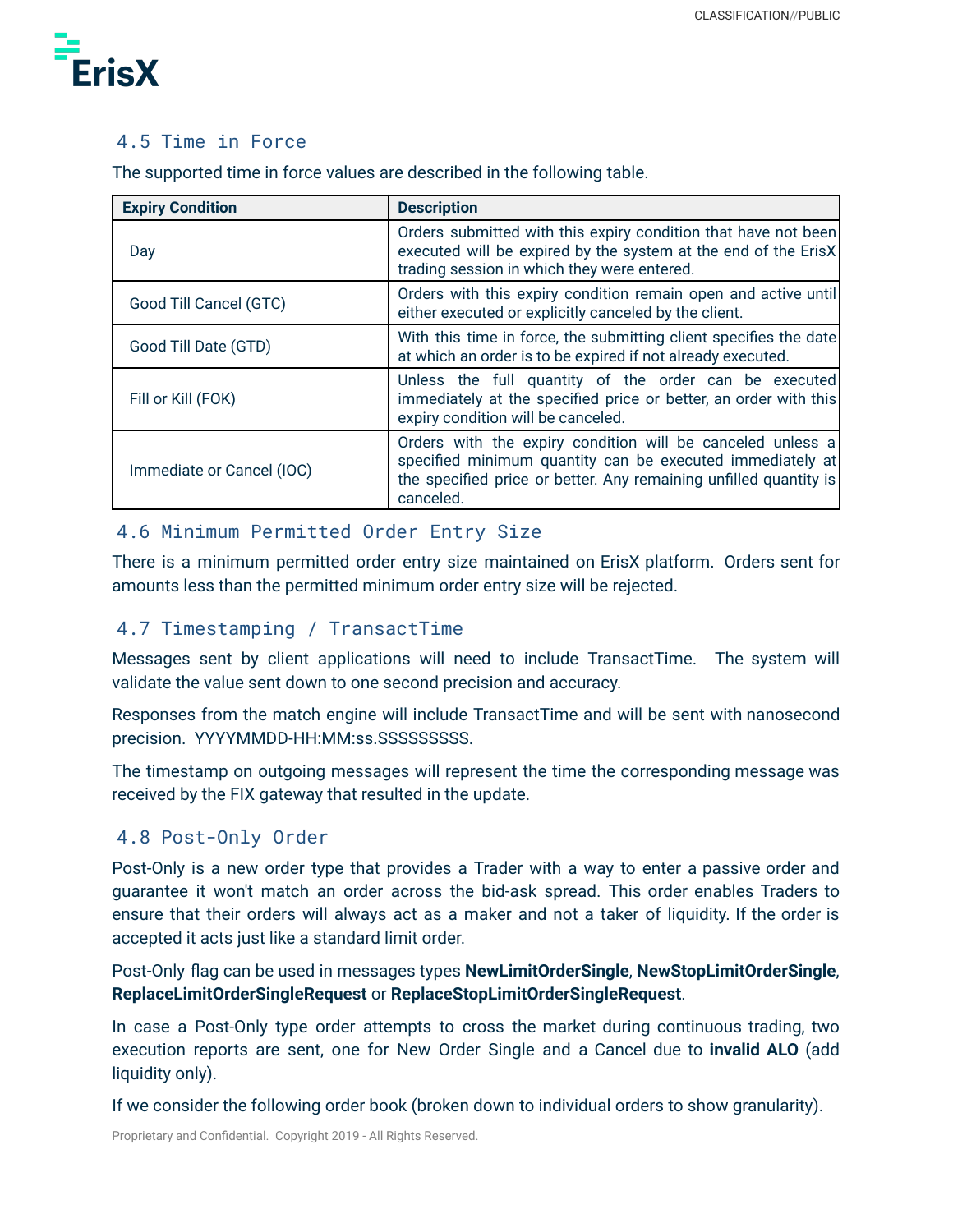

| BID Q BID |              | ASK ASK Q |
|-----------|--------------|-----------|
|           | 10 9002 9010 | 50        |
|           | 10 9002      |           |
|           | 5 9002       |           |
|           | $5 - 9001$   |           |
| 5         | 9001         |           |
|           | 15 9000      |           |

#### <span id="page-29-0"></span>**Example 1: Cancelled**

- A Trader places a new post-only order to sell at a price of 9002.
- This order would be immediately canceled as the current best Bid is 9002 and this order would have aggressed the bid and removed liquidity.

#### <span id="page-29-1"></span>**Example 2: Accept**

- A Trader places a new post only order to sell at a price of 9005.
- The order would be accepted as a limit order as it would add liquidity and now becomes the new best offer.

#### <span id="page-29-2"></span>4.9 Price Banding

Additional market protection ensures that orders received by the exchange do not surpass a defined threshold and protect members from unexpected fills. Orders outside of the price band will be rejected to prevent an unwanted price movement due to a "fat fingering" of a price. Price bands are set at the Instrument level.

- Order checks are directional; buy orders above the band or sell orders below the band will be rejected.
- Price bands will be configured a number of ticks from a Reference Price.
- Reference Prices follows the following hierarchy:
	- Mid-Price
	- Last Traded Price
	- Best Bid or Best Offer
	- If no trade/bid/offer then Settlement Price
	- If no Settlement Price then Initial Price

## <span id="page-29-3"></span>4.10 Futures Specific Functionality

#### <span id="page-29-4"></span>**4.10.1Regulatory Tags**

ErisX requires members to populate some specific fields when sending futures orders to the exchange.

| <b>Field Name</b> | <b>Value</b>                                                                                                                   |
|-------------------|--------------------------------------------------------------------------------------------------------------------------------|
| senderSubld       | Value used to identify the user that entered the order                                                                         |
| senderLocationId  | Used to identify the geographical location of the user that entered the order:<br>[Country], [State if in US] eg; US, IL or UK |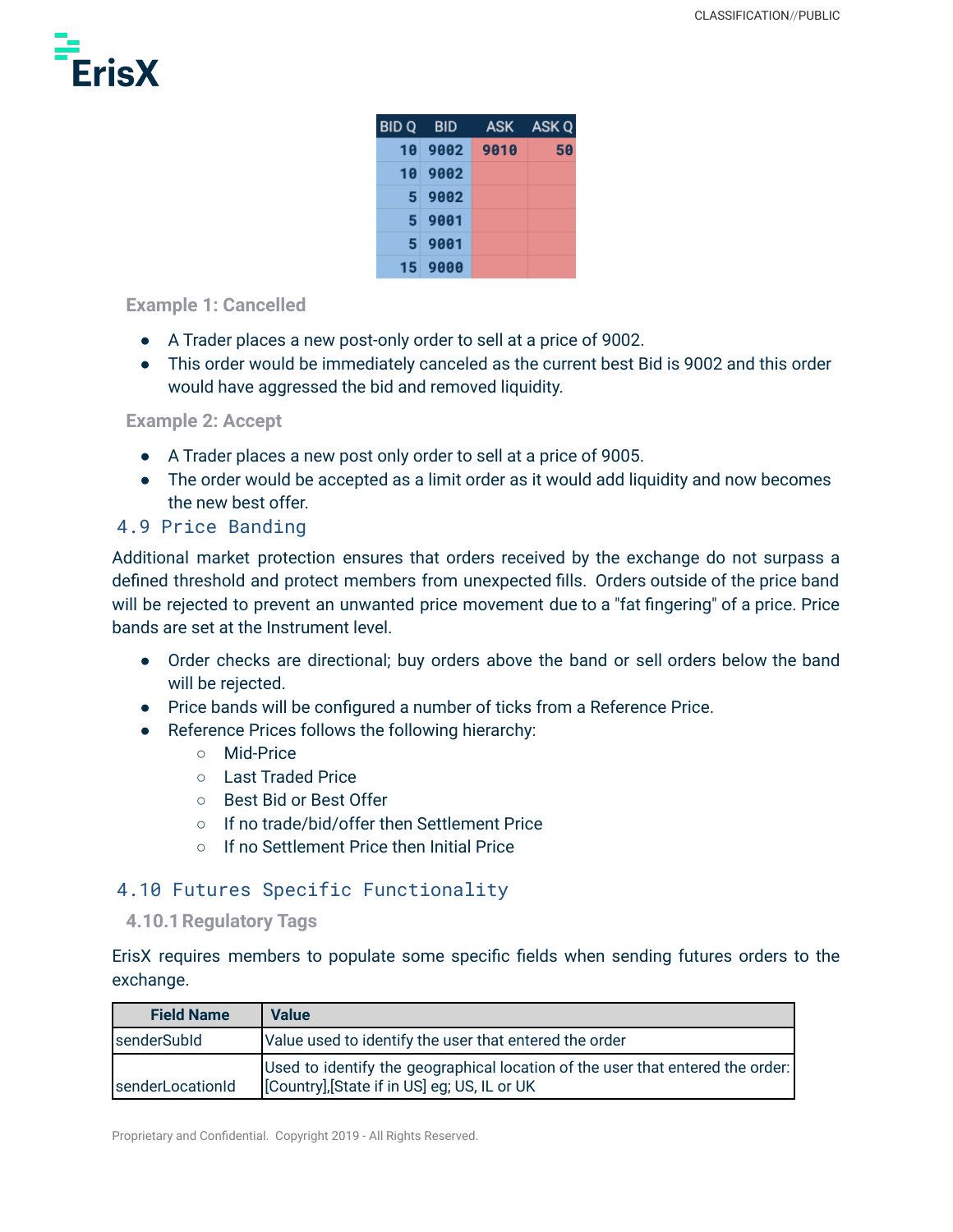

#### The following tags MUST be included when [entering](https://docs.google.com/document/d/13Bt8Yz8PZjPgLxoU5hXR7QUM9d7zJOxbc_OLXKkBqDc/edit#heading=h.7jx15b3bchu1) or [modifying](https://docs.google.com/document/d/13Bt8Yz8PZjPgLxoU5hXR7QUM9d7zJOxbc_OLXKkBqDc/edit#heading=h.jer2pdkdgrqj) an order:

| <b>Field Name</b> | <b>Value</b>                                                                                                                                                                                                                                                    |
|-------------------|-----------------------------------------------------------------------------------------------------------------------------------------------------------------------------------------------------------------------------------------------------------------|
| accountType       | Used to indicate whether an order is for a Customer(1) or House(2)<br>account.                                                                                                                                                                                  |
| custOrderCapacity | Used to indicate whether the user entering the order is placing it for<br>themselves or for another member.<br>1 = Member Trading for own account<br>2 = Clearing firm trading for its Prop Account<br>3 = Member trading for another member<br>$4 = All other$ |

<span id="page-30-0"></span>**4.10.2Trades which are cleared through a Futures Commission Merchant (FCM)**

For users whose trades are cleared through an FCM, an identifier is required to be sent so that those trades are correctly processed by the FCM back office.

| <b>Field Name</b>   | <b>Value</b>                                                 |  |
|---------------------|--------------------------------------------------------------|--|
|                     | This must contain the FCM Back office account number for the |  |
| IcustomerAccountRef | customer of the order.                                       |  |

## <span id="page-30-1"></span>4.11 New Order Fields

ErisX supports the following order types.

- **Limit** An order to buy or sell at a specific price or better.
- **Stop-Limit** An order that combines the features of a stop order and a limit order. The stop price acts as a trigger to enter a limit order into the market.
- **Market** An order to buy or sell a stated amount at the current best price.

| <b>Field</b>    | <b>Req</b> | <b>Value</b>                                                                                                                                  |
|-----------------|------------|-----------------------------------------------------------------------------------------------------------------------------------------------|
| correlation     | N          | Alphanumeric string. *THIS FIELD IS DEPRECATED AND WILL STOP<br>BEING SUPPORTED IN FUTURE VERSIONS. PLEASE USE clOrdID<br><b>INSTEAD.</b>     |
| type            | Y          | <b>NewLimitOrderSingle</b><br><b>NewStopLimitOrderSingle</b><br><b>or</b><br>or<br><b>NewMarketOrderSingle</b>                                |
| clOrdID         | Y          | *USE THIS FIELD INSTEAD OF correlation. Must start with partyID-. The<br>partyld should be a real party ID.<br>Maximum length = 40 characters |
| currency        | Y          | The currency for the amount specified in the OrderQty                                                                                         |
| side            | Y          | <b>BUY or SELL</b>                                                                                                                            |
| symbol          | Υ          | Unique instrument identifier                                                                                                                  |
| partylD         | N          | Party ID of the account                                                                                                                       |
| transactionTime | Y          | See TransactTime description below. Time at which the order was<br>submitted                                                                  |
| orderQty        | C          | Order Quantity in base currency units. Required for LIMIT, STOP_LIMIT<br>and SELL MARKET orders                                               |
| cashOrderQty    | C          | Order quantity in quote currency units. Required for BUY MARKET orders                                                                        |
| ordType         | Y          | <b>LIMIT or STOP_LIMIT or MARKET</b>                                                                                                          |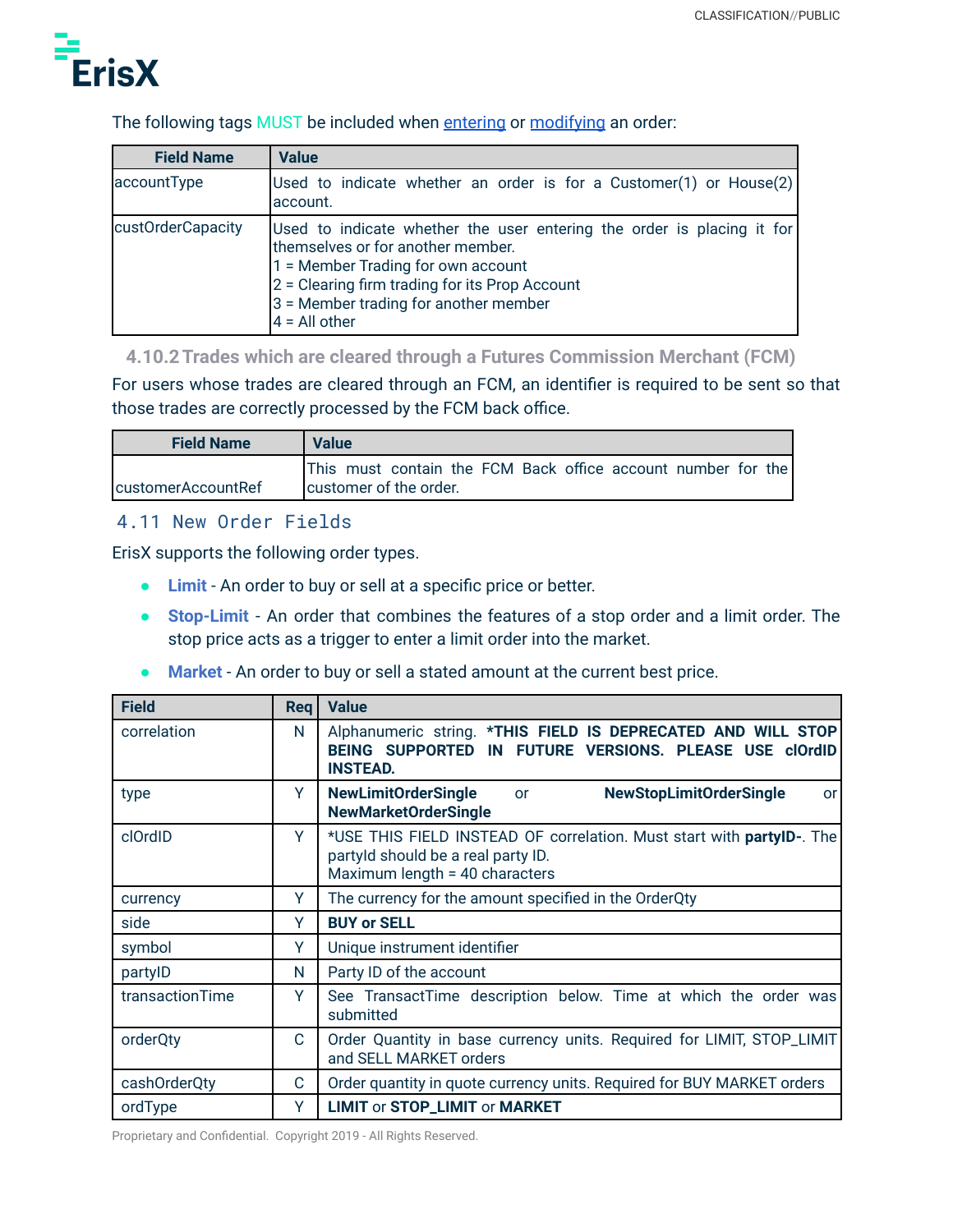

| price              | C        | Order price. Required for LIMIT and STOP_LIMIT orders                                                                                                                                                               |
|--------------------|----------|---------------------------------------------------------------------------------------------------------------------------------------------------------------------------------------------------------------------|
| stopPrice          | C        | Stop price of the Stop Limit Order. For a buy order, the stop price must be<br>set at least one tick below the limit price. For a sell order the stop price<br>must be set at least one tick above the limit price. |
| timeInForce        | $\Omega$ | GoodTillCancel, GoodTillDate, FillOrKill, ImmediateOrCancel.<br>Dav.<br>MARKET orders only support ImmediateOrCancel time in force                                                                                  |
| expireDate         | C        | Only available for GoodTillCancel order. UTC format YYYYMMDD                                                                                                                                                        |
| accountType        | F        | 1=Customer, 2=House                                                                                                                                                                                                 |
| custOrderCapacity  | F        | CTICode (customer type indicator)<br>1 = Member Trading for own account<br>2 = Clearing firm trading for its Prop Account<br>3 = Member trading for another member<br>$4 =$ All other                               |
| senderLocationId   | F.       | Used to identify the geographical location of the user that entered the<br>order: [Country], [State if in US] eg; US, IL or UK                                                                                      |
| customerAccountRef | 0        | Customer Account Reference (FCM Back office Account)                                                                                                                                                                |
| senderSubId        | F        | Value used to identify the user that entered the order                                                                                                                                                              |
| postOnly           | $\Omega$ | Indicate if the new Order Single is Post-Only or not. Not supported for<br>Market Orders.<br>$N = No$ Post-Only type (default).<br>$Y = Post-Only type.$                                                            |

## <span id="page-31-0"></span>4.12 Order Modification

Order parameters such as quantity and expiry condition can be amended on an outstanding order without having to cancel and resubmit the order.

By default, orders that have been partially filled cannot be modified unless the user makes use of the overfill protection logic. See section Overfill protection (New). A reject message will be received if attempting to modify a partially filled order without the use of overfill protection.

When modifying an existing order the associated IDs (origClOrdID and OrderID) are required.

| <b>Field</b> | <b>Reg</b> | <b>Value</b>                                                                                                                                                                       |
|--------------|------------|------------------------------------------------------------------------------------------------------------------------------------------------------------------------------------|
| correlation  | N          | Alphanumeric string. *THIS FIELD IS DEPRECATED AND WILL STOP<br>BEING SUPPORTED IN FUTURE VERSIONS. PLEASE USE clOrdID<br><b>INSTEAD.</b>                                          |
| type         | Y          | <b>ReplaceLimitOrderSingleRequest</b><br>or<br><b>ReplaceStopLimitOrderSingleRequest</b>                                                                                           |
| clOrdID      | Y          | *USE THIS FIELD INSTEAD OF correlation. Must start with partyID-. The<br>partyID should be a real party ID corresponding to the API credentials.<br>Maximum length = 40 characters |
| origClOrdID  | Y          | Must be the client ID of the original submitted order.                                                                                                                             |
| orderID      | Y          | Must be ErisX assigned ID of the original order.                                                                                                                                   |
| currency     | Υ          | Quote Currency of the product                                                                                                                                                      |
| side         | Y          | <b>BUY or SELL</b>                                                                                                                                                                 |
| symbol       | Y          | Unique instrument identifier                                                                                                                                                       |
| timeInForce  | 0          | Day, GoodTillCancel, GoodTillDate, FillOrKill, ImmediateOrCancel                                                                                                                   |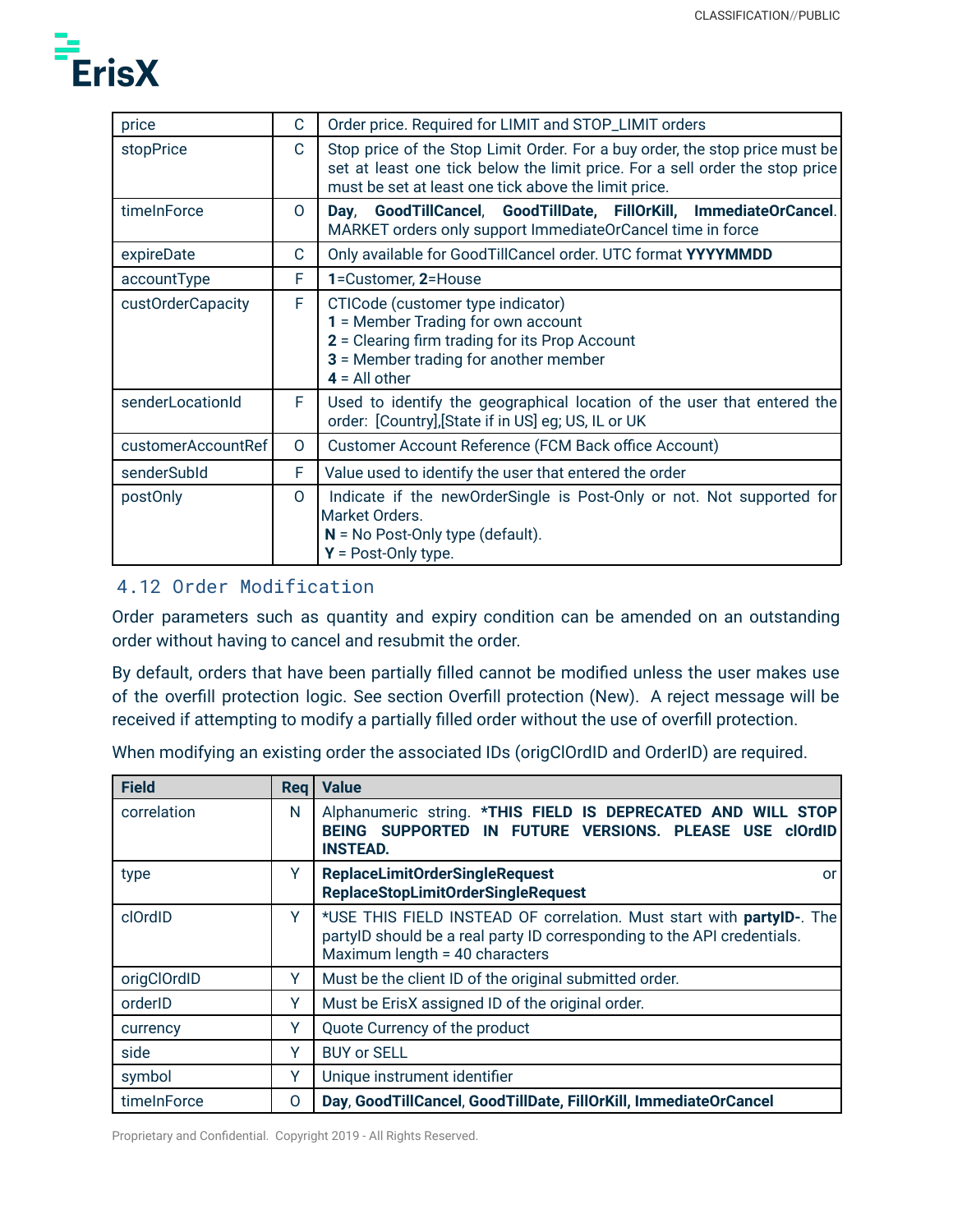

| expireDate         | C            | Only available for GoodTillCancel order. UTC format YYYYMMDD                                                                                                                                                                                                                                 |
|--------------------|--------------|----------------------------------------------------------------------------------------------------------------------------------------------------------------------------------------------------------------------------------------------------------------------------------------------|
| partylD            | Y            | Must match the partylD- on the clOrdID                                                                                                                                                                                                                                                       |
| transactionTime    | 0            | See TransactTime description below. Time at which the order was<br>submitted.                                                                                                                                                                                                                |
| orderQty           | O            | <b>Order Quantity</b>                                                                                                                                                                                                                                                                        |
| price              | 0            | Order price                                                                                                                                                                                                                                                                                  |
| stopPrice          | C            | Stop price of the Stop Limit Order. For a buy order, the stop price must be<br>set at least one tick below the limit price. For a sell order the stop price<br>must be set at least one tick above the limit price.                                                                          |
| overfillProtection | $\circ$      | Required when trying to modify a partially filled order to specifically<br>request "Overfill Protection" otherwise the modification is rejected.<br>Y = LeavesQty is set to requested quantity - CumQty<br>$N =$ LeavesQty is set to the quantity requested in the cancel replace<br>message |
| accountType        | F            | 1=Customer, 2=House                                                                                                                                                                                                                                                                          |
| custOrderCapacity  | F.           | CTICode (customer type indicator)<br>1 = Member Trading for own account<br>2 = Clearing firm trading for its Prop Account<br>3 = Member trading for another member<br>$4 = All other$                                                                                                        |
| senderLocationId   | F            | Used to identify the geographical location of the user that entered the<br>order: [Country], [State if in US] eg; US, IL or UK                                                                                                                                                               |
| customerAccountRef | $\mathsf{O}$ | Customer Account Reference (FCM Back office Account)                                                                                                                                                                                                                                         |
| senderSubId        | F            | Value used to identify the user that entered the order                                                                                                                                                                                                                                       |
| postOnly           | $\Omega$     | Indicate if the new Order Single is Post-Only or not.<br>$N = No$ Post-Only type (default).<br>$Y = Post-Only type.$                                                                                                                                                                         |

## <span id="page-32-0"></span>4.13 Order Cancellation

When cancelling an existing order the associated IDs (origClOrdID and OrderID) are required.

| <b>Field</b>    | <b>Rea</b> | <b>Value</b>                                                                                                                                                                       |
|-----------------|------------|------------------------------------------------------------------------------------------------------------------------------------------------------------------------------------|
| correlation     | N          | Alphanumeric string. *THIS FIELD IS DEPRECATED AND WILL STOP<br>BEING SUPPORTED IN FUTURE VERSIONS. PLEASE USE clOrdID<br><b>INSTEAD.</b>                                          |
| type            | Y          | CancelLimitOrderSingleRequest or CancelStopLimitOrderSingleRequest                                                                                                                 |
| clOrdID         | Y          | *USE THIS FIELD INSTEAD OF correlation. Must start with partyID-. The<br>partylD should be a real party ID corresponding to the API credentials.<br>Maximum length = 40 characters |
| origClOrdID     | Y          | Must be the client ID of the original submitted order.                                                                                                                             |
| orderID         | Y          | Must be ErisX assigned ID of the original order.                                                                                                                                   |
| currency        | Y          | Quote Currency of the product                                                                                                                                                      |
| side            | Y          | <b>BUY or SELL</b>                                                                                                                                                                 |
| symbol          | Υ          | Unique instrument identifier                                                                                                                                                       |
| partylD         | Y          | Must match the partylD- on the clOrdID                                                                                                                                             |
| transactionTime | 0          | See TransactTime description below. Time at which the order was                                                                                                                    |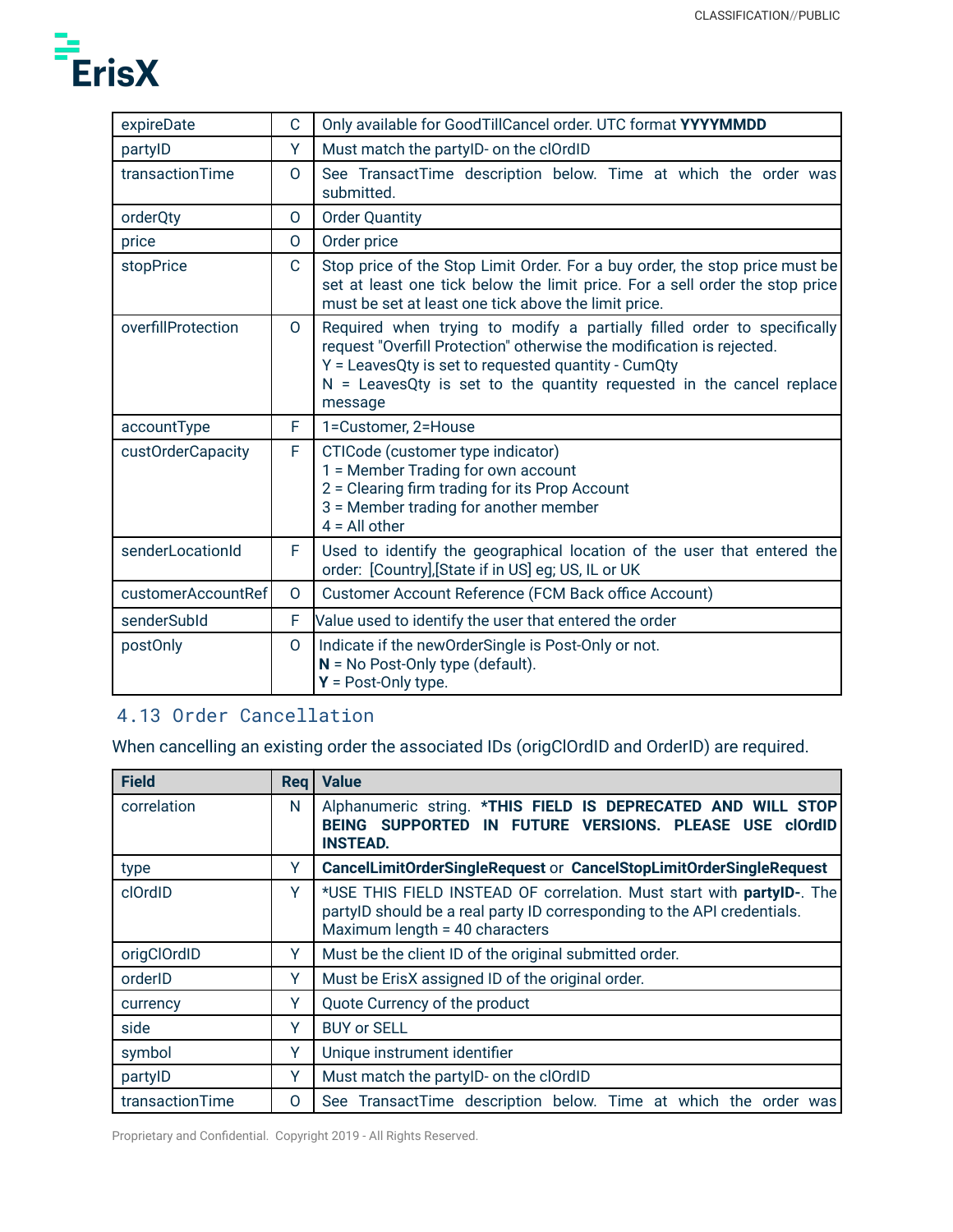

submitted.

#### <span id="page-33-0"></span>4.14 Cancel All Orders

Client applications are able to cancel all working orders for a partyID via a single **CancelAllOrdersRequest**.

| <b>Field</b> | Reg | <b>Value</b>                                                                                                                                                                                                                                                                                    |
|--------------|-----|-------------------------------------------------------------------------------------------------------------------------------------------------------------------------------------------------------------------------------------------------------------------------------------------------|
| correlation  | N   | Alphanumeric string. * THIS FIELD IS DEPRECATED AND WILL STOP<br>BEING SUPPORTED IN FUTURE VERSIONS. PLEASE USE requestId<br><b>INSTEAD.</b>                                                                                                                                                    |
| requestId    |     | *USE THIS FIELD INSTEAD OF correlation. The provided request id string<br>will be returned on the response. Use this to map requests to responses.<br>The response type will be different from the submitted request type.<br>Only alphanumeric (az,AZ,09) values are allowed with a max of 40. |
| type         |     | <b>CancelAllOrdersRequest</b>                                                                                                                                                                                                                                                                   |
| partylD      |     | Must match the partylD- on the clOrdID                                                                                                                                                                                                                                                          |

## <span id="page-33-1"></span>4.15 Overfill protection (New)

If an order has been partially filled, then our custom tag OverfillProtection (5000=Y or N) must be included on the 35=G Order Replace message.

- With Overfill Protection = Y, the original quantity is modified which will update the remaining quantity (LeavesQty) to the new requested qty minus the already filled cumulative quantity.
- Whereas with Overfill Protection = N, the remaining quantity (LeavesQty) is set to the new quantity as specified in the modified message.
- If the Overfill Protection tag 5000 is not set and the order which is requesting modification has been partially filled, then the request will be rejected.

**Example:**

**Given:** An original order to buy 5 lots which has been partially filled.

Order Quantity = 5, Filled = 3, LeavesQty = 2, Cancelled = 0

**When:** A modify request is received containing an OrderQty of 4 with Overfill Protection = **Y**

**Then:** The order quantity is set to 4, which reduces the remaining quantity (LeavesQty) quantity down to 1.

**Order Quantity** = 4, Filled = 3, LeavesQty = 1, Cancelled = 0

**Or:**

**When:** A modify request is received containing an OrderQty of 4 with Overfill Protection = N

**Then:** The remaining quantity (LeavesQty) is set to 4

 $\vert$ Order Quantity = 7, Filled = 3, LeavesQty = 4, Cancelled = 0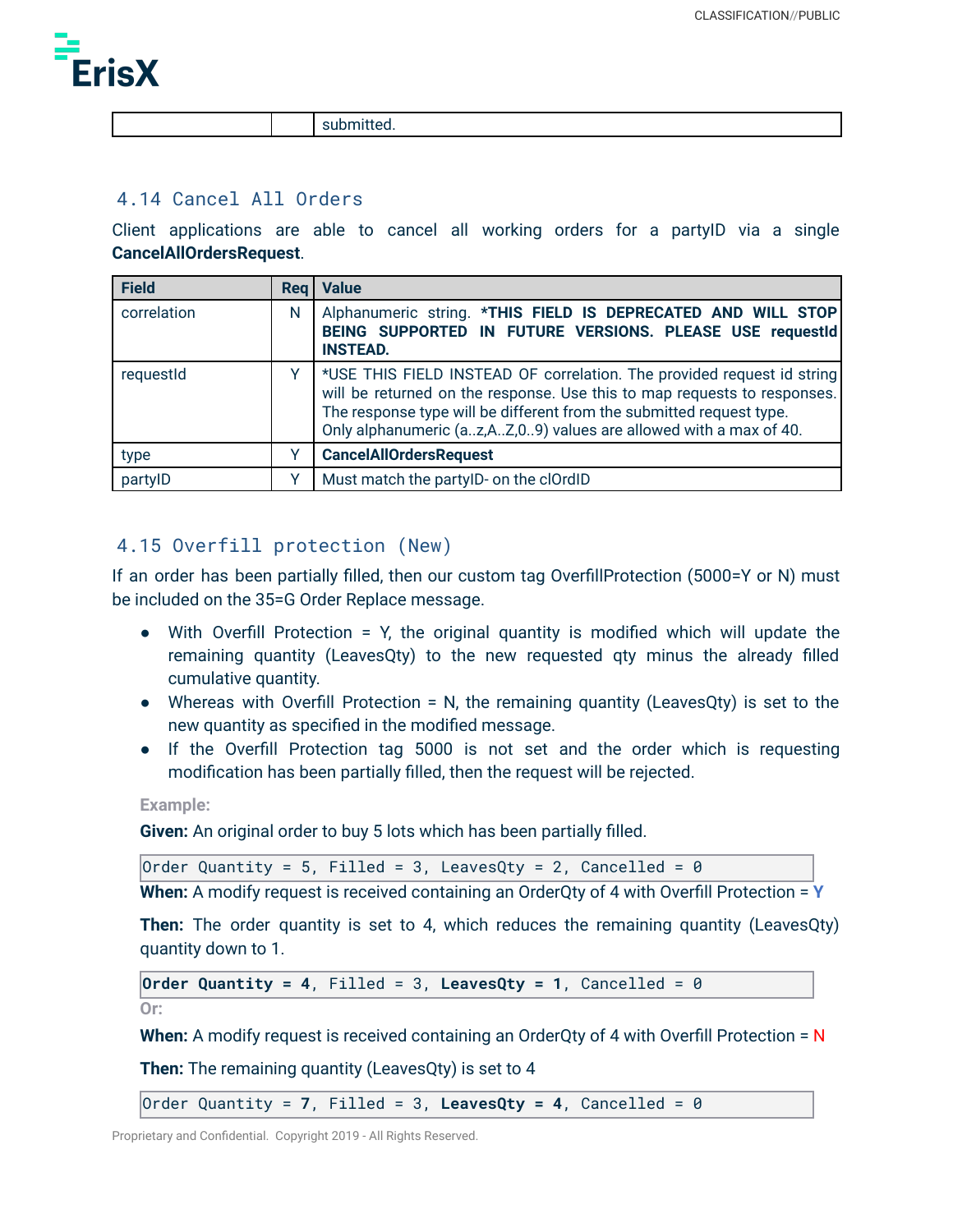

## <span id="page-34-0"></span>4.16 Execution Report Fields

ErisX sends Execution Report messages to:

- Confirm the receipt of an order
- Confirm changes to an existing order
- Reply to order status messages
- Relay order fill information on active orders
- Reject an order

In a normal workflow, after sending an Execution Report message to indicate the receipt of the order, ErisX will continue to send one or more Execution Report messages to relay order fill information. If the order is filled in full, it will be indicated in the Execution Report. In cases of partial fills, ErisX will send Execution Report messages indicating partial fills until the order is completely filled, the client actively cancels the remaining portion of the order, or the remaining portion expires.

For a multiple filled order, the ExecType (150) field reports information on the individual fill and the OrdStatus (39) field reports information on the overall order status.

Execution Reports of fills or partial fills of active orders are sent to all active sessions that have authentication for the relevant party ID. That is, if there are two live sessions that have authenticated using two different set of API credentials and both of them have authentication for a party ID, both sessions will receive Execution Reports for that party ID.

| <b>Field</b> |          | Reg   Value                                                                                                                   |
|--------------|----------|-------------------------------------------------------------------------------------------------------------------------------|
| correlation  |          | Alphanumeric string submitted by users. *THIS FIELD IS DEPRECATED<br>AND WILL STOP BEING SUPPORTED IN FUTURE VERSIONS. PLEASE |
|              | N        | <b>USE clOrdID INSTEAD.</b>                                                                                                   |
| type         | Y        | ExecutionReport                                                                                                               |
| orderID      | Y        | Unique order identifier assigned by ErisX.                                                                                    |
| clOrdID      | Y        | *USE THIS FIELD INSTEAD OF correlation. Client assigned order id                                                              |
| origClOrdID  | Y        | Original client assigned order id submitted on the order.                                                                     |
| execID       | Y        | Completed trade identifying number.                                                                                           |
| execType     | Υ        | The execution report's type. New, Canceled, Replace, Rejected, Expired,<br>Fill Status, Order Status                          |
| ordStatus    | Y        | The current state of chain of orders. New, Partial filled, Filled, Canceled,<br>Replaced, Rejected, Expired                   |
| ordRejReason | $\Omega$ | Optional when Rejected.                                                                                                       |
| account      | 0        | The clearing account name as agreed to by ErisX and the client or else<br>defaulted by the system.                            |
| symbol       | Y        | The order currency pair.                                                                                                      |
| symbolSfx    | 0        | SP = spot (default if not specified)                                                                                          |
| side         | Y        | Order side: Buy or Sell                                                                                                       |
| orderQty     | C        | Order Quantity in base currency units. Present for LIMIT, STOP_LIMIT and                                                      |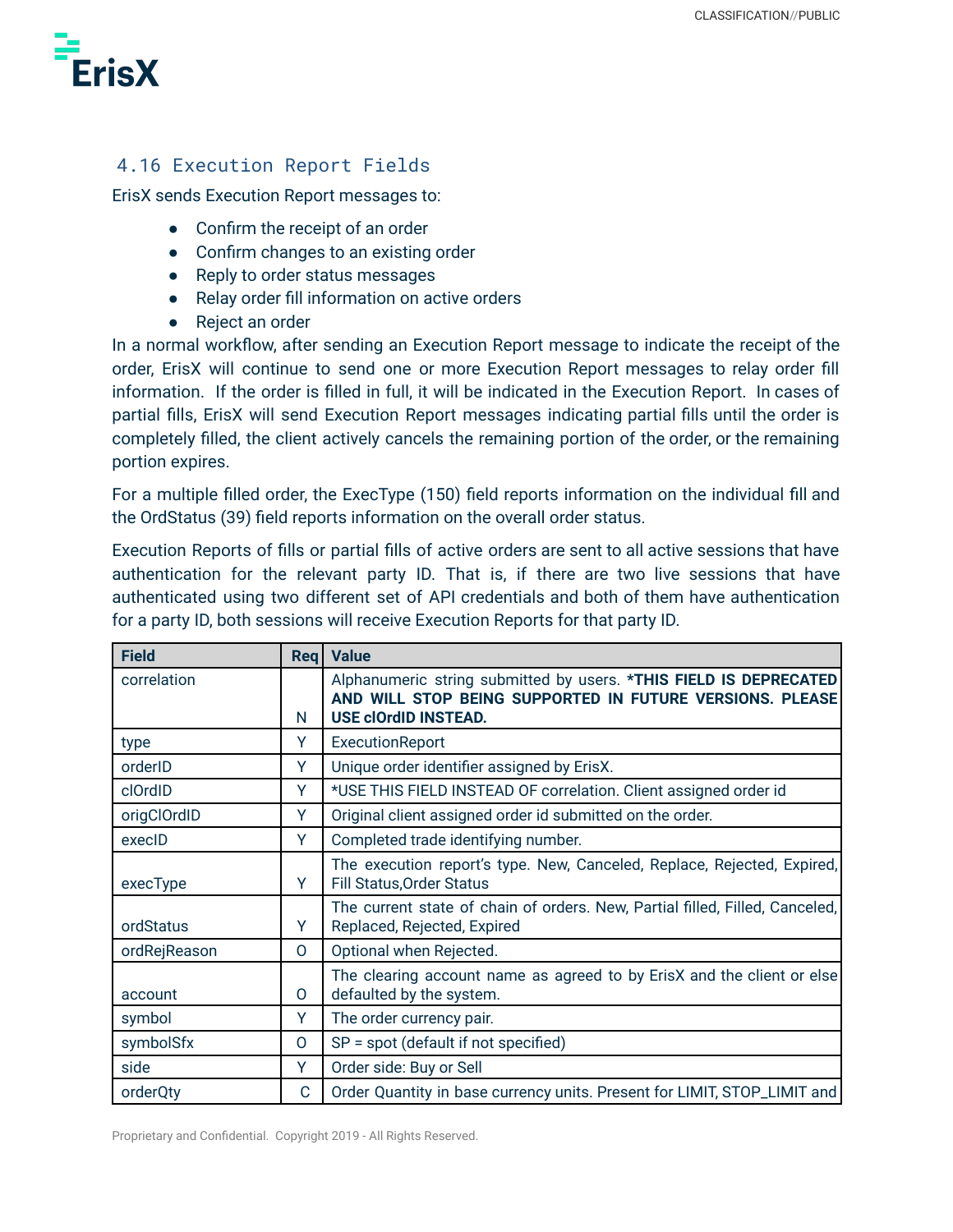

|                    |          | <b>SELL MARKET orders</b>                                                                                                                                                             |  |
|--------------------|----------|---------------------------------------------------------------------------------------------------------------------------------------------------------------------------------------|--|
| cashOrderQty       | С        | Order quantity in quote currency units. Present for BUY MARKET orders                                                                                                                 |  |
| ordType            | $\circ$  | Supported values are: LIMIT order or STOP_LIMIT order or MARKET order                                                                                                                 |  |
| price              | Y        | Required for Limit orders                                                                                                                                                             |  |
| stopPrice          | C        | The price at which a stop order becomes effective.                                                                                                                                    |  |
| currency           | $\Omega$ | The currency for the amount specified in OrderQty field.                                                                                                                              |  |
| lastQty            | $\Omega$ | Quantity bought/sold for this fill. Present when ExecType = F.                                                                                                                        |  |
| <b>lastPrice</b>   | $\Omega$ | Price at which the current or last fill was made.                                                                                                                                     |  |
| lastSpotRate       | $\Omega$ | Price for the last fill. Not sent for status requests                                                                                                                                 |  |
| leavesQty          | Y        | Amount of order open for further execution. Expressed in the same units<br>as the orderQty or cashOrderQty that was sent in the request by the user.                                  |  |
| cumQty             | Y        | Total amount of an order currently executed in a chain of partial fills.                                                                                                              |  |
| avgPrice           | $\Omega$ | The average price at which the order was filled or partially filled.                                                                                                                  |  |
| tradeDate          | $\Omega$ | Trades completed after 4 pm CT show the next business day.                                                                                                                            |  |
| transactTime       | 0        | Execution Reports will be sent with nanosecond<br>precision<br>YYYYMMDD-HH:MM:SS.sssssssss                                                                                            |  |
| commission         | $\Omega$ | Actual Commission (Only for Fills and Partial Fills)                                                                                                                                  |  |
| commCalculated     | Y        | <b>Calculated Commission</b>                                                                                                                                                          |  |
| commType           | Y        | 3 = Absolute (Total monetary amount)                                                                                                                                                  |  |
| commCurrency       | Y        | <b>Currency Commission (USD, BTC)</b>                                                                                                                                                 |  |
| minQty             | 0        | The Minimum quantity for which the order can be executed for<br>TimeInForce (59) = Immediate or Cancel                                                                                |  |
| text               | $\Omega$ | Descriptive text message                                                                                                                                                              |  |
| belowMin           | O        | Currently not supported                                                                                                                                                               |  |
| matchingType       | 0        | Indicates whether or not the maker's price was resting in the book at the<br>time of the match                                                                                        |  |
| lastRptRequested   | 0        | In response to the Mass Order Status request. Y on the last execution<br>report to report.                                                                                            |  |
| maxShow            |          | Currently not supported                                                                                                                                                               |  |
| timeInForce        | Y.       | How long an order remains in effect: Good Till Cancel or Good Till Date                                                                                                               |  |
| expireDate         | Υ        | Expiry date in YYYYMMDD format.                                                                                                                                                       |  |
| partylDs           | $\Omega$ | Party ID of the account                                                                                                                                                               |  |
| sendingTime        |          | Time at which the message was sent from The Match Engine                                                                                                                              |  |
| accountType        | F        | 1=Customer, 2=House                                                                                                                                                                   |  |
| custOrderCapacity  | F        | CTICode (customer type indicator)<br>1 = Member Trading for own account<br>2 = Clearing firm trading for its Prop Account<br>3 = Member trading for another member<br>$4 = All other$ |  |
| targetLocationId   | F        | Used to identify the geographical location of the user that entered the<br>order: [Country], [State if in US] eg; US, IL or UK                                                        |  |
| customerAccountRef | O        | Customer Account Reference (FCM Back office Account)                                                                                                                                  |  |
| targetSubld        | F        | Value used to identify the user that entered the order                                                                                                                                |  |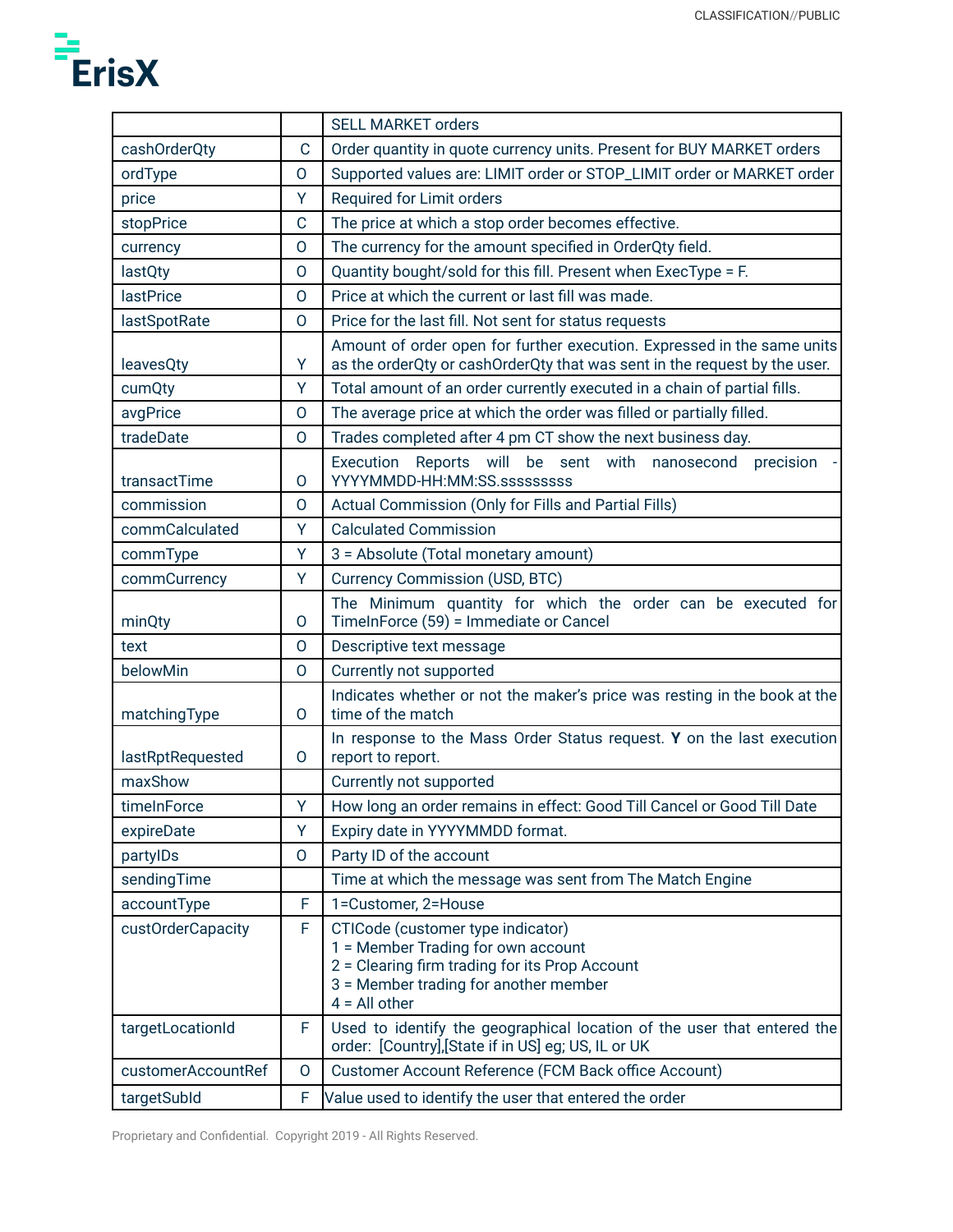

| postOnly                     | O | Indicate if the new Order Single is Post-Only or not.<br>$N = No$ Post-Only type.<br>$Y = Post-Only type.$ |
|------------------------------|---|------------------------------------------------------------------------------------------------------------|
| unsolicitedCancel            | Ő | Indicates whether an order cancellation is unsolicited by the user                                         |
| availableBalanceData         | 0 | Provide the member with information regarding their collateral available<br>trading<br>for                 |
| availableBalance             | 0 | Collateral available for trading                                                                           |
| availableBalanceCurre<br>ncy | 0 | Asset type of the collateral available for trading                                                         |
| algoType                     | O | Type of Algo that the order belongs to. Only sent for Execution Reports in<br>The Algo Machine service     |

<span id="page-36-0"></span>4.17 Order History (Mass Order Status Request)

**AVAILABLE BALANCES SENT ON THE MASS ORDER STATUS RESPONSE REFLECT BALANCES AS OF THE TIMESTAMP AVAILABLE IN THE TRANSACTTIME FIELD. THESE BALANCES MAY NOT REFLECT THE MOST UP-TO-DATE BALANCES IF BALANCES HAVE CHANGED DUE TO NON CENTRAL LIMIT ORDER BOOK TRADING ACTIVITY AFTER THE TRANSACTION TIME TIMESTAMP. EXAMPLES OF ACTIVITY THAT MAY CAUSE NOT UP-TO-DATE BALANCES INCLUDE BUT ARE NOT LIMITED TO:**

- **● DEPOSITS**
- **● WITHDRAWALS**
- **● DELIVERIES**
- **● BLOCK TRADES**

Order history can be obtained by sending a MassOrderStatusRequest to which ErisX will respond with a set of Execution Report messages containing the current active orders.

A set can comprise Execution Reports for multiple orders and will only include active orders.

The last Execution Report in a set is indicated by LastRptRequested set to "Y". LastRptRequested is set to "N" if it's not the end of the messages. In addition TotNumReports can be used to track the total number of execution reports in response to the order mass status request.

If no Execution Report found an empty Execution Report will be sent with order related fields being 0 or "NA".

## <span id="page-36-1"></span>4.18 Collateral Inquiry Ack Fields

A Collateral Inquiry Ack message will be sent to the user upon a successful authentication. This message will contain information regarding the current snapshot of the account balance information. One Collateral Inquiry Ack message will be sent per each of the accounts that the user has access to.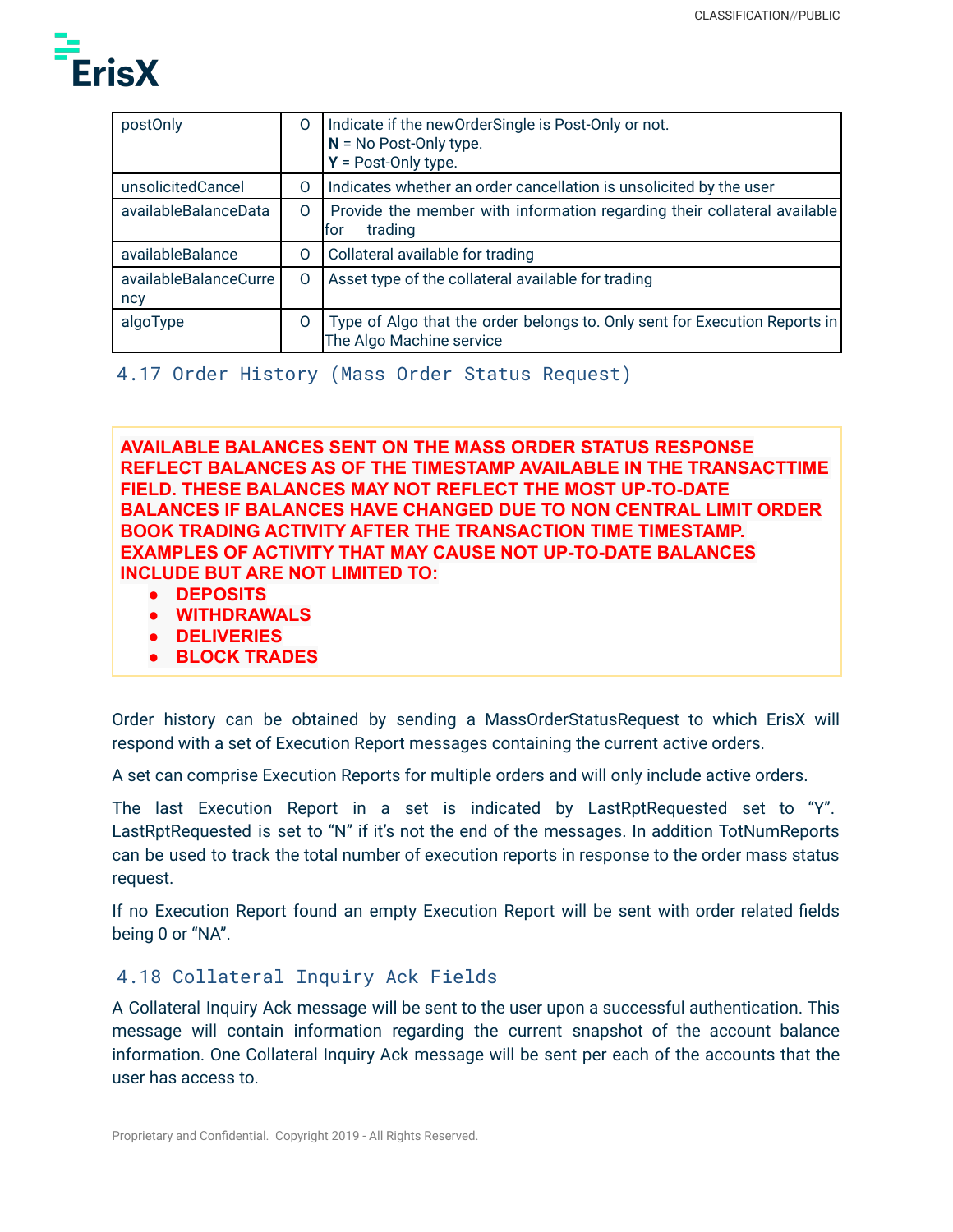

| <b>Field</b>             | <b>Reg</b> | <b>Value</b>                                                                                                                                                                                                                                                                                    |
|--------------------------|------------|-------------------------------------------------------------------------------------------------------------------------------------------------------------------------------------------------------------------------------------------------------------------------------------------------|
| correlation              | N          | Alphanumeric string. *THIS FIELD IS DEPRECATED AND WILL STOP<br>BEING SUPPORTED IN FUTURE VERSIONS. PLEASE USE requestId<br><b>INSTEAD.</b>                                                                                                                                                     |
| requestId                | Y.         | *USE THIS FIELD INSTEAD OF correlation. The provided request id string<br>will be returned on the response. Use this to map requests to responses.<br>The response type will be different from the submitted request type.<br>Only alphanumeric (az,AZ,09) values are allowed with a max of 40. |
| type                     | Y          | <b>CollateralInquiryAck</b>                                                                                                                                                                                                                                                                     |
| account                  | Y          | Exchange account number                                                                                                                                                                                                                                                                         |
| transactionTime          | Y          | Time at which the balances snapshot was requested                                                                                                                                                                                                                                               |
| availableBalanceDat<br>a | Y          | Array containing the purchasing power for trading for all assets. For each<br>asset it will have availableBalance (contains the available balance value)<br>and availableBalanceCurrency (contains the asset it refers to)                                                                      |
| totalBalanceData         | Y          | Array containing the total Exchange account balance for all assets. For<br>each asset it will have totalBalance (contains the total balance value) and<br>totalBalanceCurrency (contains the asset it refers to)                                                                                |
| unsettledPnlData         | Y          | elements of the array will have unsettledPnL<br>$\Omega$<br>All<br>and<br>$=$<br>unsettledPnLCurrency the asset it refers to                                                                                                                                                                    |

## <span id="page-37-0"></span>4.19 Collateral Report Fields

A Collateral Report message will be sent to the user on any non-trading event that impacts the account's balance or available balance. This message will contain information regarding the current snapshot of the account balance information only for the asset whose balance change. One Collateral Inquiry Ack message will be sent per each of the accounts that the user has access to.

| <b>Field</b>         | Rea | <b>Value</b>                                                                                                                                                                                                                                                                                    |
|----------------------|-----|-------------------------------------------------------------------------------------------------------------------------------------------------------------------------------------------------------------------------------------------------------------------------------------------------|
| correlation          | N   | Alphanumeric string. *THIS FIELD IS DEPRECATED AND WILL STOP<br>BEING SUPPORTED IN FUTURE VERSIONS. PLEASE USE requestId<br><b>INSTEAD.</b>                                                                                                                                                     |
| requestid            | Y.  | *USE THIS FIELD INSTEAD OF correlation. The provided request id string<br>will be returned on the response. Use this to map requests to responses.<br>The response type will be different from the submitted request type.<br>Only alphanumeric (az,AZ,O9) values are allowed with a max of 40. |
| type                 | Y   | <b>CollateralReport</b>                                                                                                                                                                                                                                                                         |
| account              | Y   | Exchange account number                                                                                                                                                                                                                                                                         |
| transactionTime      | Y   | Time at which the balances snapshot was requested                                                                                                                                                                                                                                               |
| availableBalanceData | Y   | Array containing the purchasing power for trading for all assets. For each<br>asset it will have availableBalance (contains the available balance value)<br>and availableBalanceCurrency (contains the asset it refers to)                                                                      |
| totalBalanceData     | Y   | Array containing the total Exchange account balance for all assets. For<br>each asset it will have totalBalance (contains the total balance value) and<br>totalBalanceCurrency (contains the asset it refers to)                                                                                |
| unsettledPnlData     | Y   | elements of the array will have unsettledPnL<br>All<br>0<br>Ξ<br>and<br>unsettledPnLCurrency the asset it refers to                                                                                                                                                                             |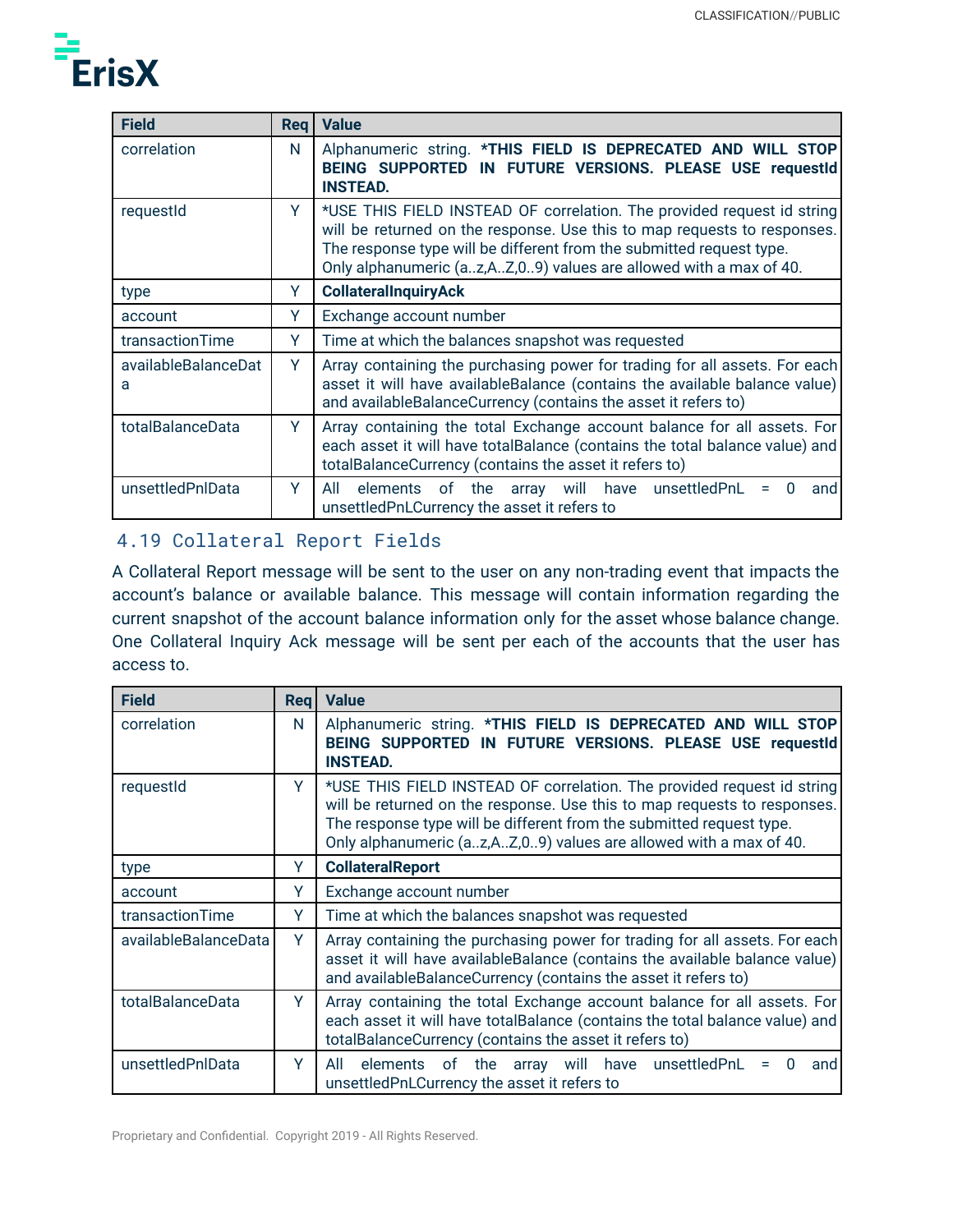

#### <span id="page-38-0"></span>4.20 Example Messages

<span id="page-38-1"></span>**4.20.1PartyListRequest**

A JSON message should be submitted over the websocket client with **"type":"PartyListRequest"** in order to get all available party IDs for the logged in user.

Example:

```
{
   "type": "PartyListRequest",
   "requestId": "12345abc"}
```

```
{
"requestId": "12345abc",
"type": "PartyListResponse",
 "partyIds": [
 "PartyId1",
 "PartyId2",
 "PartyId3"]}
```
<span id="page-38-2"></span>**4.20.2NewLimitOrderSingle or NewStopLimitOrderSingle or NewMarketOrderSingle**

A JSON message should be submitted over the websocket client with **"type":"NewLimitOrderSingle"** or **"type":"NewStopLimitOrderSingle"** in order to place a new order.

Request Spot:

```
{
  "type": "NewLimitOrderSingle",
  "clOrdID": "partyID1-15977627819561",
  "currency": "BTC",
  "side": "BUY",
  "symbol": "BTC/USD",
  "timeInForce": "GoodTillDate",
  "expireDate": "20200830",
  "transactionTime": "20200818-14:59:41.955",
  "orderQty": 1.0236,
  "ordType": "LIMIT",
  "price": 11300,
  "partyID": "partyID1"
}
Or:
{
  "type": "NewStopLimitOrderSingle",
  "clOrdID": "partyID1-15977630348643",
  "currency": "BTC",
```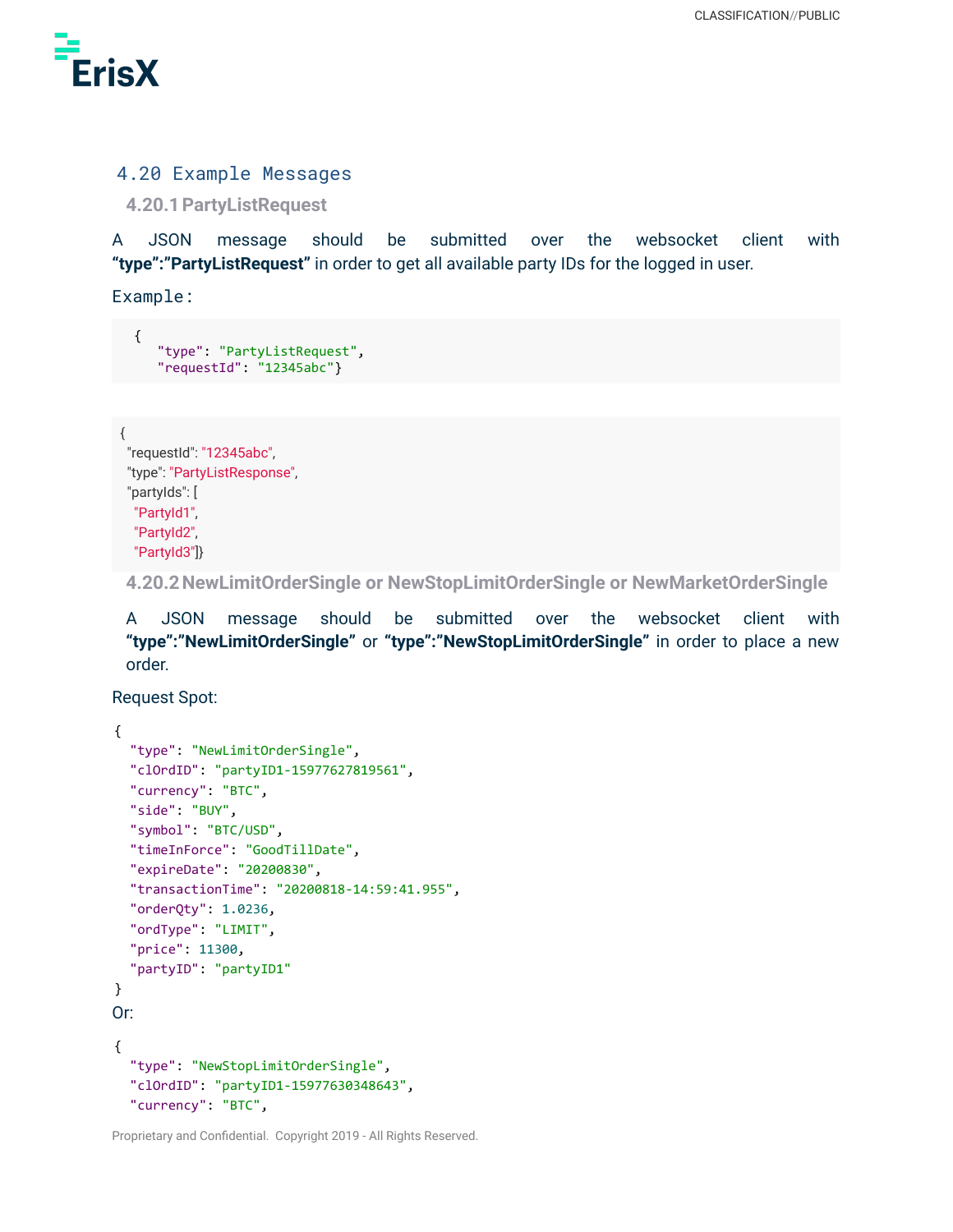

```
"side": "BUY",
  "symbol": "BTC/USD",
  "timeInForce": "Day",
  "transactionTime": "20200818-15:03:54.863",
  "orderQty": 1.0236,
  "ordType": "LIMIT",
  "price": 11800,
  "stopPrice": "11790",
  "partyID": "partyID1",
  "postOnly": "N"
}
Or:
{
  "type": "NewMarketOrderSingle",
  "clOrdID": "partyID1-15977627819561",
  "currency": "BTC",
  "side": "BUY",
  "symbol": "BTC/USD",
  "timeInForce": "ImmediateOrCancel",
  "transactionTime": "20200818-14:59:41.955",
  "cashOrderQty": 10000,
  "ordType": "MARKET",
  "partyID": "partyID1"
}
```
Response Spot:

```
{
  "type": "ExecutionReport",
  "orderID": "281474982329255",
  "clOrdID": "partyID1-15977627819561",
  "origClOrdID": "partyID1-15977627819561",
  "execID": "281475002202639",
  "execType": "NEW",
  "ordStatus": "NEW",
  "ordRejReason": null,
  "account": "acc1",
  "symbol": "BTC/USD",
  "symbolSfx": null,
  "side": "BUY",
  "orderQty": 1.0236,
  "ordType": "LIMIT",
  "price": 11300.0,
  "stopPrice": 0.0,
  "currency": "BTC",
  "lastPrice": 0.0,
  "lastSpotRate": 0.0,
  "leavesQty": 1.0236,
  "cumQty": 0.0,
  "avgPrice": 0.0,
```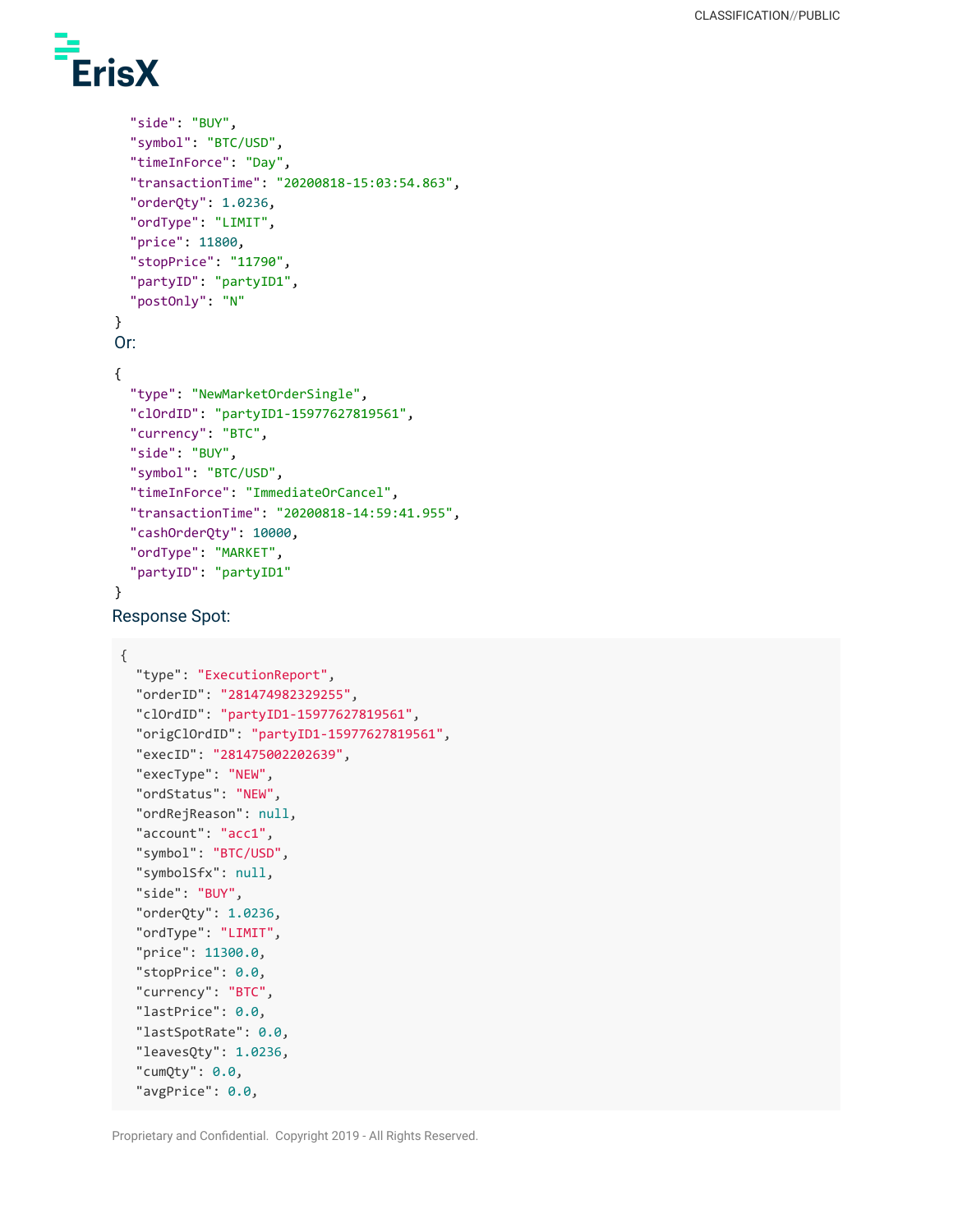

```
"tradeDate": null,
  "transactTime": "20200818-14:59:42.044634957",
  "commission": 0.0,
  "commCalculated": 23.1333,
  "commType": "ABSOLUTE",
  "commCurrency": "USD",
  "minQty": 0.0,
  "text": null,
  "belowMin": null,
  "matchingType": null,
  "lastRptRequested": null,
  "maxShow": 0.0,
  "timeInForce": "GoodTillDate",
  "expireDate": "20200830",
  "lastQty": 0.0,
  "partyIDs": [
    "partyID1"
  ],
  "sendingTime": "20200818-14:59:42.064",
  "targetLocationId": null,
  "custOrderCapacity": 0,
  "accountType": 0,
  "targetSubId": null,
  "customerAccountRef": null,
  "postOnly": "N",
  "unsolicitedCancel": null,
  "availableBalanceData": [
    {
      "availableBalance": 1513.36234293,
      "availableBalanceCurrency": "BTC"
    },
    {
      "availableBalance": 2255122.3157,
      "availableBalanceCurrency": "USD"
    }
  ]
}
```

```
Request Futures:
```

```
{
  "type": "NewLimitOrderSingle",
  "clOrdID": "partyID2-15978420188451",
  "currency": "ETH",
  "side": "BUY",
  "symbol": "ETHU0",
  "timeInForce": "Day",
  "transactionTime": "20200819-13:00:18.844",
  "orderQty": "1",
  "ordType": "LIMIT",
```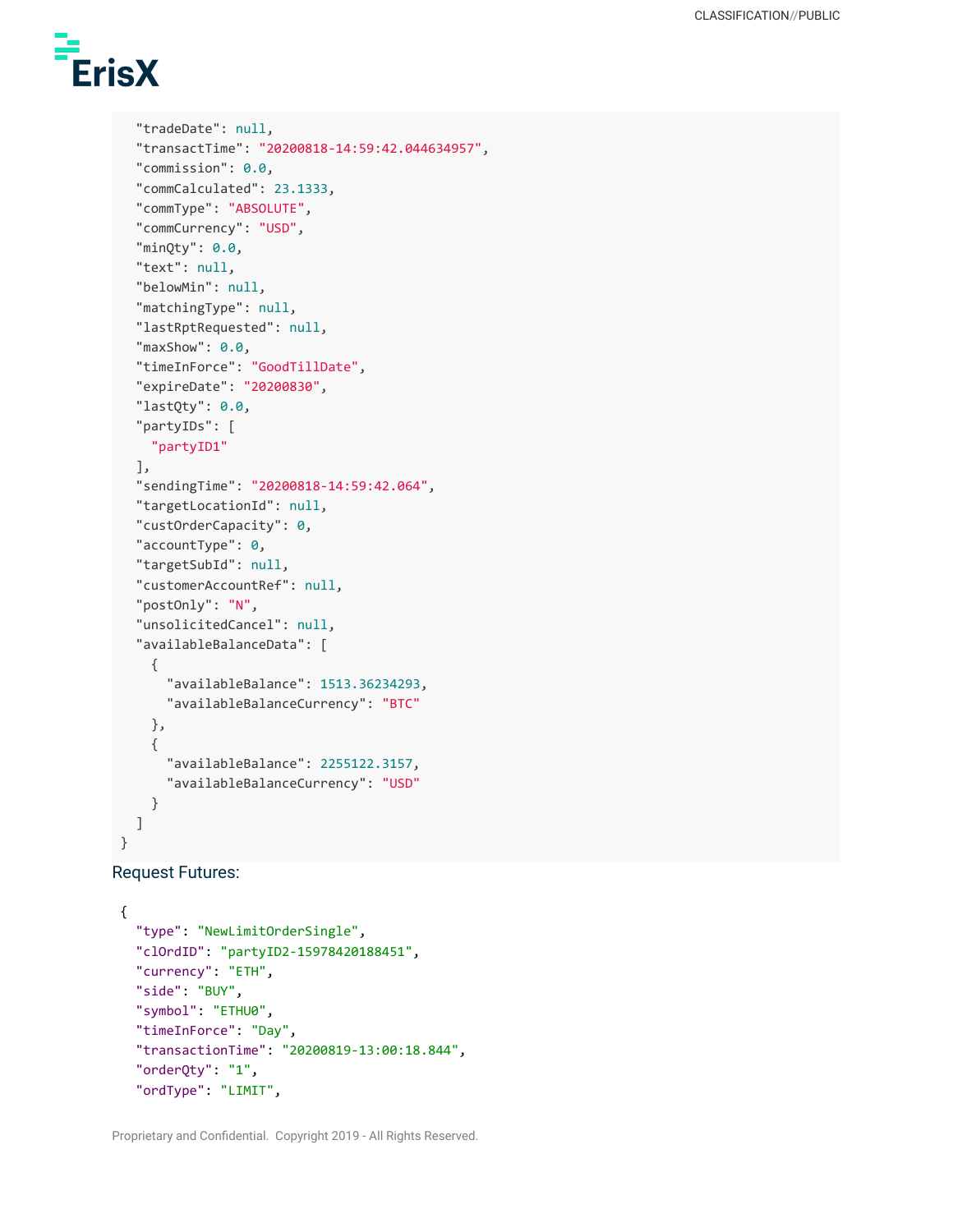

}

```
"price": "300",
"partyID": "partyID2",
"accountType": 2,
"custOrderCapacity": 1,
"senderLocationId": "US,IL",
"senderSubId": "Trader1",
"postOnly": "N"
```
Response Futures:

```
{
  "type": "ExecutionReport",
  "orderID": "281474977448372",
  "clOrdID": "partyID2-15978420188451",
  "origClOrdID": "partyID2-15978420188451",
  "execID": "281474979011900",
  "execType": "NEW",
  "ordStatus": "NEW",
  "ordRejReason": null,
  "account": "acc2",
  "symbol": "ETHU0",
  "symbolSfx": null,
  "side": "BUY",
  "orderQty": 1.0,
  "ordType": "LIMIT",
  "price": 300.0,
  "stopPrice": 0.0,
  "currency": "ETH",
  "lastPrice": 0.0,
  "lastSpotRate": 0.0,
  "leavesQty": 1.0,
  "cumQty": 0.0,
  "avgPrice": 0.0,
  "tradeDate": null,
  "transactTime": "20200819-13:00:18.924623229",
  "commission": 0.0,
  "commCalculated": 0.0,
  "commType": "ABSOLUTE",
  "commCurrency": "USD",
  "minQty": 0.0,
  "text": null,
  "belowMin": null,
  "matchingType": null,
  "lastRptRequested": null,
  "maxShow": 0.0,
  "timeInForce": "Day",
  "expireDate": "20200819",
  "lastQty": 0.0,
  "partyIDs": [
```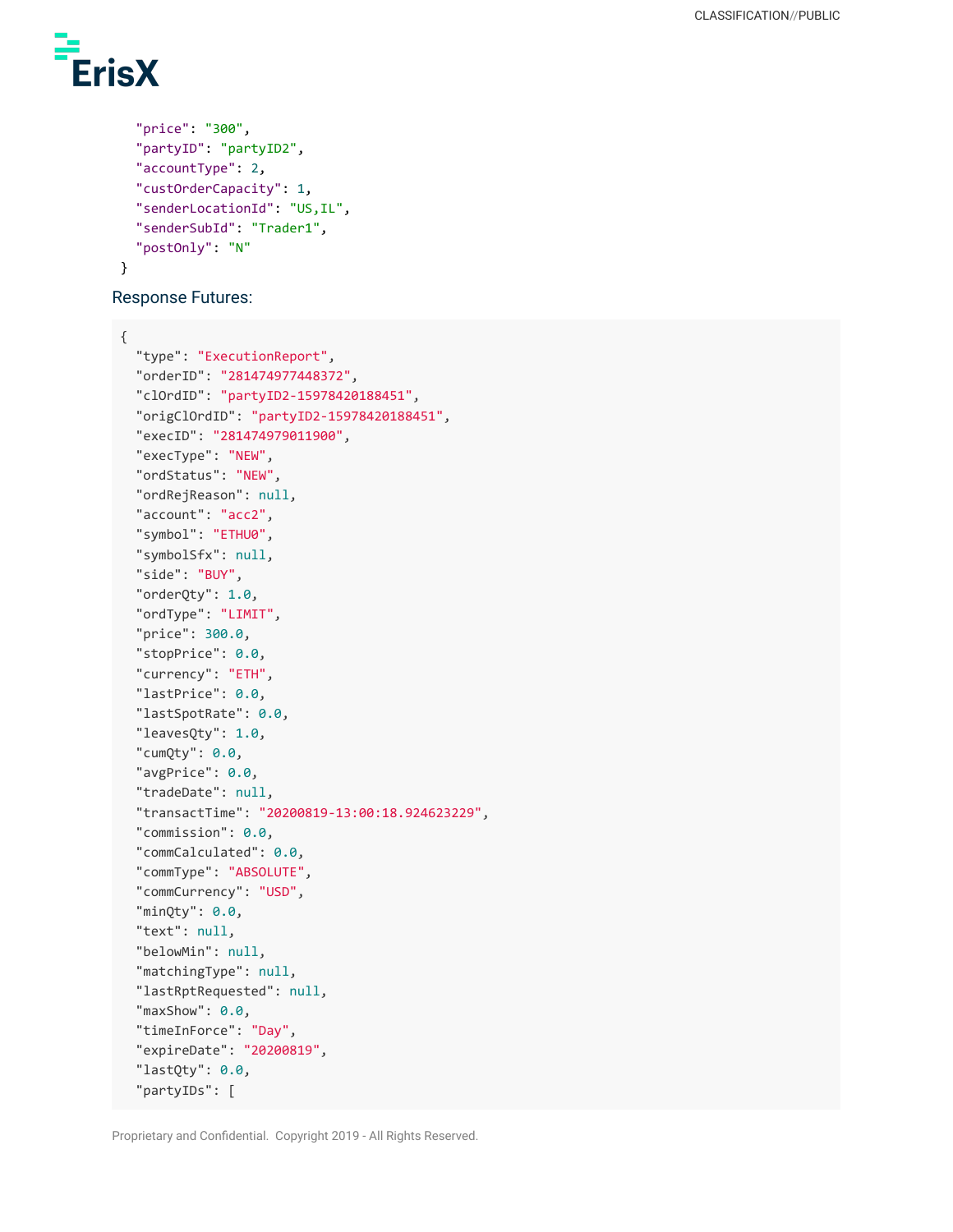# **ErisX**

```
"partyID2"
```

```
],
"sendingTime": "20200819-13:00:18.944",
"targetLocationId": "US",
"custOrderCapacity": 1,
"accountType": 2,
"targetSubId": "Trader1",
"customerAccountRef": null,
"postOnly": "N",
"unsolicitedCancel": null,
"availableBalanceData": [
  {
    "availableBalance": 1000.0,
    "availableBalanceCurrency": "ETH"
  },
  {
    "availableBalance": 5000624.899,
    "availableBalanceCurrency": "USD"
  }
]
```
<span id="page-42-0"></span>**4.20.3ReplaceLimitOrderSingleRequest or ReplaceStopLimitOrderSingleRequest**

A JSON message should be submitted over the websocket client with **"type":"ReplaceLimitOrderSingleRequest"** or **"type":"ReplaceStopLimitOrderSingleRequest"** in order to replace an existing order.

Request Spot:

}

```
{
   "type": "ReplaceLimitOrderSingleRequest",
   "handlInst": "AutomatedExecutionOrderPrivate",
   "partyID": "partyID1",
   "clOrdID": "partyID1-15978513185292",
   "ordType": "LIMIT",
   "origClOrdID": "partyID1-15978512965551",
   "orderID": "281474977456554",
   "origOrdTif": "Day",
   "currency": "LTC",
   "side": "BUY",
   "price": "50",
   "orderQty": "0.1",
   "symbol": "LTC/USD",
   "overfillProtection": "Y",
   "postOnly": "N"
 }
Response Spot:
```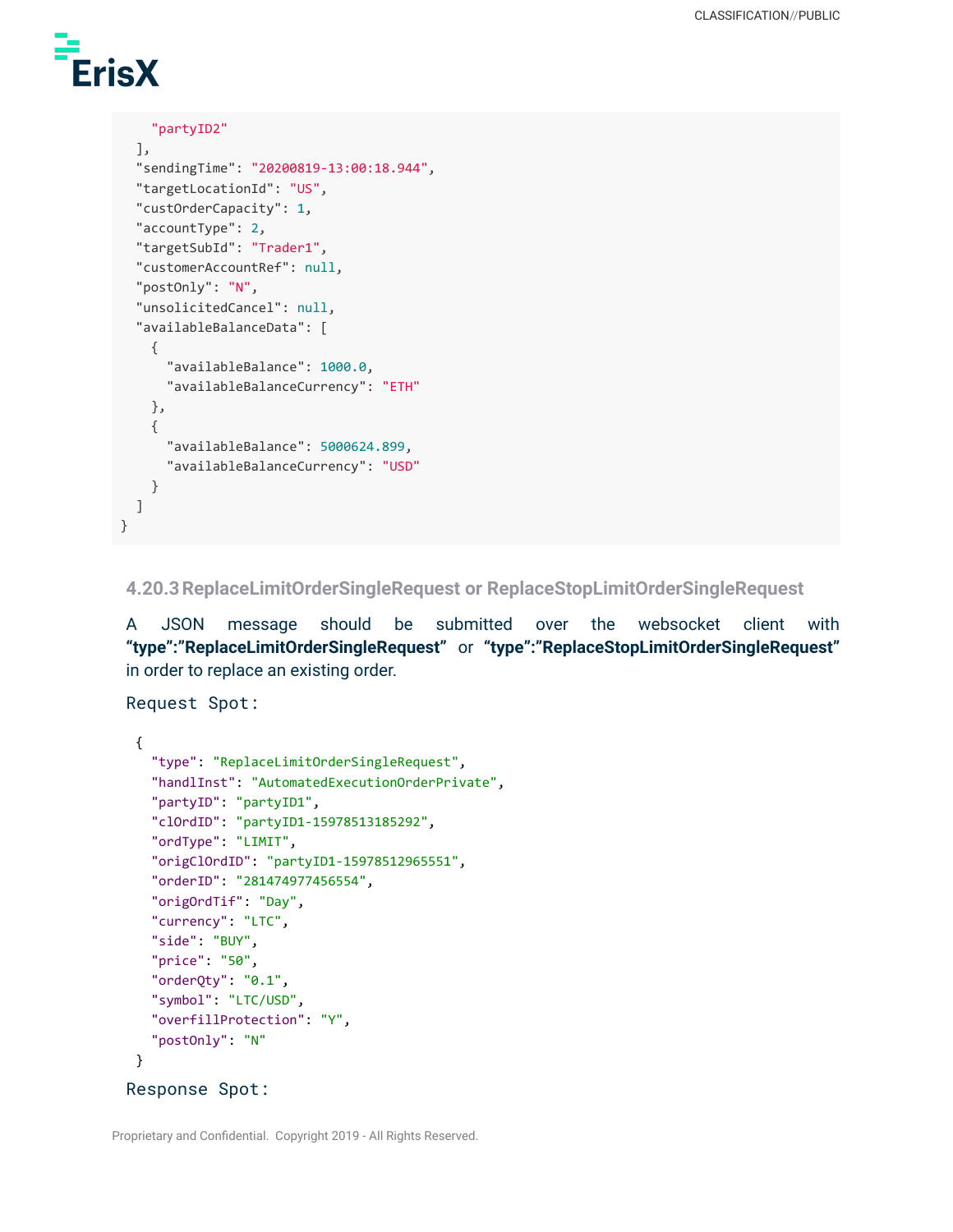# ErisX

{

```
"type": "ExecutionReport",
"orderID": "281474977456554",
"clOrdID": "partyID1-15978513185292",
"origClOrdID": "partyID1-15978512965551",
"execID": "281474979048461",
"execType": "REPLACE",
"ordStatus": "REPLACED",
"ordRejReason": null,
"account": "acc1",
"symbol": "LTC/USD",
"symbolSfx": null,
"side": "BUY",
"orderQty": 0.1,
"ordType": "LIMIT",
"price": 50.0,
"stopPrice": 0.0,
"currency": "LTC",
"lastPrice": 0.0,
"lastSpotRate": 0.0,
"leavesQty": 0.1,
"cumQty": 0.0,
"avgPrice": 0.0,
"tradeDate": null,
"transactTime": "20200819-15:35:18.612191670",
"commission": 0.0,
"commCalculated": 0.01,
"commType": "ABSOLUTE",
"commCurrency": "USD",
"minQty": 0.0,
"text": null,
"belowMin": null,
"matchingType": null,
"lastRptRequested": null,
"maxShow": 0.0,
"timeInForce": "Day",
"expireDate": "20200819",
"lastQty": 0.0,
"partyIDs": [
 "partyID1"
],
"sendingTime": "20200819-15:35:18.632",
"targetLocationId": null,
"custOrderCapacity": 0,
"accountType": 0,
"targetSubId": null,
"customerAccountRef": null,
"postOnly": "N",
"unsolicitedCancel": null,
"availableBalanceData": [
```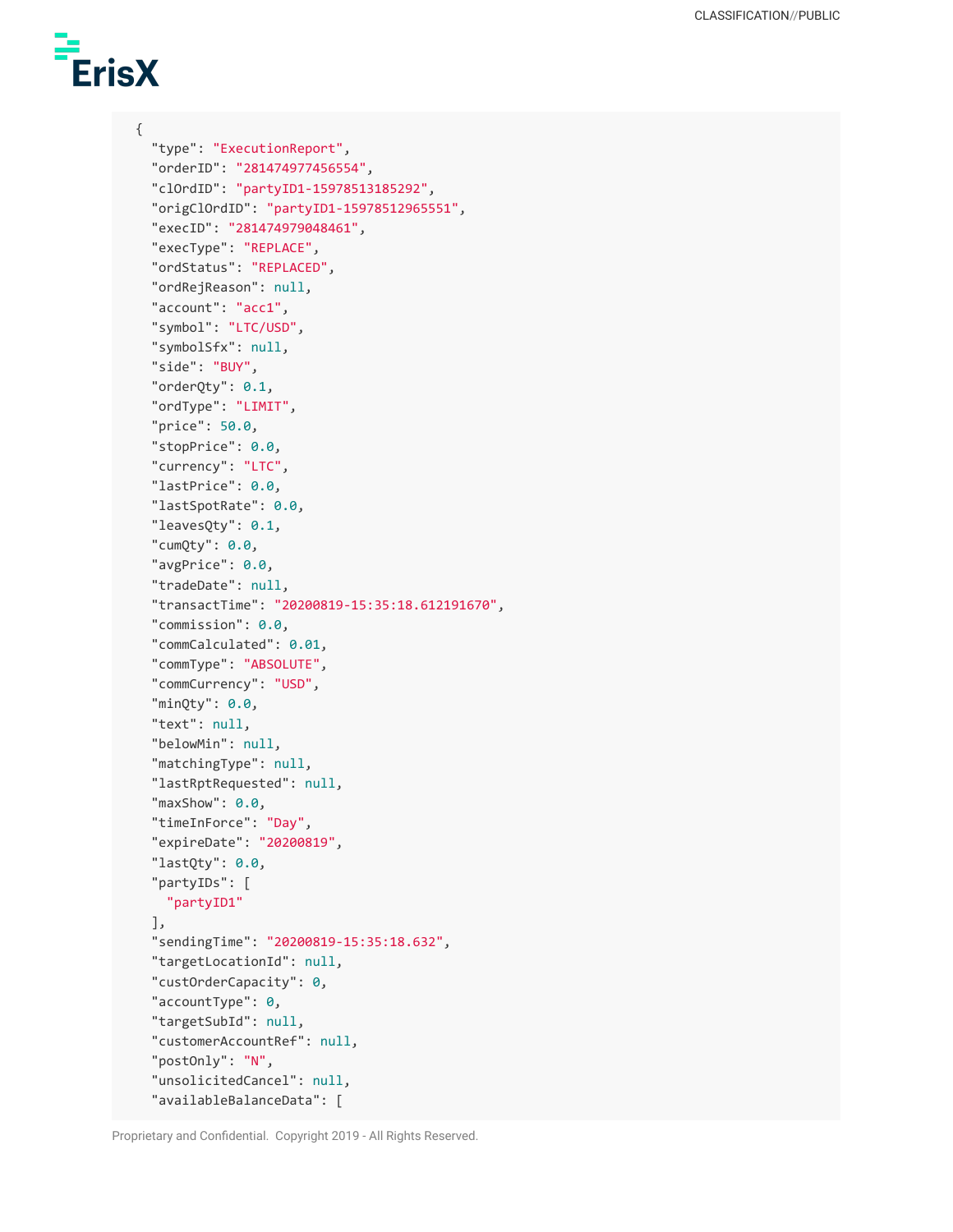

```
{
      "availableBalance": 348.8215,
      "availableBalanceCurrency": "LTC"
    },
    {
      "availableBalance": 350952.60039,
      "availableBalanceCurrency": "USD"
    }
  ]
}
```
Request Futures:

```
{
 "type": "ReplaceLimitOrderSingleRequest",
  "handlInst": "AutomatedExecutionOrderPrivate",
 "partyID": "partyID2",
 "clOrdID": "partyID2-15978520574222",
  "ordType": "LIMIT",
 "origClOrdID": "partyID2-15978520271201",
  "orderID": "281474977457207",
  "origOrdTif": "Day",
  "currency": "ETH",
 "side": "BUY",
 "price": "450",
 "orderQty": "2",
 "symbol": "ETHU0",
 "accountType": 2,
 "custOrderCapacity": 1,
 "senderLocationId": "US",
  "senderSubId": "Trader1",
 "overfillProtection": "Y",
  "postOnly": "N"
```
#### }

Response Futures:

```
{
  "type": "ExecutionReport",
  "orderID": "281474977457207",
  "clOrdID": "partyID2-15978520574222",
  "origClOrdID": "partyID2-15978520271201",
  "execID": "281474979051449",
  "execType": "REPLACE",
  "ordStatus": "REPLACED",
  "ordRejReason": null,
  "account": "acc2",
  "symbol": "ETHU0",
  "symbolSfx": null,
  "side": "BUY",
  "orderQty": 2.0,
```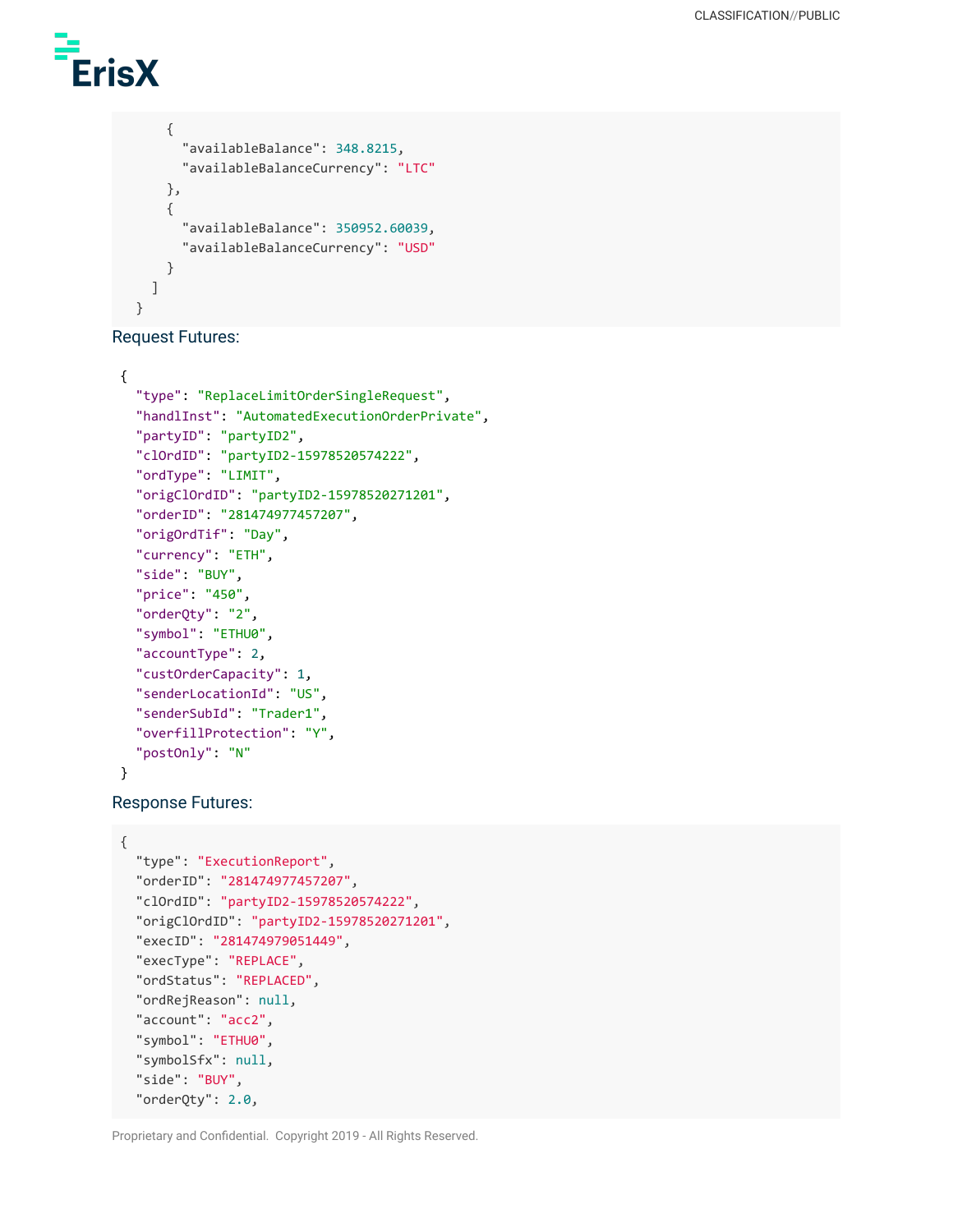

```
"ordType": "LIMIT",
"price": 450.0,
"stopPrice": 0.0,
"currency": "ETH",
"lastPrice": 0.0,
"lastSpotRate": 0.0,
"leavesQty": 2.0,
"cumQty": 0.0,
"avgPrice": 0.0,
"tradeDate": null,
"transactTime": "20200819-15:47:37.497293810",
"commission": 0.0,
"commCalculated": 0.0,
"commType": "ABSOLUTE",
"commCurrency": "USD",
"minQty": 0.0,
"text": null,
"belowMin": null,
"matchingType": null,
"lastRptRequested": null,
"maxShow": 0.0,
"timeInForce": "Day",
"expireDate": "20200819",
"lastQty": 0.0,
"partyIDs": [
  "partyID2"
],
"sendingTime": "20200819-15:47:37.516",
"targetLocationId": "US",
"custOrderCapacity": 1,
"accountType": 2,
"targetSubId": "Trader1",
"customerAccountRef": null,
"postOnly": "N",
"unsolicitedCancel": null,
"availableBalanceData": [
  {
    "availableBalance": 1000.0,
    "availableBalanceCurrency": "ETH"
  },
  {
    "availableBalance": 4999724.899,
    "availableBalanceCurrency": "USD"
  }
]
```
}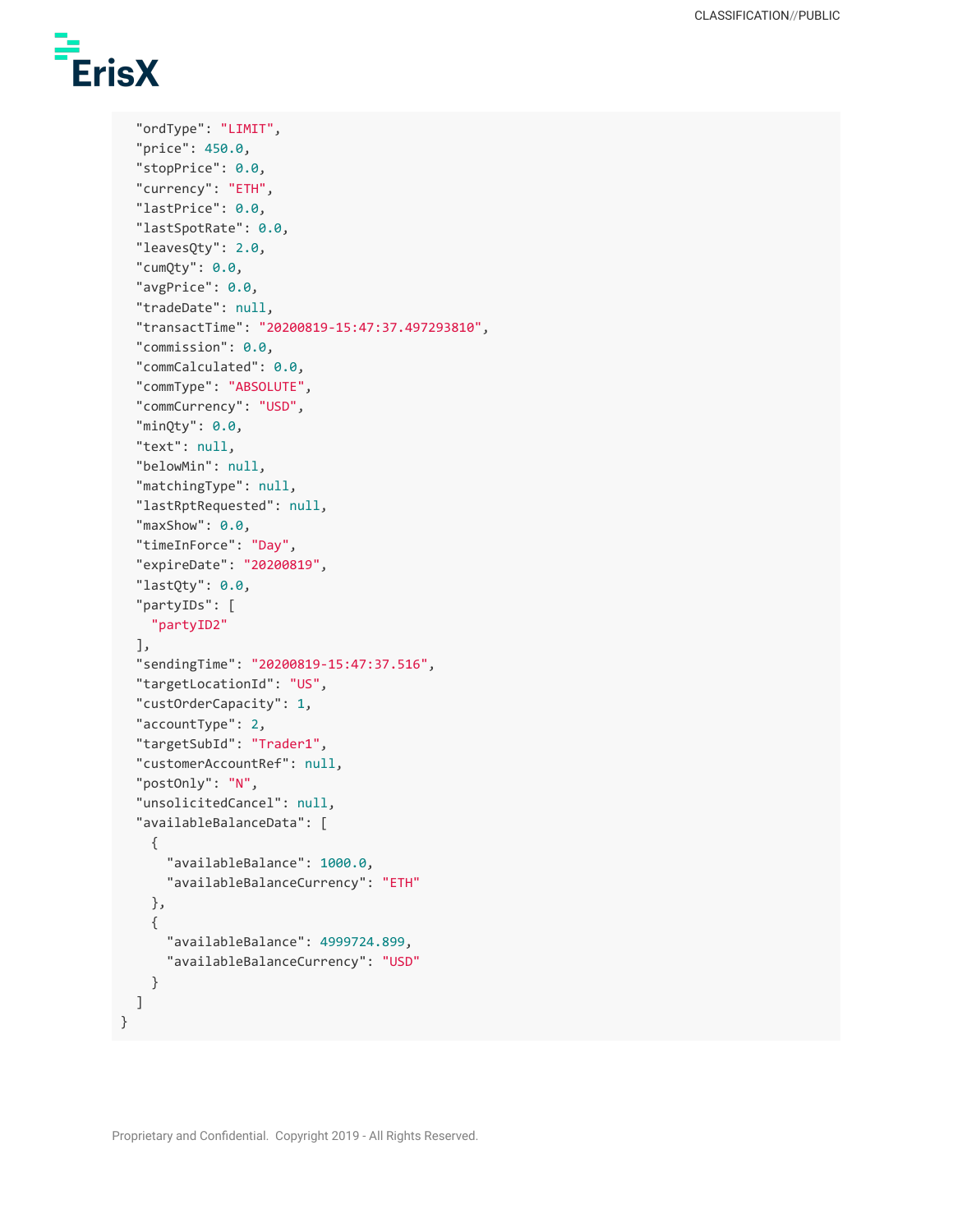

<span id="page-46-0"></span>**4.20.4CancelLimitOrderSingleRequest or CancelStopLimitOrderSingleRequest**

A JSON message should be submitted over the websocket client with **"type":"CancelLimitOrderSingleRequest"** or **"type":"CancelStopLimitOrderSingleRequest"** in order to cancel an existing order.

Request:

```
{
  "type": "CancelLimitOrderSingleRequest",
  "partyID": "partyID1",
  "clOrdID": "partyID1-15978514248743",
  "origClOrdID": "partyID1-15978513185292",
  "orderID": "281474977456554",
  "currency": "LTC",
  "side": "BUY",
  "symbol": "LTC/USD"
}
```
Response:

{

```
"type": "ExecutionReport",
"orderID": "281474977456554",
"clOrdID": "partyID1-15978514248743",
"origClOrdID": "partyID1-15978513185292",
"execID": "281474979048846",
"execType": "CANCELED",
"ordStatus": "CANCELED",
"ordRejReason": null,
"account": "acc1",
"symbol": "LTC/USD",
"symbolSfx": null,
"side": "BUY",
"orderQty": 0.1,
"ordType": "LIMIT",
"price": 50.0,
"stopPrice": 0.0,
"currency": "LTC",
"lastPrice": 0.0,
"lastSpotRate": 0.0,
"leavesQty": 0.0,
"cumQty": 0.0,
"avgPrice": 0.0,
"tradeDate": null,
"transactTime": "20200819-15:37:04.961000000",
"commission": 0.0,
"commCalculated": 0.0,
"commType": "ABSOLUTE",
"commCurrency": "USD",
"minQty": 0.0,
```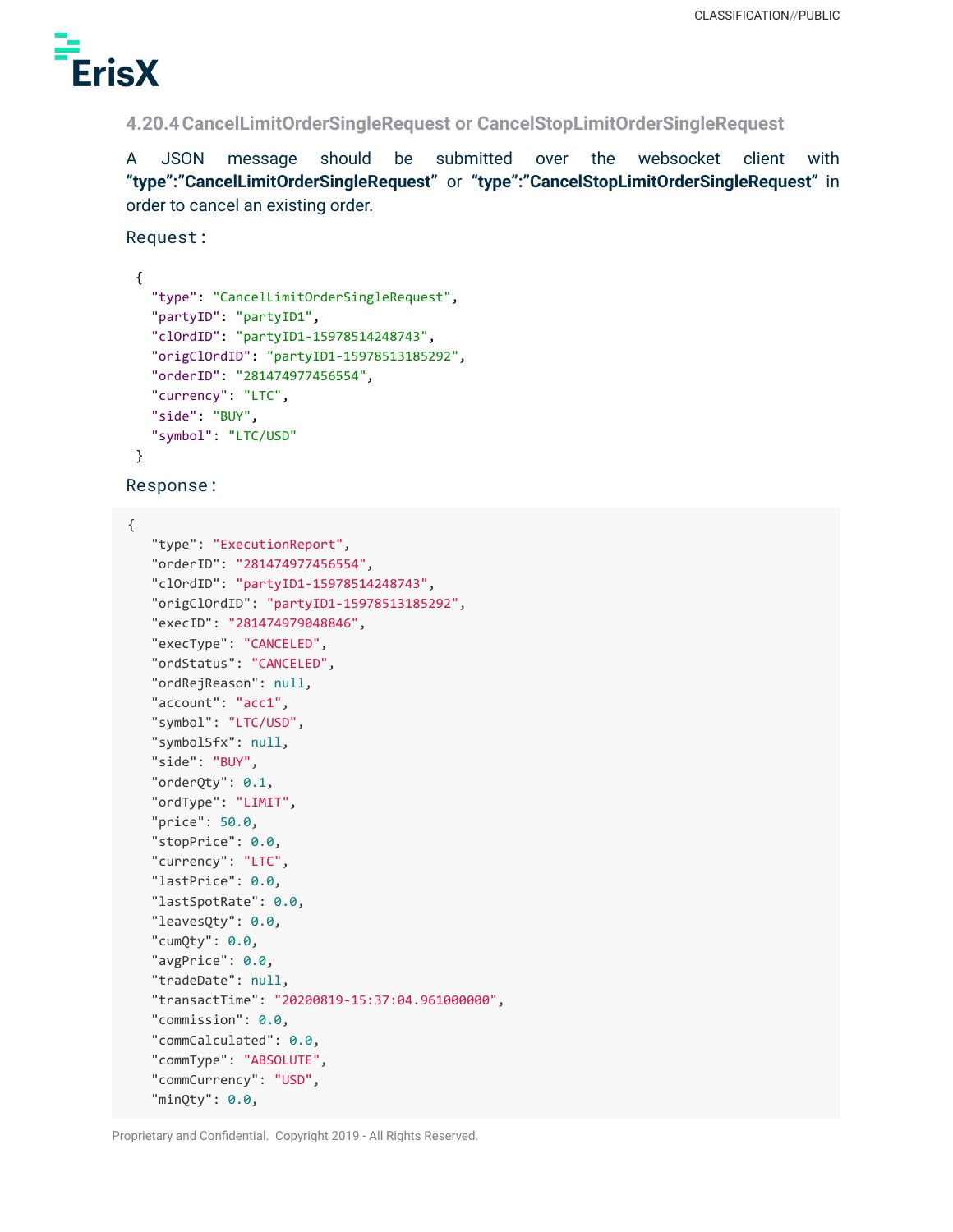

```
"text": "USER INITIATED",
  "belowMin": null,
  "matchingType": null,
  "lastRptRequested": null,
  "maxShow": 0.0,
  "timeInForce": "Day",
  "expireDate": "20200819",
  "lastQty": 0.0,
  "partyIDs": [
    "partyID1"
  ],
  "sendingTime": "20200819-15:37:04.970",
  "targetLocationId": null,
  "custOrderCapacity": 0,
  "accountType": 0,
  "targetSubId": null,
  "customerAccountRef": null,
  "postOnly": "N",
  "unsolicitedCancel": null,
  "availableBalanceData": [
    {
      "availableBalance": 329.6175,
      "availableBalanceCurrency": "LTC"
    },
    {
      "availableBalance": 207819.86726,
      "availableBalanceCurrency": "USD"
    }
  ]
}
```
#### <span id="page-47-0"></span>**4.20.5OrderMassStatusRequest**

A JSON message should be submitted over the websocket client with **"type":"OrderMassStatusRequest"** in order to get all known working orders.

Request:

```
{
    "requestId": "foo1",
    "type": "OrderMassStatusRequest",
    "partyID": "partyID2"
}
```

```
Response: Execution report:
```

```
{
  "correlation": "foo1",
```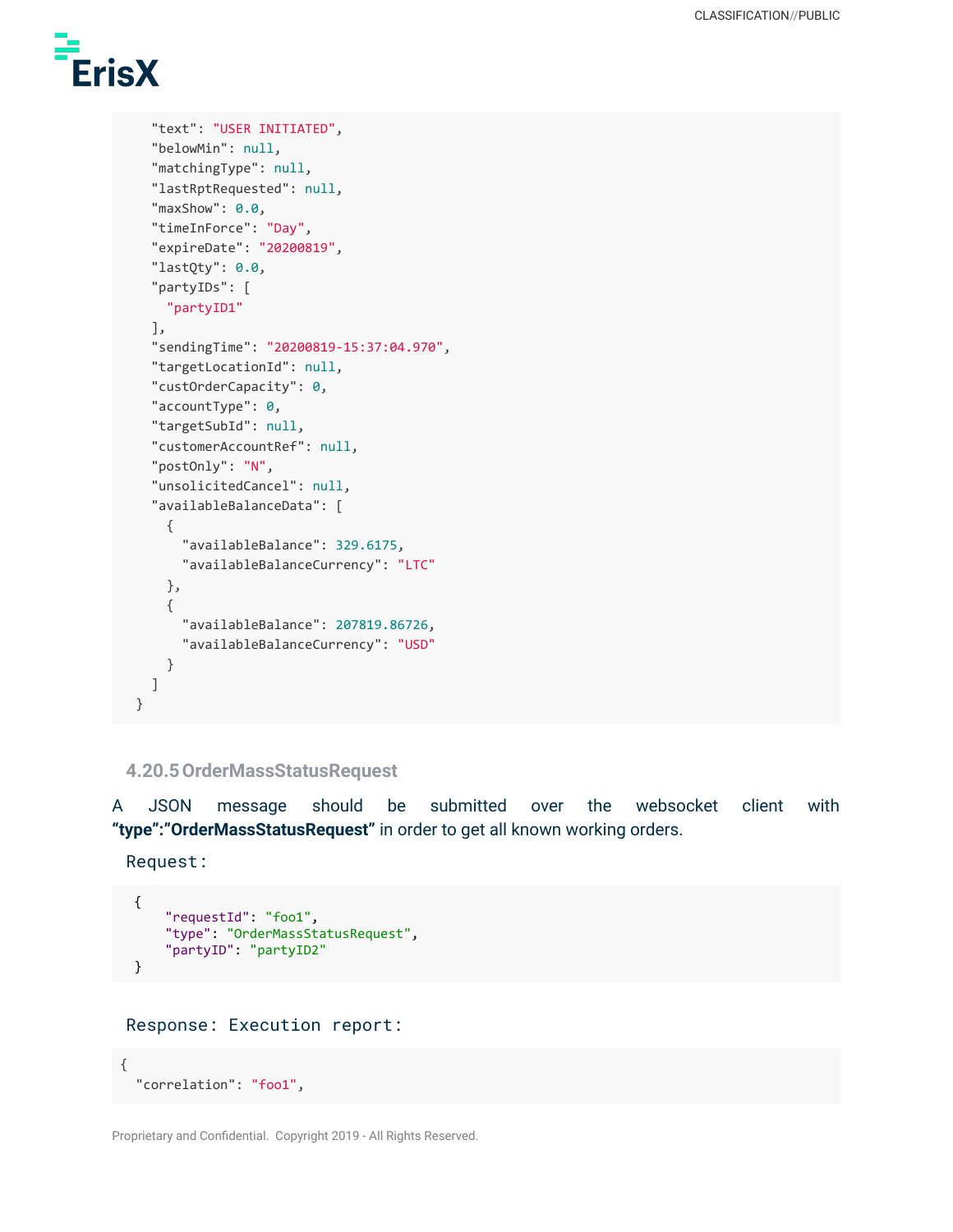

```
"type": "ExecutionReport",
"orderID": "281474982360075",
"clOrdID": "partyID2-159781005363662255",
"origClOrdID": "partyID2-159780999362862108",
"execID": "281475002357167",
"execType": "ORDER_STATUS",
"ordStatus": "REPLACED",
"ordRejReason": null,
"account": "acc2",
"symbol": "ETHQ0",
"symbolSfx": null,
"side": "BUY",
"orderQty": 3.0,
"ordType": "LIMIT",
"price": 416.5,
"stopPrice": 0.0,
"currency": "ETH",
"lastPrice": 0.0,
"lastSpotRate": 0.0,
"leavesQty": 3.0,
"cumQty": 0.0,
"avgPrice": 0.0,
"tradeDate": null,
"transactTime": "20200819-04:07:35.109085763",
"commission": 0.0,
"commCalculated": 0.3,
"commType": "ABSOLUTE",
"commCurrency": "USD",
"minQty": 0.0,
"text": null,
"belowMin": null,
"matchingType": null,
"lastRptRequested": "N",
"maxShow": 0.0,
"timeInForce": "Day",
"expireDate": "20200819",
"lastQty": 0.0,
"partyIDs": [
  "partyID2"
],
"sendingTime": "20200819-04:07:35.129",
"targetLocationId": "US,IL",
"custOrderCapacity": 1,
"accountType": 2,
"targetSubId": "trader1",
"customerAccountRef": null,
"postOnly": "N",
"unsolicitedCancel": null,
"availableBalanceData": [
  {
```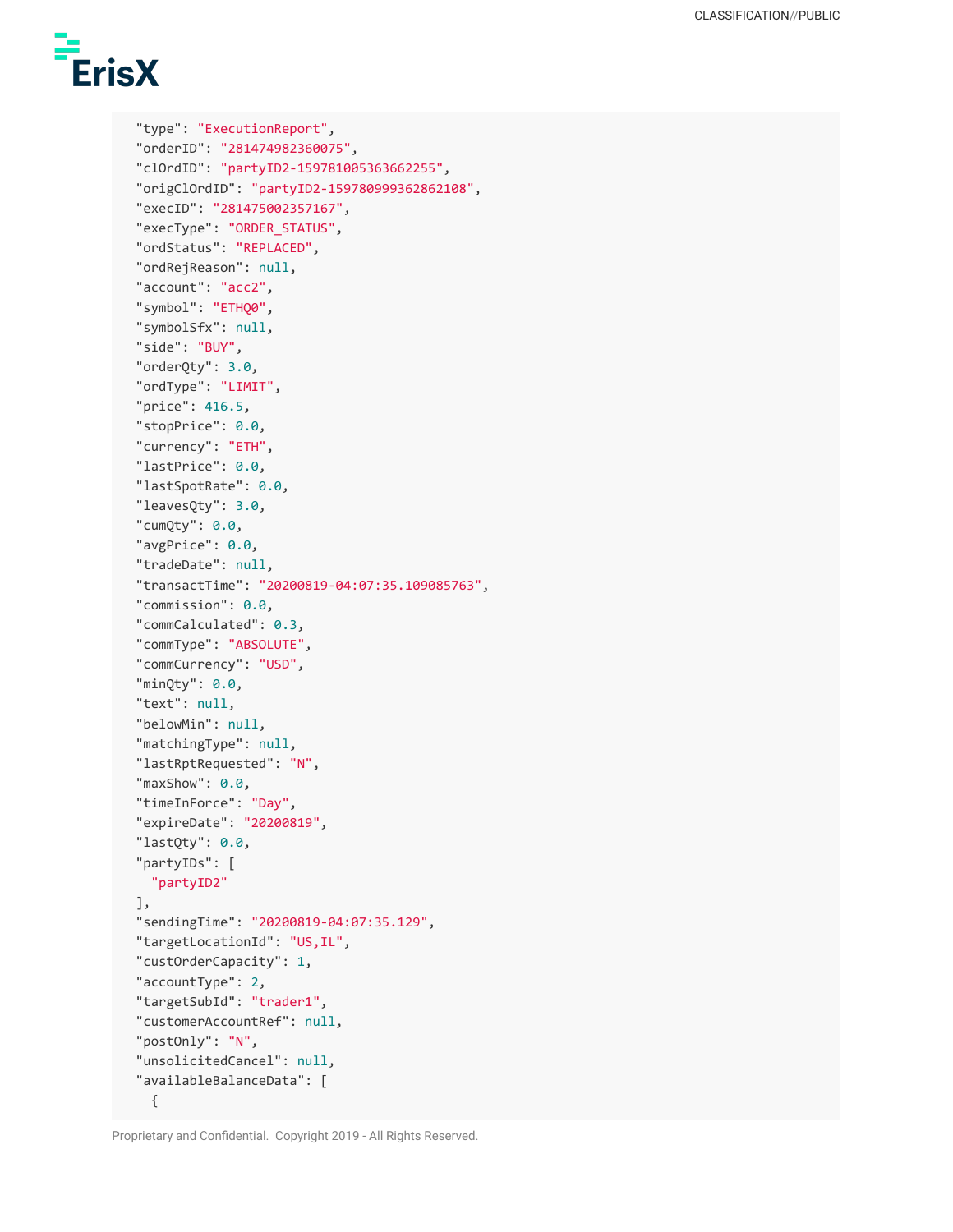

```
"availableBalance": 34.0,
     "availableBalanceCurrency": "ETH"
   },
   {
     "availableBalance": 1017743.6788,
     "availableBalanceCurrency": "USD"
   }
 ]
}
...
...
{
 "correlation": "foo1",
 "type": "ExecutionReport",
 "orderID": "281474982360400",
 "clOrdID": "partyID2-159781023445062760",
 "origClOrdID": "partyID2-159781017444762590",
 "execID": "281475002358013",
 "execType": "ORDER_STATUS",
 "ordStatus": "REPLACED",
 "ordRejReason": null,
 "account": "acc2",
 "symbol": "BTCQ0",
 "symbolSfx": null,
 "side": "BUY",
 "orderQty": 3.0,
 "ordType": "LIMIT",
 "price": 11868.0,
 "stopPrice": 0.0,
 "currency": "BTC",
 "lastPrice": 0.0,
 "lastSpotRate": 0.0,
 "leavesQty": 3.0,
 "cumQty": 0.0,
 "avgPrice": 0.0,
 "tradeDate": null,
  "transactTime": "20200819-04:10:35.919884219",
  "commission": 0.0,
 "commCalculated": 0.3,
  "commType": "ABSOLUTE",
 "commCurrency": "USD",
  "minQty": 0.0,
 "text": null,
 "belowMin": null,
 "matchingType": null,
 "lastRptRequested": "N",
 "maxShow": 0.0,
 "timeInForce": "Day",
  "expireDate": "20200819",
 "lastQty": 0.0,
```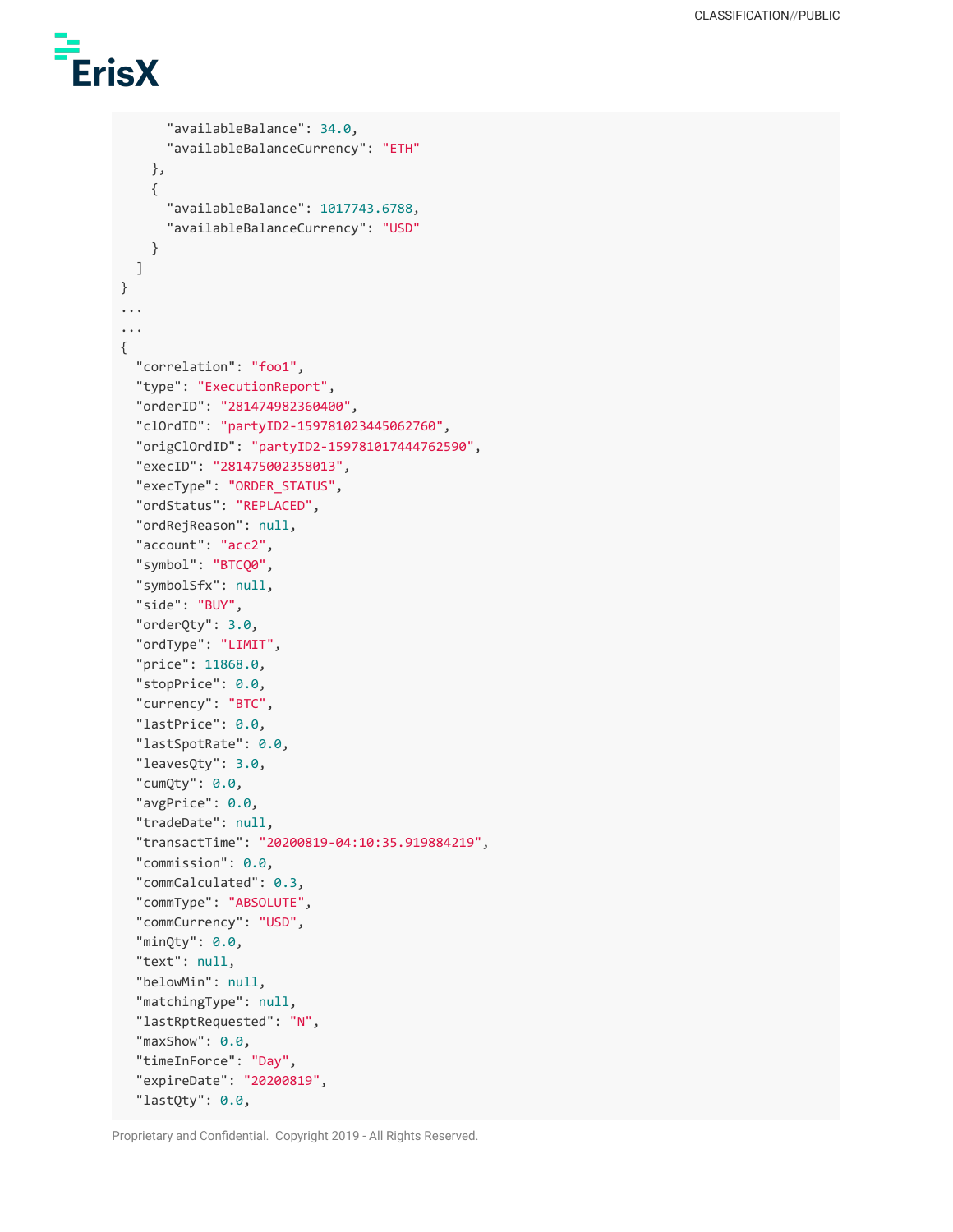# **ErisX**

```
"partyIDs": [
   "partyID2"
  ],
  "sendingTime": "20200819-04:10:35.939",
  "targetLocationId": "US,IL",
  "custOrderCapacity": 1,
 "accountType": 2,
  "targetSubId": "trader1",
  "customerAccountRef": null,
  "postOnly": "N",
  "unsolicitedCancel": null,
  "availableBalanceData": [
   {
      "availableBalance": 94.22998,
     "availableBalanceCurrency": "BTC"
   },
   {
      "availableBalance": 1017722.0788,
      "availableBalanceCurrency": "USD"
   }
 ]
}
```
#### Response: System Busy

```
{
  "requestId":"foo1",
  "type":"INFO_MESSAGE",
  "information":"The request has been queued, and will be processed shortly."
}
Response: No data
```

```
{
  "requestId":"foo1",
  "type":"INFO_MESSAGE",
  "information":"No orders to report."
}
```
<span id="page-50-0"></span>**4.20.6CollateralInquiryAck**

```
{
    "account": "ACC1",
    "availableBalanceData":
    [
        {
            "availableBalance": 997583.74208,
            "availableBalanceCurrency": "USD"
        },
        {
```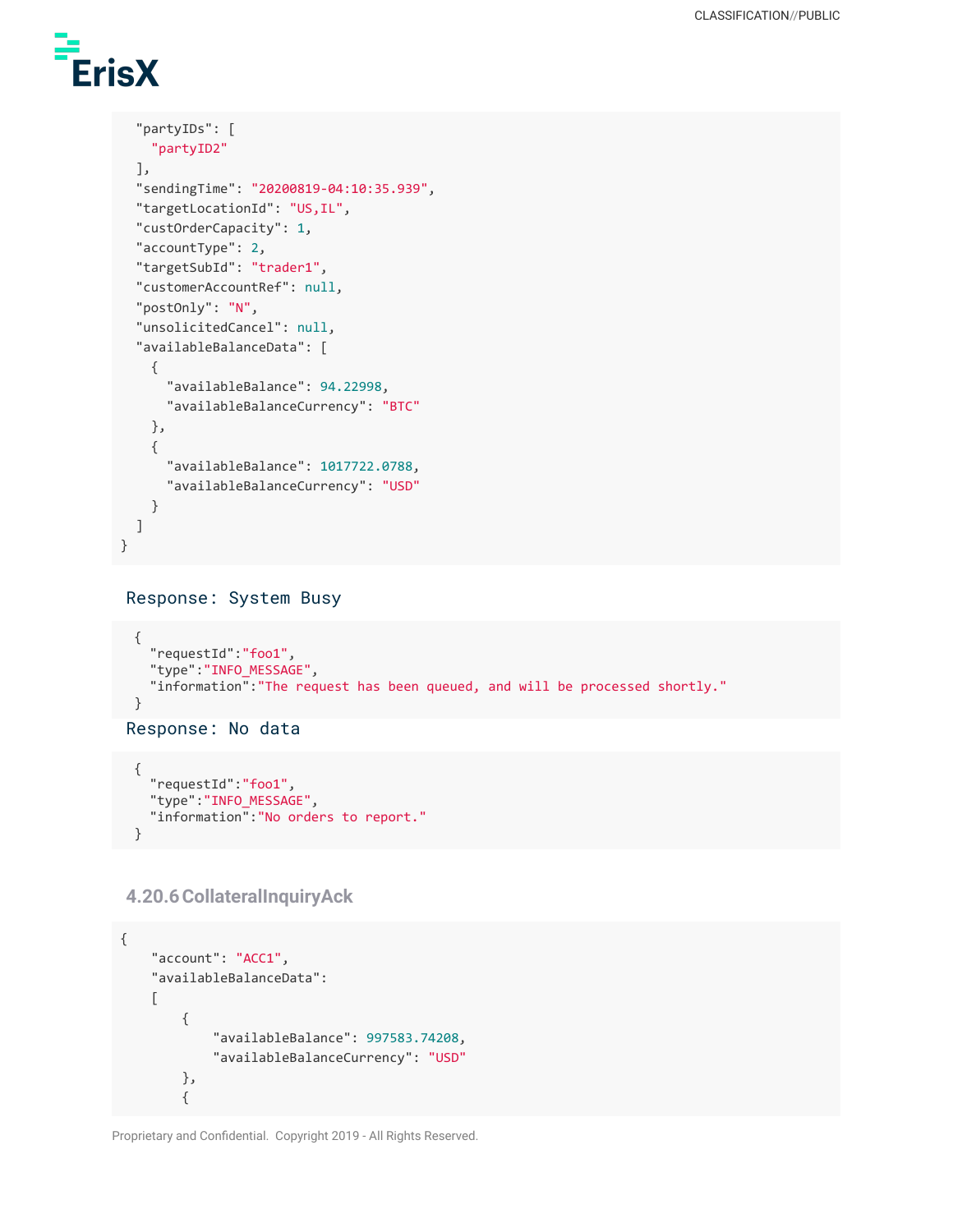

```
"availableBalance": 99.5134,
        "availableBalanceCurrency": "BTC"
    },
    {
        "availableBalance": 7.69,
        "availableBalanceCurrency": "ETH"
    },
    {
        "availableBalance": 5.8,
        "availableBalanceCurrency": "LTC"
    },
    {
        "availableBalance": 99949.899499,
        "availableBalanceCurrency": "EST"
    },
    {
        "availableBalance": 0.0,
        "availableBalanceCurrency": "USDC"
    }
],
"requestId": "5060208933580566",
"totalBalanceData":
\Gamma{
        "totalBalance": 1001589.12248,
        "totalBalanceCurrency": "USD"
    },
    {
        "totalBalance": 99.5134,
        "totalBalanceCurrency": "BTC"
    },
    {
        "totalBalance": 7.69,
        "totalBalanceCurrency": "ETH"
    },
    {
        "totalBalance": 5.8,
        "totalBalanceCurrency": "LTC"
    },
    {
        "totalBalance": 99949.899499,
        "totalBalanceCurrency": "EST"
    },
    {
        "totalBalance": 0.0,
        "totalBalanceCurrency": "USDC"
    }
],
"transactionTime": "20210902-16:08:33.708000000",
"type": "CollateralInquiryAck",
```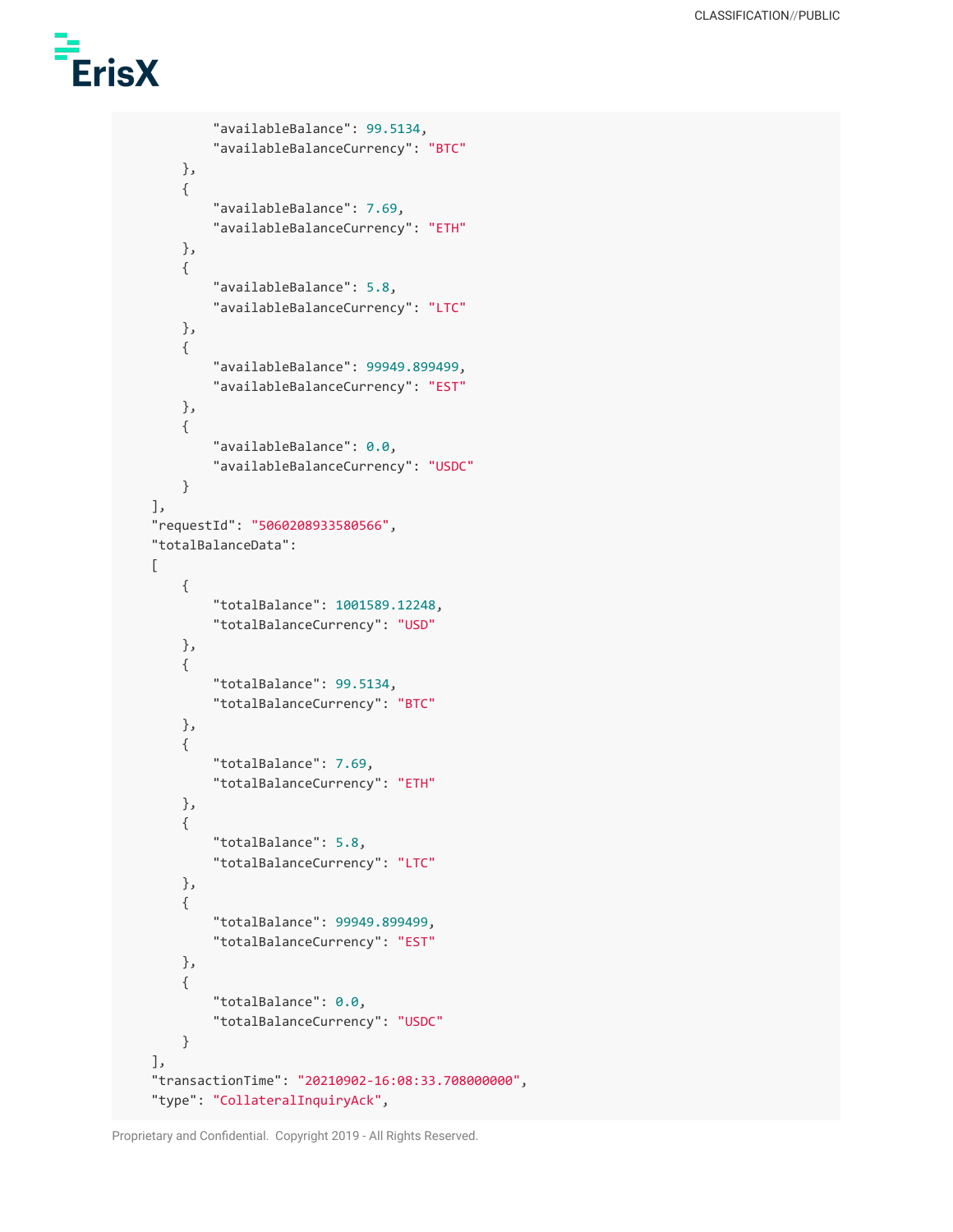# **ErisX**

```
"unsettledPnlData":
    [
       {
            "unsettledPnl": 0.0,
            "unsettledPnlCurrency": "USD"
       },
       {
            "unsettledPnl": 0.0,
            "unsettledPnlCurrency": "BTC"
       },
        {
            "unsettledPnl": 0.0,
            "unsettledPnlCurrency": "ETH"
       },
       {
            "unsettledPnl": 0.0,
            "unsettledPnlCurrency": "LTC"
       },
       {
            "unsettledPnl": 0.0,
            "unsettledPnlCurrency": "EST"
       },
       {
            "unsettledPnl": 0.0,
            "unsettledPnlCurrency": "USDC"
       }
   ]
}
```
## <span id="page-52-0"></span>**4.20.7CollateralInquiryAck**

```
{
    "account": "ACC1",
   "availableBalanceData":
    [
        {
            "availableBalance": 999583.74208,
            "availableBalanceCurrency": "USD"
        }
   ],
    "requestId": "5060208933580566",
    "totalBalanceData":
    \Gamma{
            "totalBalance": 1001589.12248,
            "totalBalanceCurrency": "USD"
        }
   ],
```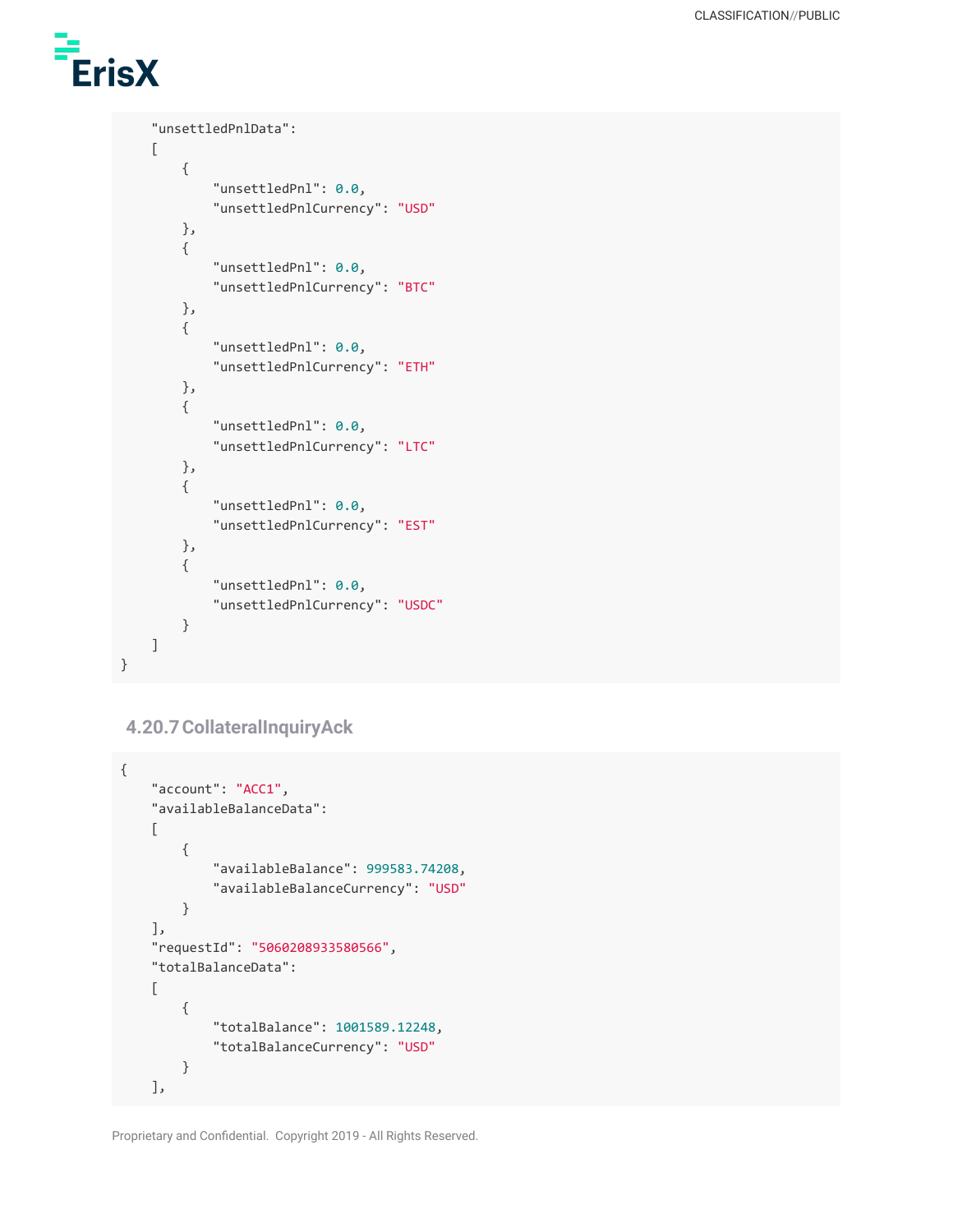

```
"transactionTime": "20210902-16:08:33.708000000",
    "type": "CollateralReport",
    "unsettledPnlData":
    [
        {
            "unsettledPnl": 0.0,
            "unsettledPnlCurrency": "USD"
        }
    ]
}
```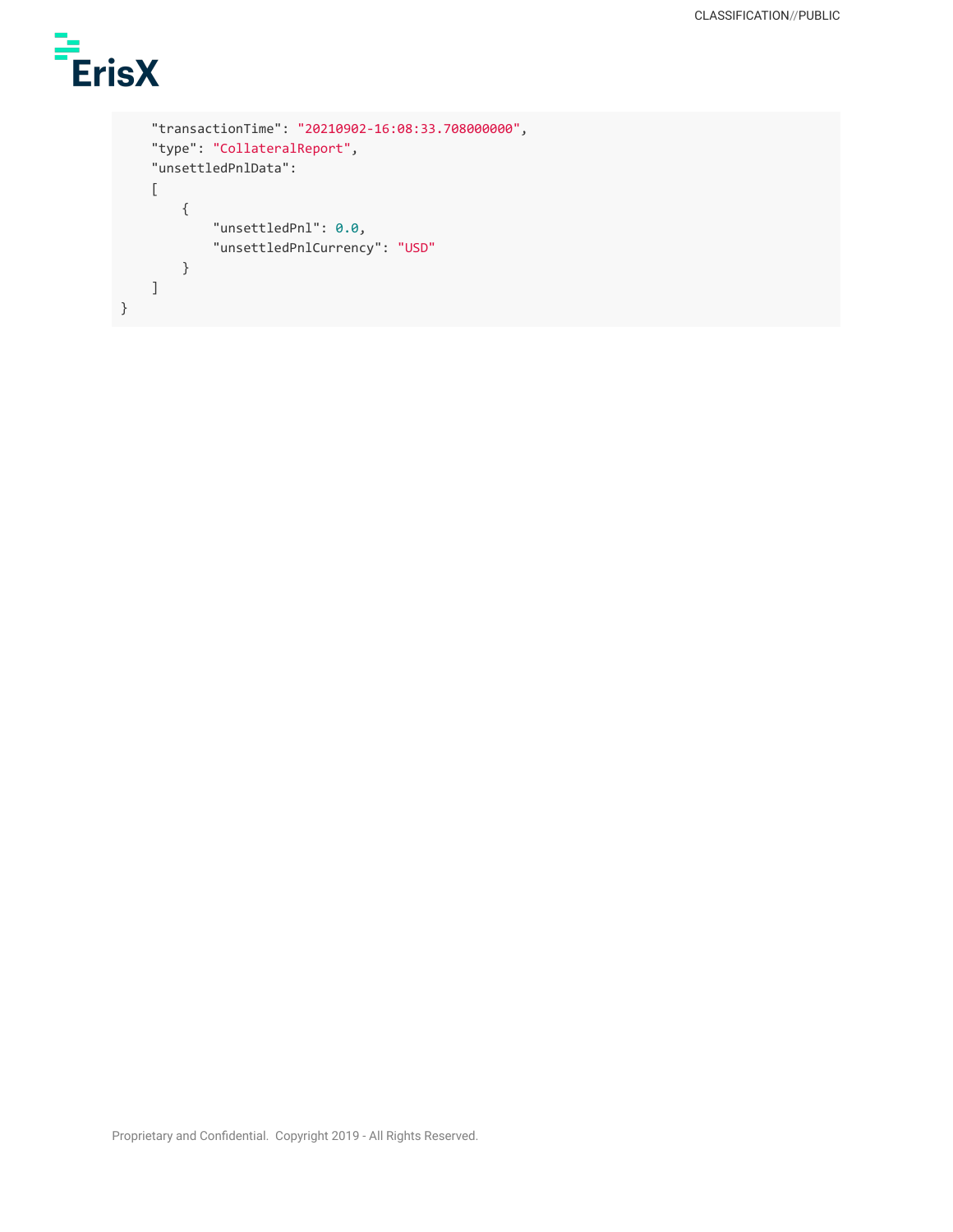

## <span id="page-54-0"></span>5 The Algo Machine Service

This section describes a set of messages that allow a member to enter and manage algo order types through the websocket connection.

The Algo Machine Services are currently only available for SPOT products.

## <span id="page-54-1"></span>5.1 Message Types

- **New Algo Instruction:** messages used by the member to send a new algo. Currently supported:
	- NewPegInstruction
	- NewOofInstruction
- **Algo Instruction Response:** messages sent to the member to inform of any algo status updates. Currently supported:
	- PegInstructionResponse
	- OofInstructionResponse
- **Execution Reports:** messages sent to the member to inform of any updates to the underlying orders maintained by the algos. For more detail of this message type see [Execution](#page-34-0) Reports. Note these execution reports for algo order types will only be received via the algo-api websocket.
- **Algo Instructions Status**: messages used by the member to obtain information regarding the status of previously submitted algos. Currently supported:
	- AlgoInstructionsStatus
	- PegInstructionStatusRequest
	- OofInstructionStatusRequest

## <span id="page-54-2"></span>5.2 Pegged Order

The Pegged Order Type allows a member to place a buy or sell order that will automatically re-price, based on a reference price, with a user defined offset.

The offset takes into account the side of the order. For buy pegs the offset will be subtracted from the reference price and for sell pegs the offsets will be added to the reference price

Currently the reference for a buy order is the best bid for the given symbol and the reference for a sell order is the best offer for a given symbol.

| Field       | <b>Reg</b> | <b>Value</b>                                                                                                                                                                                                                                                                                      |
|-------------|------------|---------------------------------------------------------------------------------------------------------------------------------------------------------------------------------------------------------------------------------------------------------------------------------------------------|
| correlation | N          | Alphanumeric string. *THIS FIELD IS DEPRECATED AND WILL STOP<br>BEING SUPPORTED IN FUTURE VERSIONS. PLEASE USE requestId<br><b>INSTEAD.</b>                                                                                                                                                       |
| requestId   |            | *USE THIS FIELD INSTEAD OF correlation. The provided request id string<br>will be returned on the response. Use this to map requests to responses.<br>The response type will be different from the submitted request type.<br>Only alphanumeric (az, AZ, 09) values are allowed with a max of 40. |

#### <span id="page-54-3"></span>5.2.1 New Peg Instruction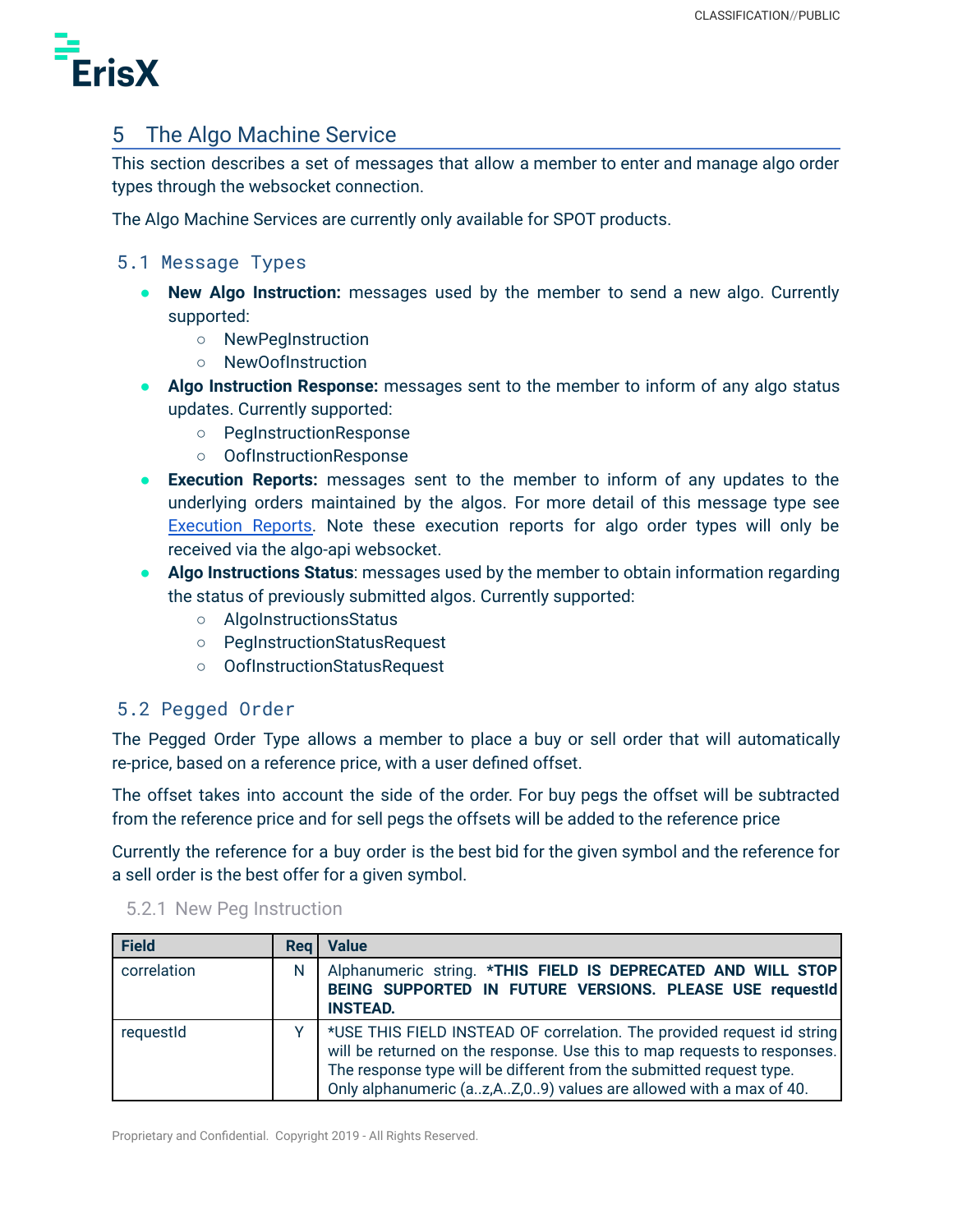

| type              |   | <b>NewPegInstruction</b>                                                                                                                                                   |
|-------------------|---|----------------------------------------------------------------------------------------------------------------------------------------------------------------------------|
| currency          | Y | The currency for the amount specified in the OrderQty.                                                                                                                     |
| side              | Y | <b>BUY or SELL</b>                                                                                                                                                         |
| symbol            | Υ | Unique instrument identifier                                                                                                                                               |
| partylD           | Υ | Party ID of the account                                                                                                                                                    |
| transactTime      | Y | Time at which the instruction is submitted.                                                                                                                                |
| orderQty          | Y | <b>Order Quantity</b>                                                                                                                                                      |
| <b>limitPrice</b> | Y | The pegged order will never be placed beyond this price. It won't be<br>placed above this price for buy orders and it won't be placed below this<br>price for sell orders. |
| postOnly          | Y | Indicate if the individual orders are Post-Only or not.<br>$N = No$ Post-Only type.<br>$Y = Post-Only type.$                                                               |
| pegOffset         | Y | For Buy orders, amount to be subtracted from the reference price<br>For Sell orders, amount to be added to the reference price                                             |

```
{
```
}

```
"requestId": "3669043589461",
"type": "NewPegInstruction",
"currency": "BTC",
"side": "BUY",
"symbol": "BTC/USD",
"transactTime": "20201023-09:53:55.699",
"orderQty": 1,
"limitPrice": 14000,
"partyID": "partyId1",
"postOnly": "N",
"pegOffset": 1
```
<span id="page-55-0"></span>5.2.2 Peg Instruction Response

| <b>Field</b> | Rea | <b>Value</b>                                                                                                                                                                                                                                                                                    |
|--------------|-----|-------------------------------------------------------------------------------------------------------------------------------------------------------------------------------------------------------------------------------------------------------------------------------------------------|
| correlation  | N   | Alphanumeric string. *THIS FIELD IS DEPRECATED AND WILL STOP<br>BEING SUPPORTED IN FUTURE VERSIONS. PLEASE USE requestId<br><b>INSTEAD.</b>                                                                                                                                                     |
| requestid    | Y   | *USE THIS FIELD INSTEAD OF correlation. The provided request id string<br>will be returned on the response. Use this to map requests to responses.<br>The response type will be different from the submitted request type.<br>Only alphanumeric (az,AZ,09) values are allowed with a max of 40. |
| type         |     | <b>PegInstructionResponse</b>                                                                                                                                                                                                                                                                   |
| currency     |     | The currency for the amount specified in the OrderQty.                                                                                                                                                                                                                                          |
| side         | v   | <b>BUY or SELL</b>                                                                                                                                                                                                                                                                              |
| symbol       |     | Unique instrument identifier                                                                                                                                                                                                                                                                    |

A **PegInstructionResponse** will be sent to the member upon any update to the status of the Peg Algo.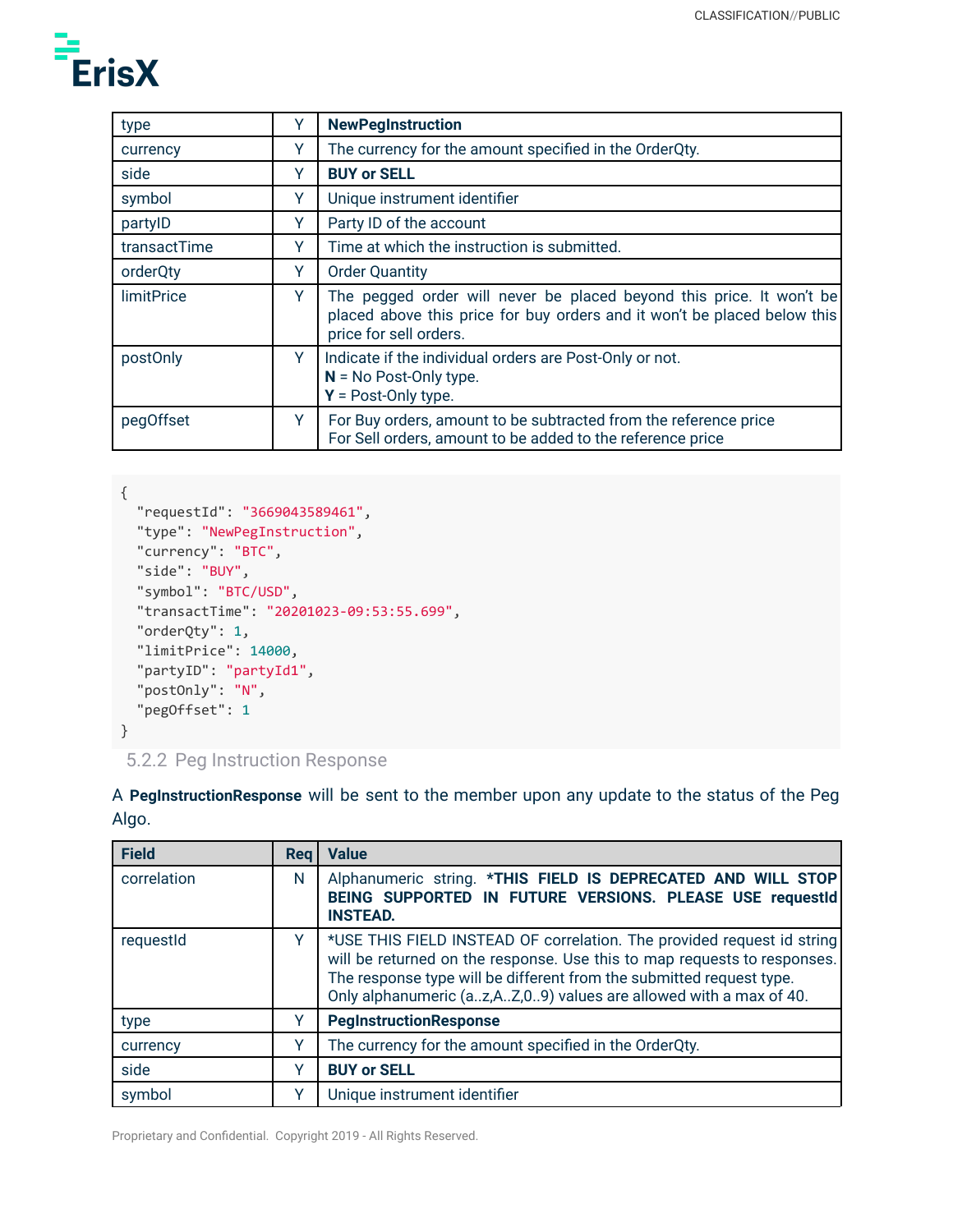

| partylD              | Y | Party ID of the account                                                                                                                                                    |
|----------------------|---|----------------------------------------------------------------------------------------------------------------------------------------------------------------------------|
| transactTime         | Y | Time at which the instruction is received by ErisX                                                                                                                         |
| orderQty             | Y | <b>Order Quantity</b>                                                                                                                                                      |
| <b>limitPrice</b>    | Y | The pegged order will never be placed beyond this price. It won't be<br>placed above this price for buy orders and it won't be placed below this<br>price for sell orders. |
| postOnly             | Y | Indicate if the individual orders are Post-Only or not.<br>$N = No$ Post-Only type.<br>$Y = Post-Only type.$                                                               |
| pegOffset            | Y | For Buy orders, amount to be subtracted from the reference price<br>For Sell orders, amount to be added to the reference price                                             |
| pegInstructionStatus | Y | Status of the Peg Algo: NEW, CANCELED, COMPLETE                                                                                                                            |
| orderID              | N | ID of the corresponding Limit order                                                                                                                                        |
| pegID                | Y | ID of the Peg Instruction                                                                                                                                                  |
| message              | Y | Text to inform user                                                                                                                                                        |
| lastMsq              | N | Indicates whether it's the last message that will be sent as a result of a<br>request: N or Y                                                                              |

```
{
  "type": "PegInstructionResponse",
  "requestId": "3669043589461",
  "currency": "BTC",
  "side": "BUY",
  "symbol": "BTC/USD",
  "orderQty": 1.0,
  "partyID": "ET4WYN6FJ6",
  "postOnly": "N",
  "pegOffset": 1.0,
  "limitPrice": 14000.0,
  "message": "",
  "pegID": 105084671473221632,
  "pegInstructionStatus": "NEW",
  "orderID": null,
  "transactTime": "20201023-14:53:55.712000000",
  "lastMsg": "Y"
}
```
<span id="page-56-0"></span>**5.2.3** Cancel Peg Instruction

A **CancelPegInstruction** can be sent by the member to cancel the Peg Instruction.

| <b>Field</b> | <b>Rea</b> | <b>Value</b>                                                                                                                                                                                                               |
|--------------|------------|----------------------------------------------------------------------------------------------------------------------------------------------------------------------------------------------------------------------------|
| correlation  | N          | Alphanumeric string. *THIS FIELD IS DEPRECATED AND WILL STOP<br>BEING SUPPORTED IN FUTURE VERSIONS. PLEASE USE requestId<br><b>INSTEAD.</b>                                                                                |
| requestId    |            | *USE THIS FIELD INSTEAD OF correlation. The provided request id string<br>will be returned on the response. Use this to map requests to responses.<br>The response type will be different from the submitted request type. |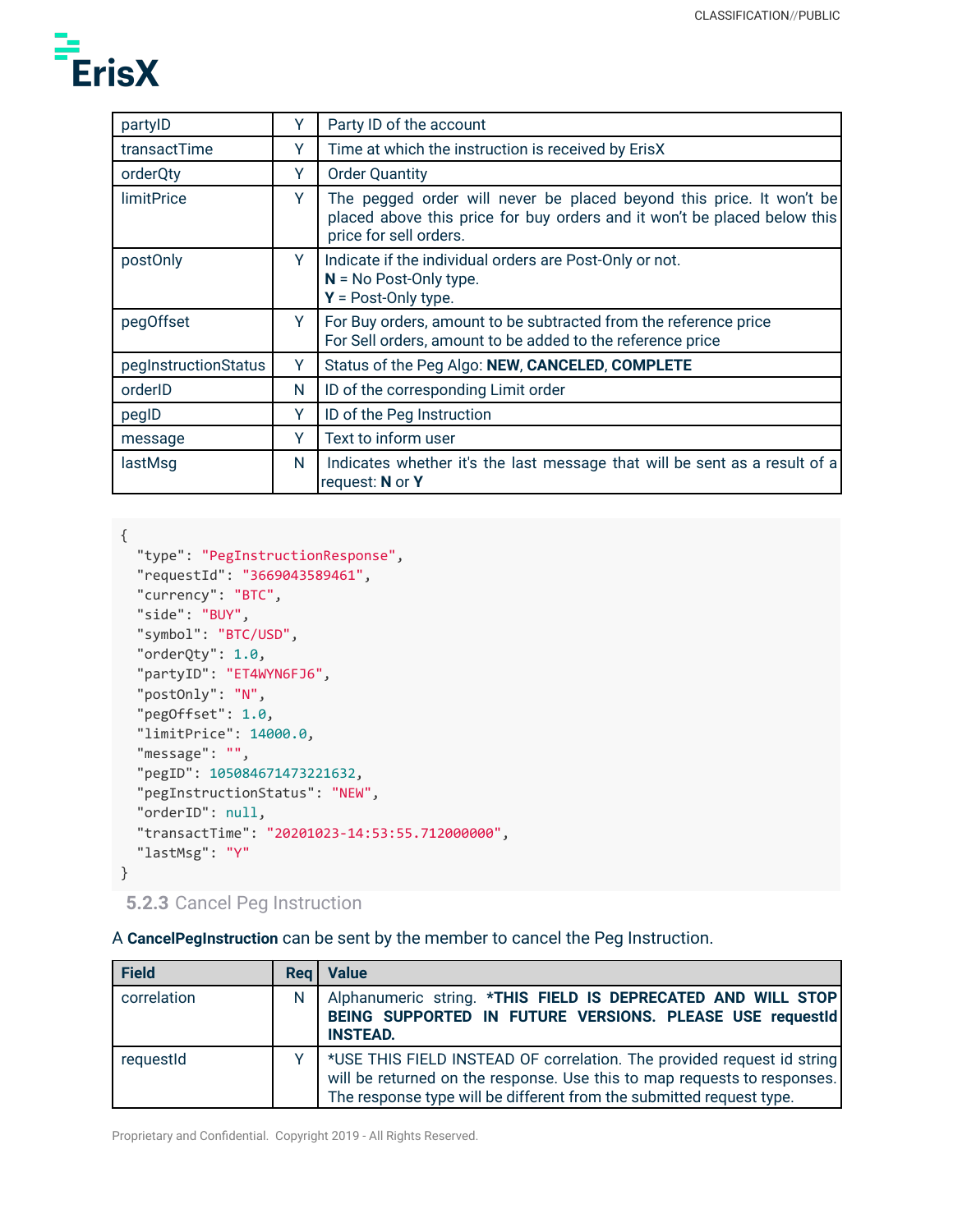

|         | Only alphanumeric (az,AZ,09) values are allowed with a max of 40. |
|---------|-------------------------------------------------------------------|
| partyID | <b>Party ID of the account</b>                                    |
| pegID   | ID of the Peg Instruction                                         |

```
{
  "requestId": "abc",
  "type": "CancelPegInstruction",
  "pegID": 123456789,
 "partyID": "partyid1"
}
```
## <span id="page-57-0"></span>5.3 Order on Fill

The Order on Fill algo will automatically place an order on behalf of the member on the opposing side with a defined offset when the original order is fully filled.

If the initial order is a Buy, when this order is filled a new Sell order will be placed.

If the initial order is a Sell, when this order is filled a new Buy order will be placed.

<span id="page-57-1"></span>

|  |  |  | 5.3.1 New Order on Fill Instruction |
|--|--|--|-------------------------------------|
|--|--|--|-------------------------------------|

| <b>Field</b> | <b>Rea</b> | <b>Value</b>                                                                                                                                                                                                                                                                                        |
|--------------|------------|-----------------------------------------------------------------------------------------------------------------------------------------------------------------------------------------------------------------------------------------------------------------------------------------------------|
| correlation  | N          | Alphanumeric string. *THIS FIELD IS DEPRECATED AND WILL STOP<br>BEING SUPPORTED IN FUTURE VERSIONS. PLEASE USE requestId<br><b>INSTEAD.</b>                                                                                                                                                         |
| requestId    | Y          | *USE THIS FIELD INSTEAD OF correlation. The provided request id string<br>will be returned on the response. Use this to map requests to responses.<br>The response type will be different from the submitted request type.<br>Only alphanumeric (az, A Z, 0 9) values are allowed with a max of 40. |
| type         | Y          | <b>NewOofInstruction</b>                                                                                                                                                                                                                                                                            |
| currency     | Y          | The currency for the amount specified in the OrderQty.                                                                                                                                                                                                                                              |
| side         | Y          | <b>BUY or SELL</b>                                                                                                                                                                                                                                                                                  |
| symbol       | Y          | Unique instrument identifier                                                                                                                                                                                                                                                                        |
| partylD      | Y          | Party ID of the account                                                                                                                                                                                                                                                                             |
| transactTime | Y          | Time at which the instruction is submitted.                                                                                                                                                                                                                                                         |
| orderQty     | Y          | <b>Order Quantity</b>                                                                                                                                                                                                                                                                               |
| price        | Y          | Price at which the original Limit order will be placed                                                                                                                                                                                                                                              |
| postOnly     | Y          | Indicate if the individual orders are Post-Only or not.<br>$N = No$ Post-Only type.<br>$Y = Post-Only type.$                                                                                                                                                                                        |
| offset       | Y          | When the order on fill is triggered:<br>For Buy orders, amount that will be added to the limit price<br>For Sell orders, amount that will be subtracted from the limit price                                                                                                                        |
| iterations   | N          | Number of times the algo will send an opposing order once the working<br>order is filled. Default value is 1.                                                                                                                                                                                       |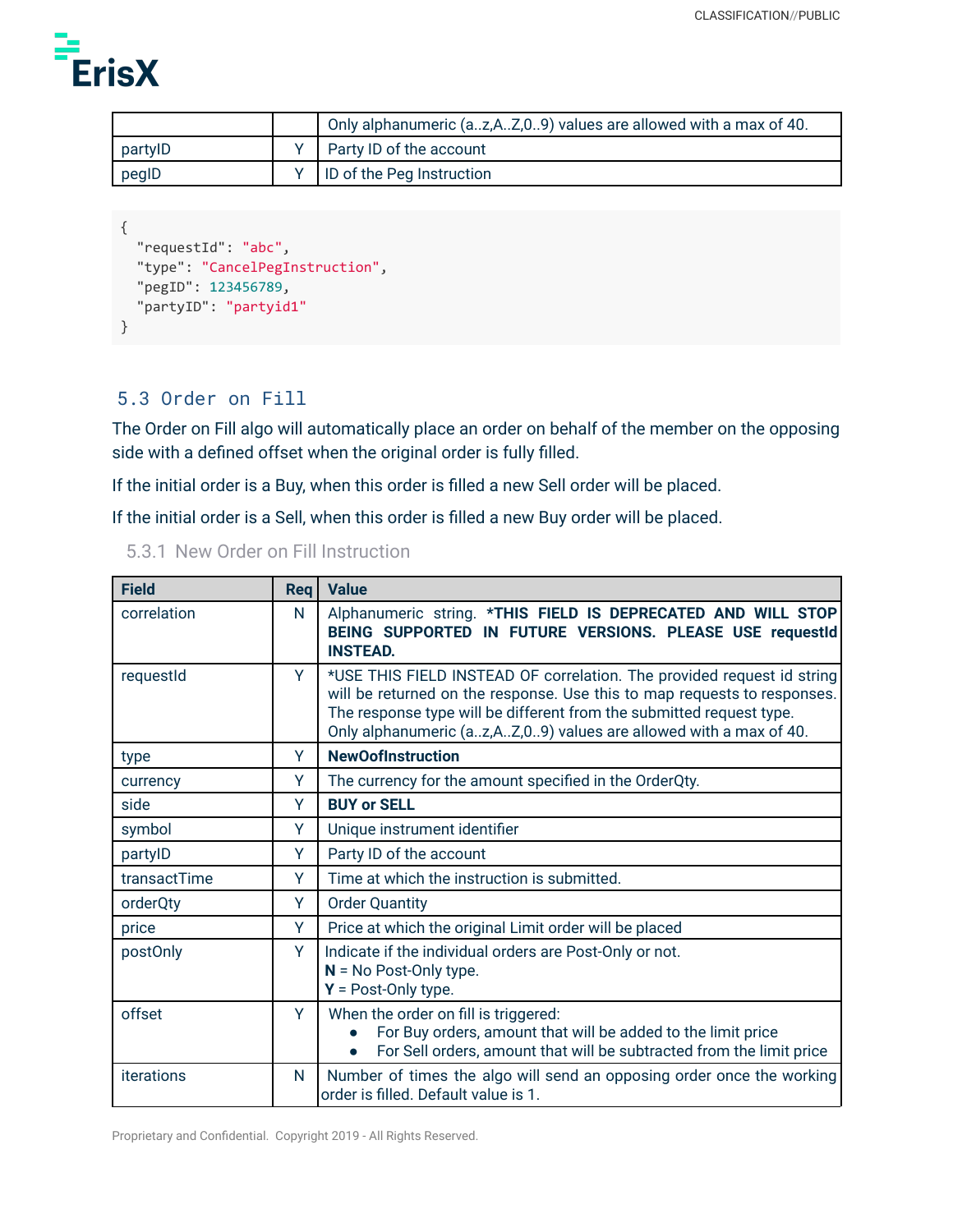

```
{
  "requestId": "6067614316631",
 "type": "NewOofInstruction",
  "currency": "BTC",
  "side": "BUY",
  "symbol": "BTC/USD",
  "transactTime": "20201023-10:25:31.661",
  "orderQty": 1,
  "price": 12900,
  "partyID": "partyId1",
  "postOnly": "Y",
 "offset": 1,
 "iterations": 2
}
```
<span id="page-58-0"></span>5.3.2 Order on Fill Instruction Response

An **OofInstructionResponse** will be sent to the member upon any update to the status of the Order on Fill Algo.

| <b>Field</b>         | Req | <b>Value</b>                                                                                                                                                                                                                                                                                        |
|----------------------|-----|-----------------------------------------------------------------------------------------------------------------------------------------------------------------------------------------------------------------------------------------------------------------------------------------------------|
| correlation          | N   | Alphanumeric string. *THIS FIELD IS DEPRECATED AND WILL STOP<br>BEING SUPPORTED IN FUTURE VERSIONS. PLEASE USE requestId<br><b>INSTEAD.</b>                                                                                                                                                         |
| requestId            | Y   | *USE THIS FIELD INSTEAD OF correlation. The provided request id string<br>will be returned on the response. Use this to map requests to responses.<br>The response type will be different from the submitted request type.<br>Only alphanumeric (az, A Z, 0 9) values are allowed with a max of 40. |
| type                 | Y   | <b>OofInstructionResponse</b>                                                                                                                                                                                                                                                                       |
| currency             | Y   | The currency for the amount specified in the OrderQty.                                                                                                                                                                                                                                              |
| side                 | Y   | <b>BUY or SELL</b>                                                                                                                                                                                                                                                                                  |
| symbol               | Y   | Unique instrument identifier                                                                                                                                                                                                                                                                        |
| partylD              | Y   | Party ID of the account                                                                                                                                                                                                                                                                             |
| transactTime         | Y   | Time at which the instruction is received                                                                                                                                                                                                                                                           |
| orderQty             | Y   | <b>Order Quantity</b>                                                                                                                                                                                                                                                                               |
| price                | Y   | Price at which the original Limit order will be placed                                                                                                                                                                                                                                              |
| postOnly             | Y   | Indicate if the individual orders are Post-Only or not.<br>$N = No$ Post-Only type.<br>$Y = Post-Only type.$                                                                                                                                                                                        |
| pegOffset            | Y   | For Buy orders, amount to be subtracted from the reference price<br>For Sell orders, amount to be added to the reference price                                                                                                                                                                      |
| oofInstructionStatus | Y   | Status of the Order on Fill Algo: NEW, CANCELED, TRIGGERED, COMPLETE                                                                                                                                                                                                                                |
| orderID              | N   | ID of the corresponding Limit order                                                                                                                                                                                                                                                                 |
| oofID                | Y   | ID of the Order on Fill Instruction                                                                                                                                                                                                                                                                 |
| message              | Y   | Text to inform user                                                                                                                                                                                                                                                                                 |
| lastMsd              | N   | Indicates whether it's the last message that will be sent as a result of a                                                                                                                                                                                                                          |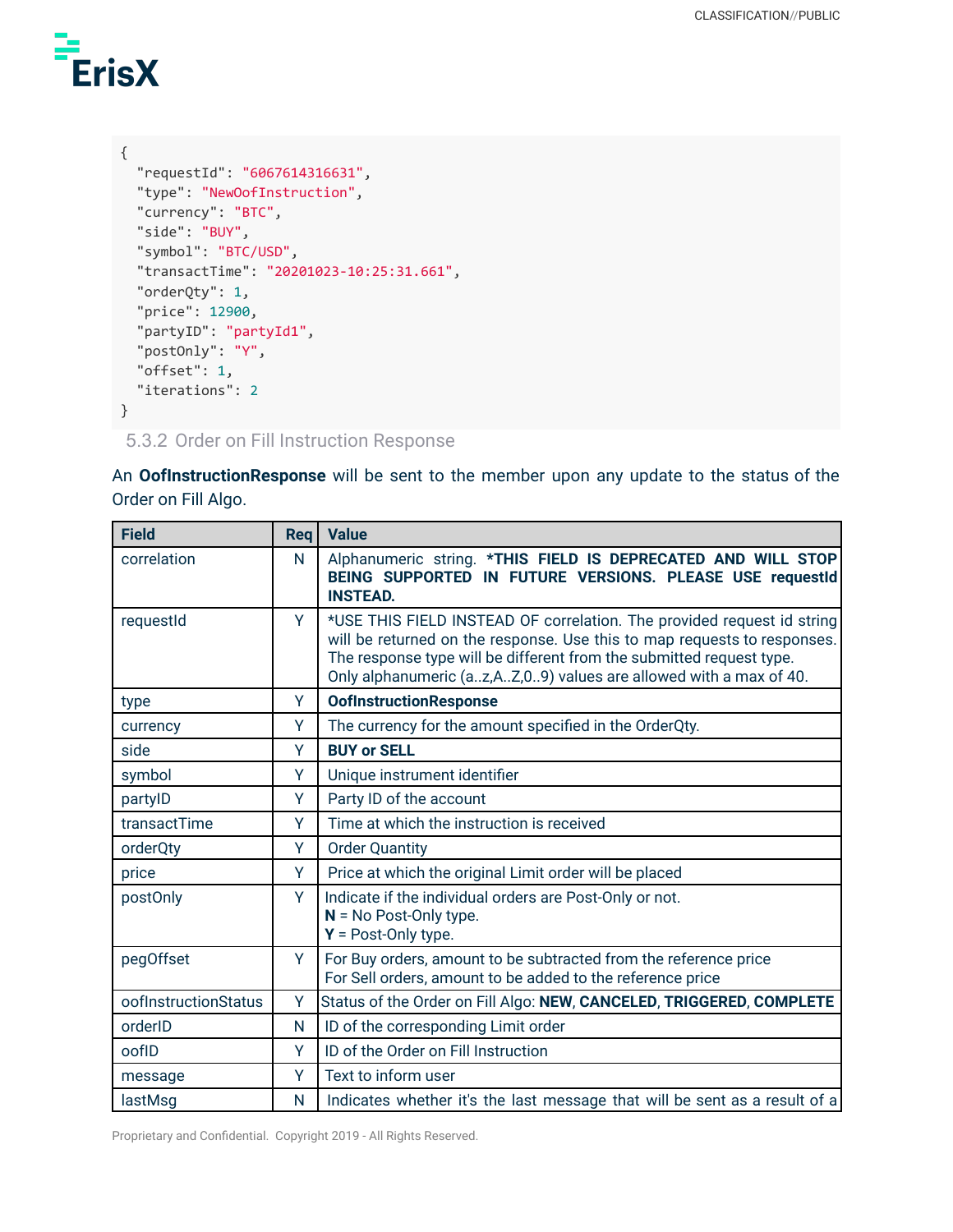

|                      | request: N or Y                                                                          |
|----------------------|------------------------------------------------------------------------------------------|
| oofIterations        | Number of times the algo will send an opposing order once the working<br>order is filled |
| oofIterationsCounter | Number of iterations already performed by the algo                                       |

```
{
 "type": "OofInstructionResponse",
  "requestId": "6067614316631",
 "side": "BUY",
 "symbol": "BTC/USD",
 "orderQty": 1.0,
 "partyID": "partyId1",
 "offset": 1.0,
 "price": 12900.0,
 "currency": "BTC",
 "message": "",
 "oofID": 105084795727183872,
  "oofInstructionStatus": "NEW",
 "orderID": null,
  "transactTime": "20201023-15:25:31.678000000",
 "lastMsg": "Y",
 "oofIterations": 2,
  "oofIterationsCounter": 0
}
```
<span id="page-59-0"></span>**5.3.3** Cancel Order on Fill Instruction

A **CancelOofInstruction** can be sent by the member to cancel the Order on Fill Instruction.

| <b>Field</b> | <b>Reg</b> | <b>Value</b>                                                                                                                                                                                                                                                                                      |
|--------------|------------|---------------------------------------------------------------------------------------------------------------------------------------------------------------------------------------------------------------------------------------------------------------------------------------------------|
| correlation  | N          | Alphanumeric string. * THIS FIELD IS DEPRECATED AND WILL STOP<br>BEING SUPPORTED IN FUTURE VERSIONS. PLEASE USE requestId<br><b>INSTEAD.</b>                                                                                                                                                      |
| requestid    | v          | *USE THIS FIELD INSTEAD OF correlation. The provided request id string<br>will be returned on the response. Use this to map requests to responses.<br>The response type will be different from the submitted request type.<br>Only alphanumeric (az, AZ, 09) values are allowed with a max of 40. |
| type         |            | <b>CancelOofInstruction</b>                                                                                                                                                                                                                                                                       |
| partylD      |            | Party ID of the account                                                                                                                                                                                                                                                                           |
| oofID        |            | ID of the Peg Instruction                                                                                                                                                                                                                                                                         |

```
{
  "requestId": "abc",
 "type": "CancelOofInstruction",
 "oofID": 1234567890,
 "partyID": "partyid1"
}
```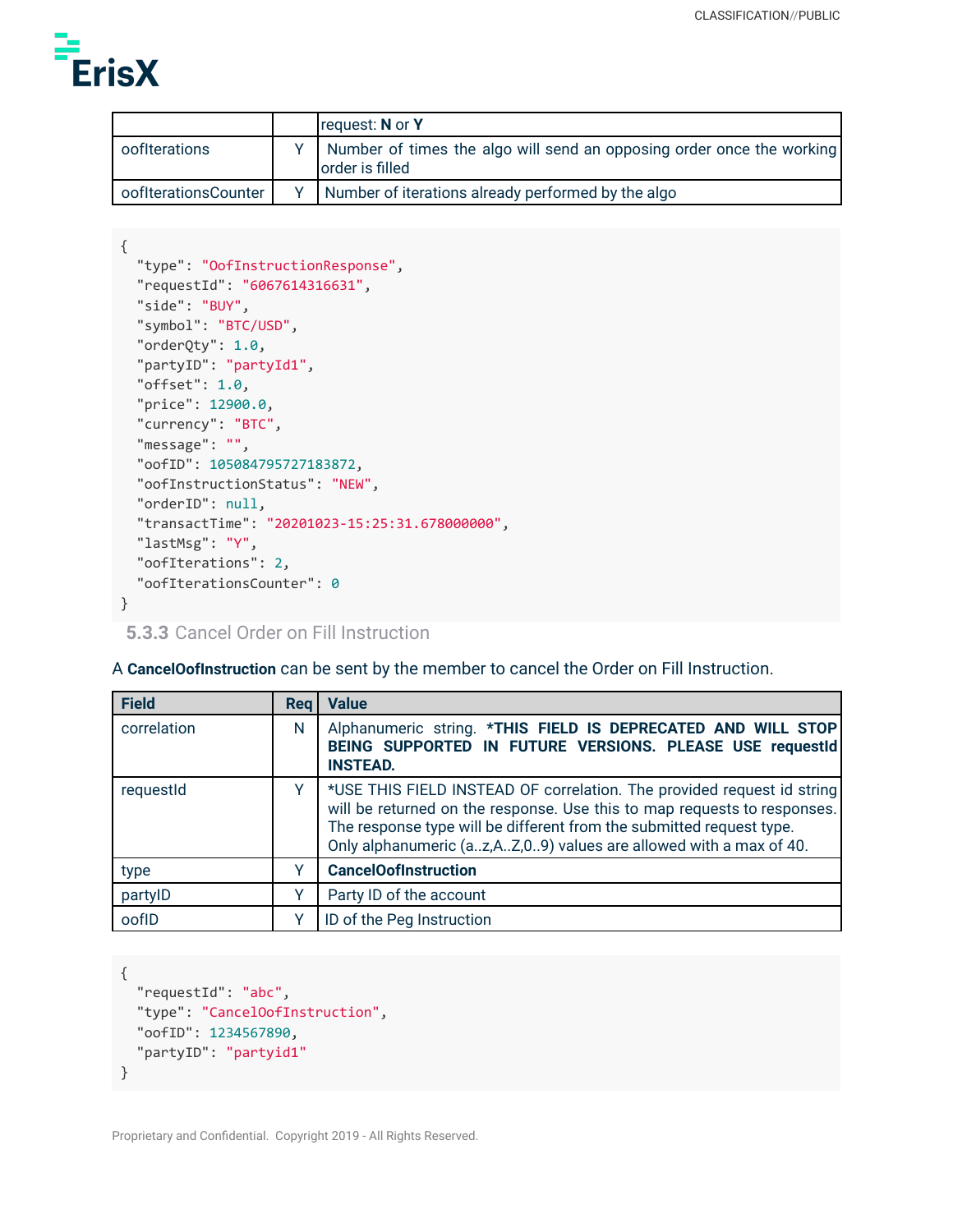

## <span id="page-60-0"></span>5.4 Algo Instructions Status

These message types allow the user to query the status of previously submitted algos. Information about previously submitted algos is available in the system up to 24 hours after the algo becomes in-active.

#### <span id="page-60-1"></span>**5.4.1** PegInstructionStatusRequest

This message enables a member to query for a specific previously submitted Peg Instructions by specifying the pegID.

| <b>Field</b> | <b>Reg</b> | <b>Value</b>                                                                                                                                                                                                                                                                                    |
|--------------|------------|-------------------------------------------------------------------------------------------------------------------------------------------------------------------------------------------------------------------------------------------------------------------------------------------------|
| correlation  | N          | Alphanumeric string. *THIS FIELD IS DEPRECATED AND WILL STOP<br>BEING SUPPORTED IN FUTURE VERSIONS. PLEASE USE requestId<br><b>INSTEAD.</b>                                                                                                                                                     |
| requestId    | v          | *USE THIS FIELD INSTEAD OF correlation. The provided request id string<br>will be returned on the response. Use this to map requests to responses.<br>The response type will be different from the submitted request type.<br>Only alphanumeric (az,AZ,09) values are allowed with a max of 40. |
| type         |            | <b>PegInstructionStatusRequest</b>                                                                                                                                                                                                                                                              |
| pegID        |            | ID of the Peg Instruction                                                                                                                                                                                                                                                                       |
| partylD      | v          | Party ID of the account                                                                                                                                                                                                                                                                         |

The response will be a **PegInstructionResponse** type message.

#### <span id="page-60-2"></span>**5.4.2** OofInstructionStatusRequest

This message enables a member to query for a specific previously submitted Order on Fill Instructions by specifying the pegID.

| Field       | Rea | <b>Value</b>                                                                                                                                                                                                                                                                                    |
|-------------|-----|-------------------------------------------------------------------------------------------------------------------------------------------------------------------------------------------------------------------------------------------------------------------------------------------------|
| correlation | N   | Alphanumeric string. *THIS FIELD IS DEPRECATED AND WILL STOP<br>BEING SUPPORTED IN FUTURE VERSIONS. PLEASE USE requestId<br><b>INSTEAD.</b>                                                                                                                                                     |
| requestId   |     | *USE THIS FIELD INSTEAD OF correlation. The provided request id string<br>will be returned on the response. Use this to map requests to responses.<br>The response type will be different from the submitted request type.<br>Only alphanumeric (az,AZ,09) values are allowed with a max of 40. |
| type        |     | <b>OofInstructionStatusRequest</b>                                                                                                                                                                                                                                                              |
| oofID       |     | ID of the Order on Fill Instruction                                                                                                                                                                                                                                                             |
| partylD     |     | Party ID of the account                                                                                                                                                                                                                                                                         |

#### The response will be a **OofInstructionResponse** type message.